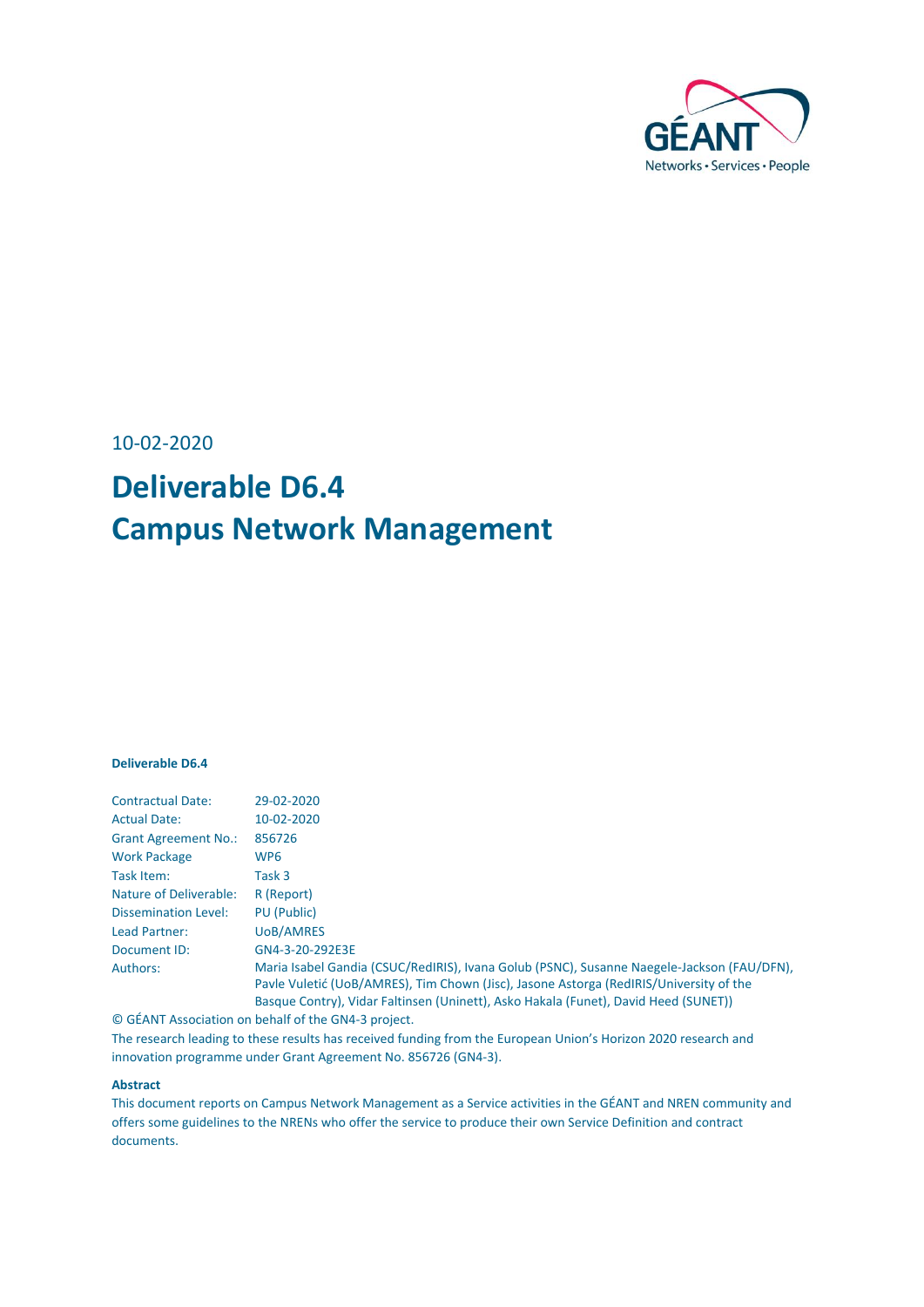

# **Table of Contents**

|              | <b>Executive Summary</b> |                                               |                                                    | 1              |  |  |
|--------------|--------------------------|-----------------------------------------------|----------------------------------------------------|----------------|--|--|
| $\mathbf{1}$ |                          | Introduction                                  |                                                    | $\overline{2}$ |  |  |
| 2            |                          |                                               | CNaaS Services in the GÉANT Community              | 4              |  |  |
|              | 2.1                      |                                               | <b>CNaaS Meeting</b>                               | 4              |  |  |
|              | 2.2                      |                                               | 9 <sup>th</sup> SIG-NOC Meeting                    | 5              |  |  |
|              | 2.3                      |                                               | WP6 Task2 Research: The Survey on OAV and Meetings | 5              |  |  |
|              | 2.4                      | Workshop on Network Management and Monitoring |                                                    |                |  |  |
|              | 2.5                      | 10 <sup>th</sup> SIG-NOC Meeting              |                                                    |                |  |  |
|              | 2.6                      | Use Cases                                     |                                                    |                |  |  |
|              | 2.7                      | <b>Summary of Findings</b>                    |                                                    |                |  |  |
| 3            |                          |                                               | <b>CNaaS Service Definition Template/Checklist</b> | 11             |  |  |
|              | 3.1                      |                                               | <b>CNaaS Service Definition</b>                    | 11             |  |  |
|              | 3.2                      | Terminology                                   |                                                    | 11             |  |  |
|              | 3.3                      | Contacts/Roles                                |                                                    |                |  |  |
|              | 3.4                      |                                               | Service Delivery Model                             | 13             |  |  |
|              |                          | 3.4.1                                         | <b>Supported Service Packages</b>                  | 13             |  |  |
|              |                          | 3.4.2                                         | <b>Service Elements</b>                            | 19             |  |  |
|              |                          | 3.4.3                                         | <b>Change Management</b>                           | 21             |  |  |
|              |                          | 3.4.4                                         | <b>Incident Management</b>                         | 22             |  |  |
|              |                          | 3.4.5                                         | <b>Support Service</b>                             | 22             |  |  |
|              | 3.5                      |                                               | Service Policy                                     | 23             |  |  |
|              |                          | 3.5.1                                         | Service Level Management and Service Availability  | 23             |  |  |
|              |                          | 3.5.2                                         | Responsibilities                                   | 25             |  |  |
|              |                          | 3.5.3                                         | <b>Communication Flows</b>                         | 27             |  |  |
|              | 3.6                      |                                               | Duration, Changes and Termination                  | 29             |  |  |
|              | 3.7                      |                                               | <b>Prices and Billing</b>                          | 30             |  |  |
|              | 3.8                      |                                               | <b>GDPR Privacy Note</b>                           | 30             |  |  |
|              |                          | 3.8.1                                         | What Data is Processed?                            | 30             |  |  |
|              |                          | 3.8.2                                         | Purposes of the Processing                         | 31             |  |  |
|              |                          | 3.8.3                                         | Consent                                            | 31             |  |  |
|              |                          | 3.8.4                                         | Data Storage                                       | 31             |  |  |
|              |                          | 3.8.5                                         | <b>Retention Period</b>                            | 31             |  |  |
|              |                          | 3.8.6                                         | Security of Data                                   | 31             |  |  |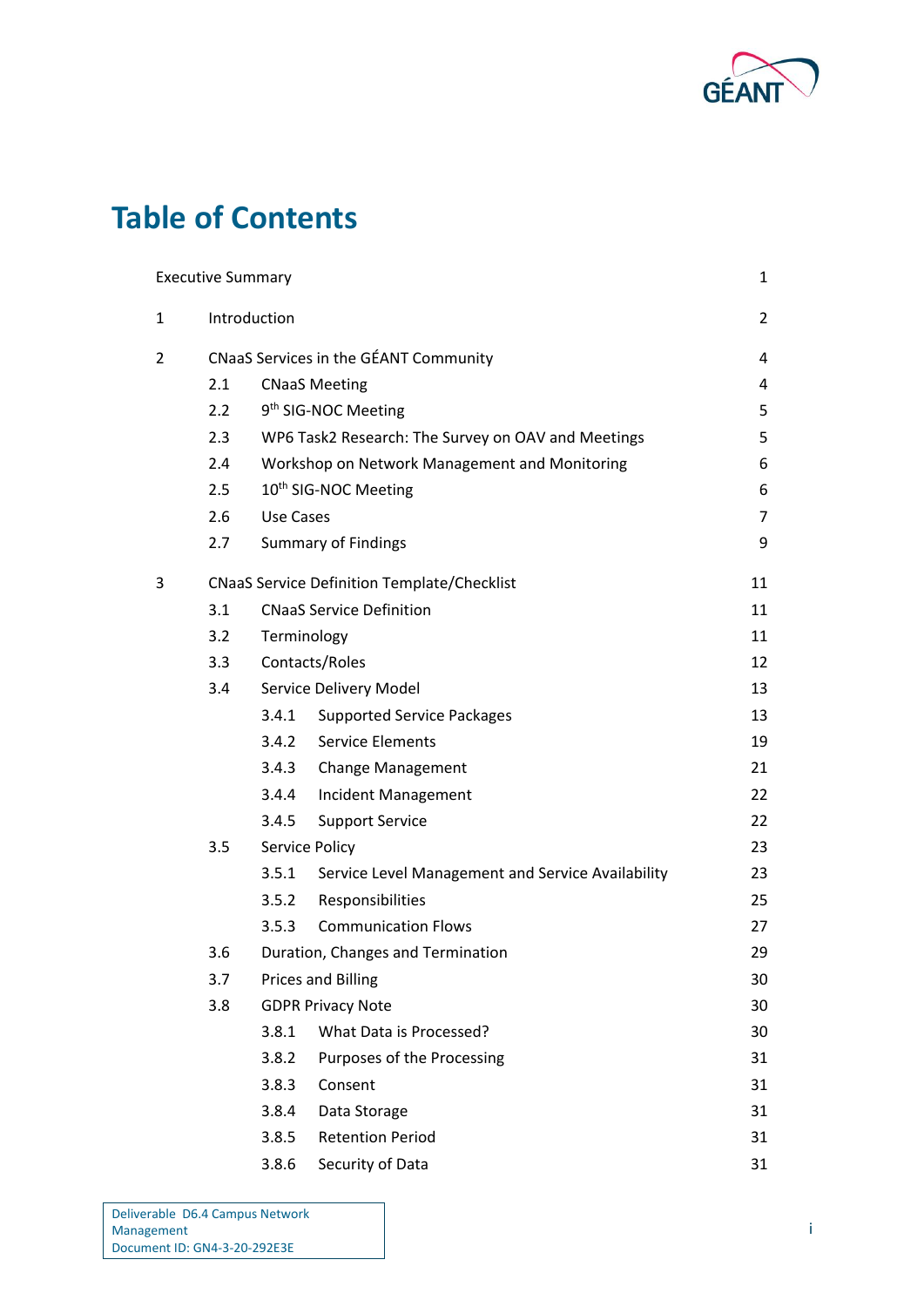**Contents** 



| 3.8.7      |             | <b>Customer Rights</b> | 31 |
|------------|-------------|------------------------|----|
|            | 3.8.8       | Changes to this Notice | 31 |
| 4          | Conclusions |                        | 32 |
| References |             | 33                     |    |
| Glossary   |             |                        | 36 |

# **Table of Tables**

[Table 2.1: Use cases](#page-10-0) 8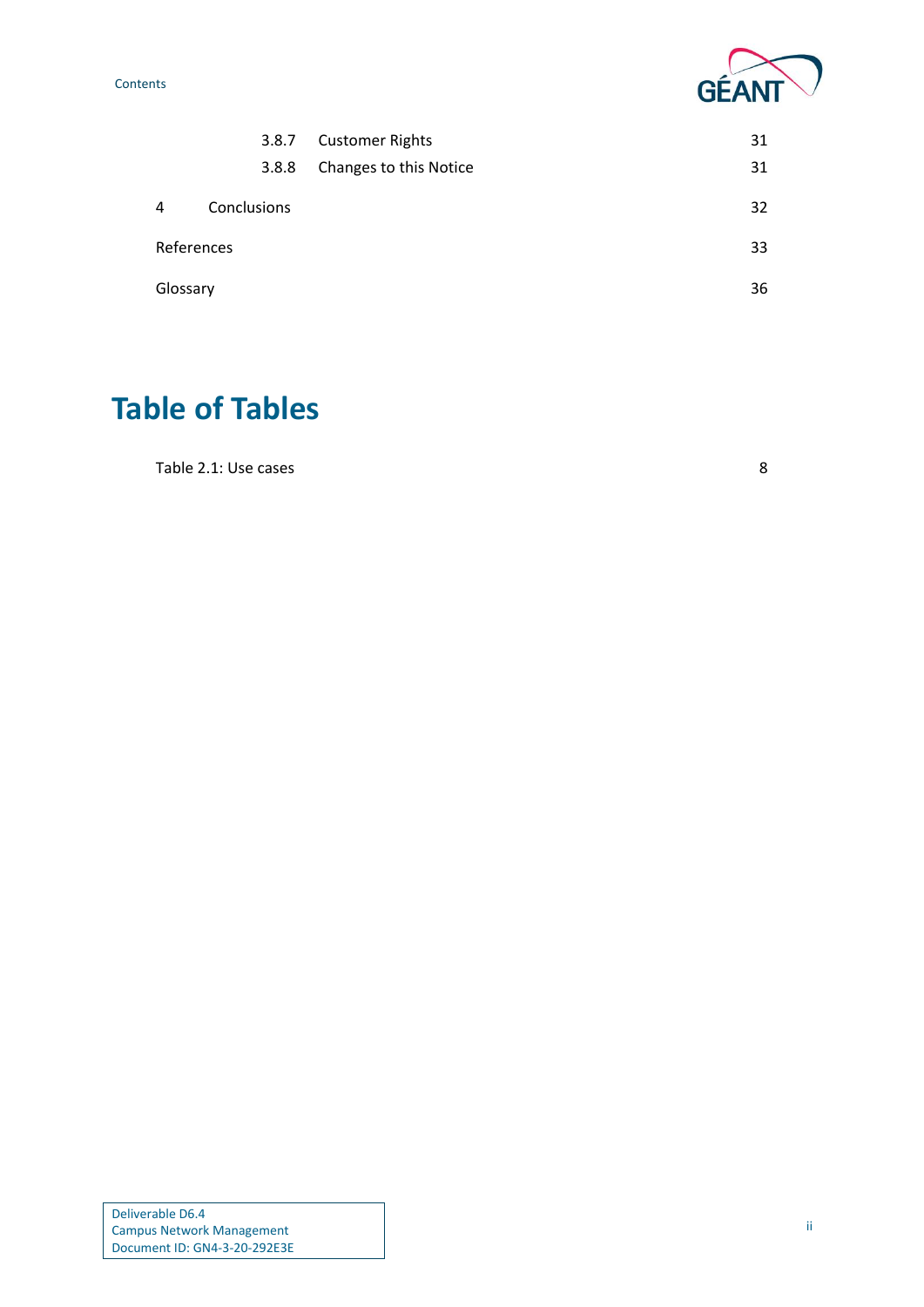

# <span id="page-3-0"></span>**Executive Summary**

Campus Network Management as a Service (CNaaS) has emerged as an important topic in the GÉANT and National Research and Education Networks (NREN) community with governments pursuing this as part of their digitalisation strategies. An increasing number of end institutions have been asking their NRENs to take over responsibility for managing their internal network and services as NRENs generally have a good reputation for managing their infrastructures, while many end-institutions struggle with this due to difficulties in recruiting qualified network technicians.

Exploring how the GÉANT project might be able to help and support NRENs on their path to provide CNaaS, the *Monitoring and Management* Task (T3) of the GN4-3 project's *Network Technologies and Services Development* Work Package (WP6) has participated and organised several multilateral meetings and workshops, covering, among others, technical, organisational, service and process aspects of providing the CNaaS service.

This document reports on Campus Network Management as a Service activities in the GÉANT and NREN community, based on information gathered through different community events. It also provides a CNaaS Service Definition which the NRENs can use as guidelines for offering CNaaS services to their users, and provides directions for future work in this area in the community.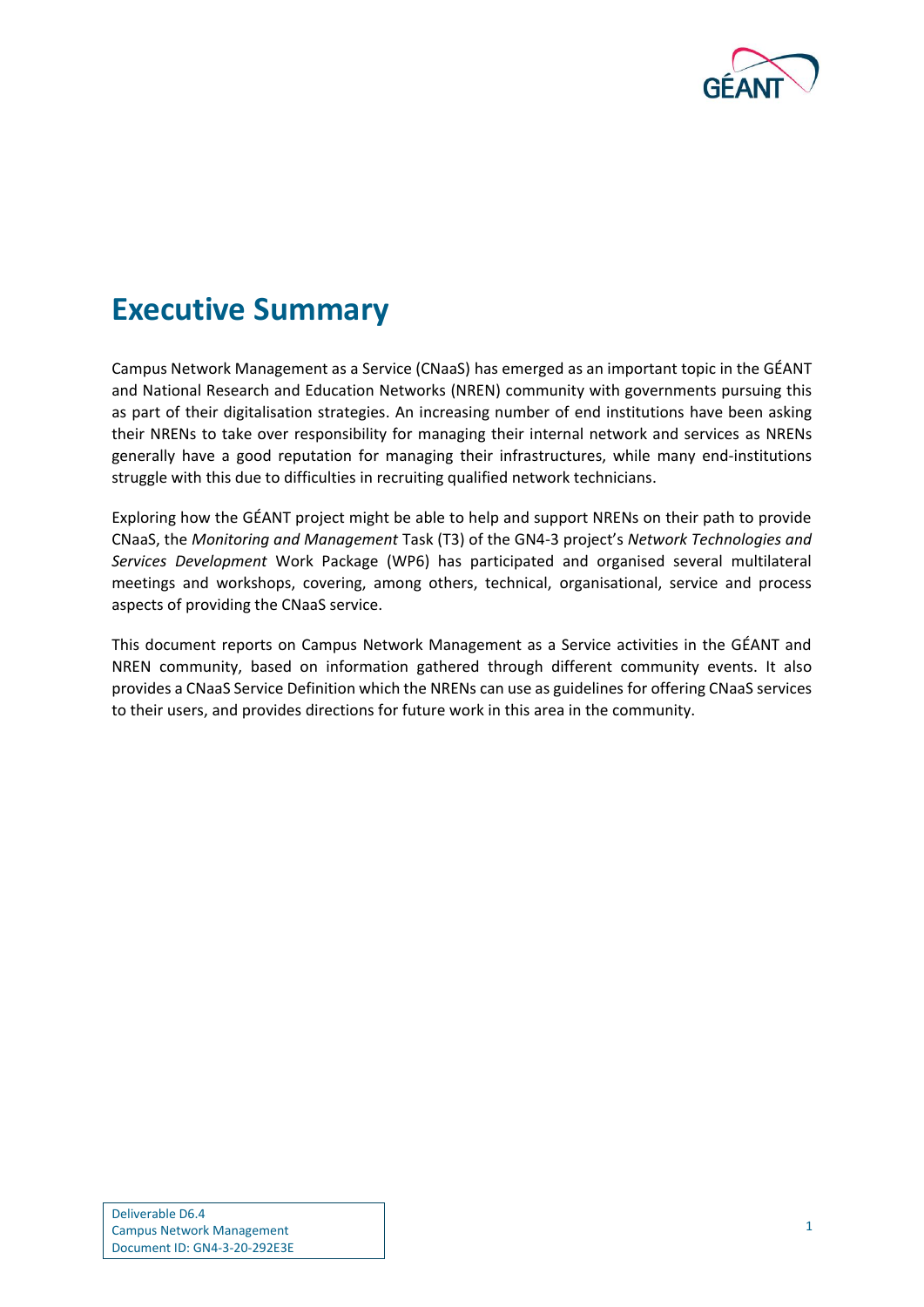

# <span id="page-4-0"></span>**<sup>1</sup> Introduction**

Due to the difficulties in recruiting qualified network technicians, and the good reputation National Research and Education Networks (NRENs) generally have for managing their own infrastructures, a number of end institutions have asked their NRENs to take over responsibility for managing their internal network and services.

Faced with the challenge of offering a new 24/7 secure and reliable network management service, SUNET, UNINETT and NORDUNET proposed working on the development of a concept and a toolkit within the GN4-3 project to help themselves and other NRENs to provide Campus Network Management as a Service (CNaaS) services.

To gather information about different NRENs' requirements for these kind of services, the *Monitoring and Management* Task (T3) of the GN4-3 project's *Network Technologies and Services Development* Work Package (WP6) participated in several meetings and organised a workshop to learn more about the current status and future needs of campus network management services in the community.

As managing campus networks requires repeatedly updating and configuring many devices remotely, the use of orchestration, automation and virtualisation (OAV) techniques is also a key to the success of campus network management services. For this reason, the T3 group working on the service definition for CNaaS also approached the *Network Services Evolution and Development* Task (T2), which worked on OAV in WP6, and whose work in the first half of the project year is summarised in Deliverable D6.2 *Automation and Orchestration of Services in the GÉANT Community* [D6.2].

As a result of the research that took place during the meetings and workshops and also in T2, a number of different NREN approaches to the delivery of Campus Network Management Services were found.

Apart from the Nordic countries, AMRES, ARNES, CARNET, FUNET, HEAnet, KIFU, LITNET and SURFNET are already offering or deploying CNaaS-like services in managing wired and/or Wi-Fi networks for their end institutions. One of the drivers for this is that several governments have asked their NRENs to offer common ICT services to schools and higher education institutions, following the development of digitalisation strategies in their countries.

With such a diversity of cases, approaches, objectives, maturity levels and existing NMS/OSS/BSS systems, it was clear that there is no single solution, service definition or common tool that could fit them all. However, it was realised that the GN4-3 project could help NRENs define their own services through a Service Definition Template/Checklist that could easily be adapted to their own needs.

Section [2](#page-6-0) gives an overview of the activities undertaken to gather information about the current status of campus network management services, examples of the different approaches found and use cases from the community.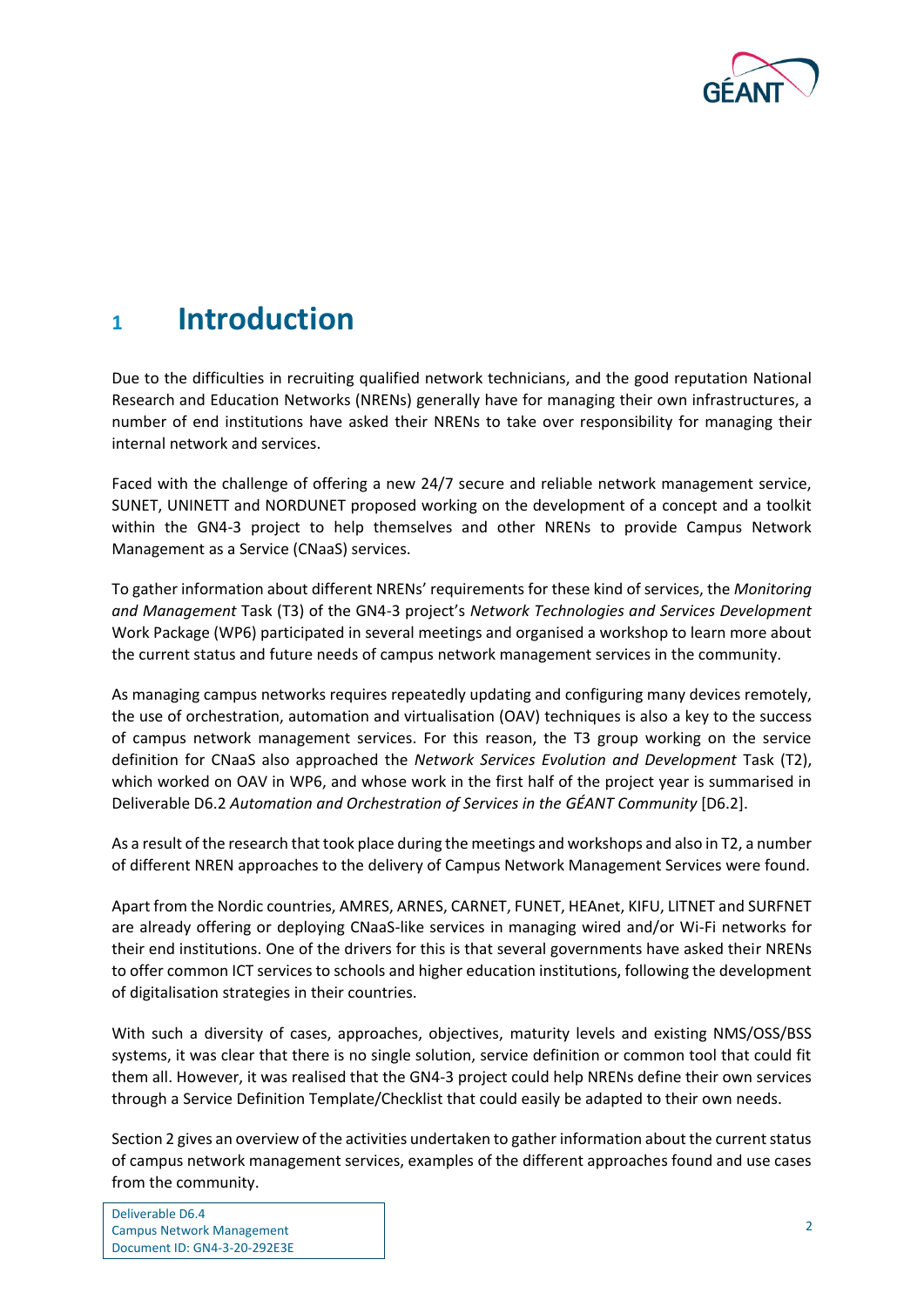

Section [3](#page-13-0) contains the Service Definition Template/Checklist that NRENs can adapt to their own needs to offer the service to their end-institutions.

Section [4](#page-34-0) summarises the conclusions and presents planned future work.

Deliverable D6.4 Campus Network Management Document ID: GN4-3-20-292E3E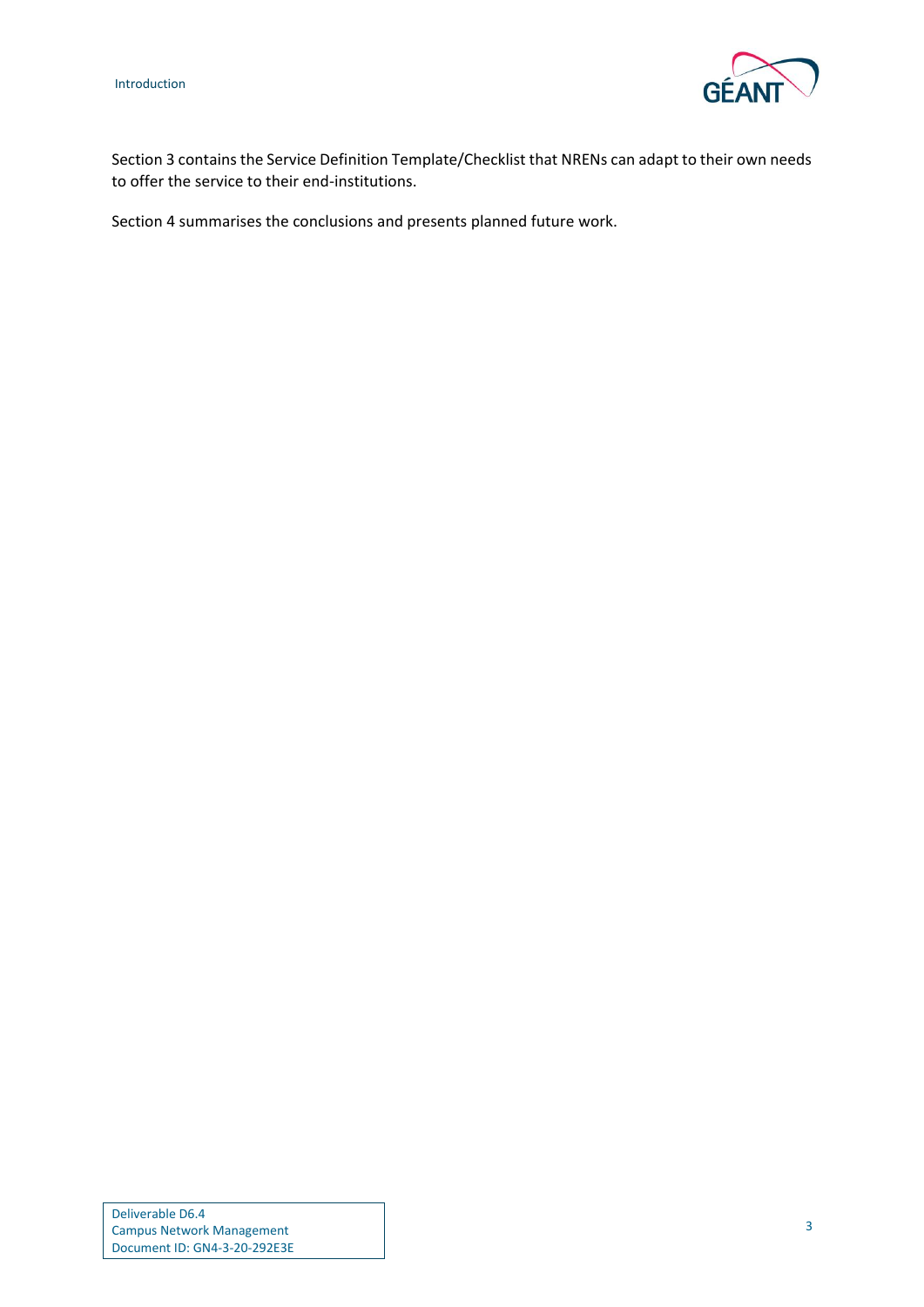<span id="page-6-1"></span>

# <span id="page-6-0"></span>**<sup>2</sup> CNaaS Services in the GÉANT Community**

To define a service that could be broadly adopted by the GÉANT community, WP6 T3 had to identify which NRENs were already offering or were going to deploy CNaaS services in their countries, gather their individual requirements and determine common needs.

WP6 T3 discussed these requirements with different NRENs, attending or organising a number of meetings. In addition, T3 liaised with WP6 T2 to benefit from their previous work which provided relevant information about CNaaS needs and use cases.

The following subsections describe the outcomes of some of the more relevant meetings conducted

in 2019. The conclusions of all these efforts is provided in Section **Error! Reference source not found.**.

## **2.1 CNaaS Meeting**

The CNaaS Meeting, hosted by SUNET and organised under WP6 T3, was held in Stockholm on 29-30 January 2019, to bring together the proposers of the CNaaS work in the GÉANT project, interested NRENs and the GÉANT WP6 participants. The purpose was to discuss the current status of the CNaaS services in each NREN and what the goals and next steps were going to be in the project. The meeting was attended by 20 people, both on site and via videoconference, from NORDUNET, SUNET, SURFNET and UNINETT and WP6. Presentations and discussions centred around CNaaS service definition and delivery, CNaaS OSS/BSS architecture and tools [ANSIBLE] [OXIDIZED] [NAV] and the use of orchestration and automation for CNaaS.

The discussions showed that even with this small sample of NRENs there were differences in their approaches and the scope of services they offer to their customers (e.g., one NREN considered monitoring campus infrastructure only, another the management of wired or wireless infrastructure). There were also different levels of maturity in the field of automation and campus network management services. One of the important activities that emerged from this discussion was the need to summarise the CNaaS service offering and to create a CNaaS service definition.

After that first face-to-face meeting, the group conducted several video conferences to follow up on the campus network management requirements and further evolution, with presentations from FUNET about the CNaaS services already offered by them and GN4-3 T3 about Network Management as a Service (NMaaS) [NMaaS].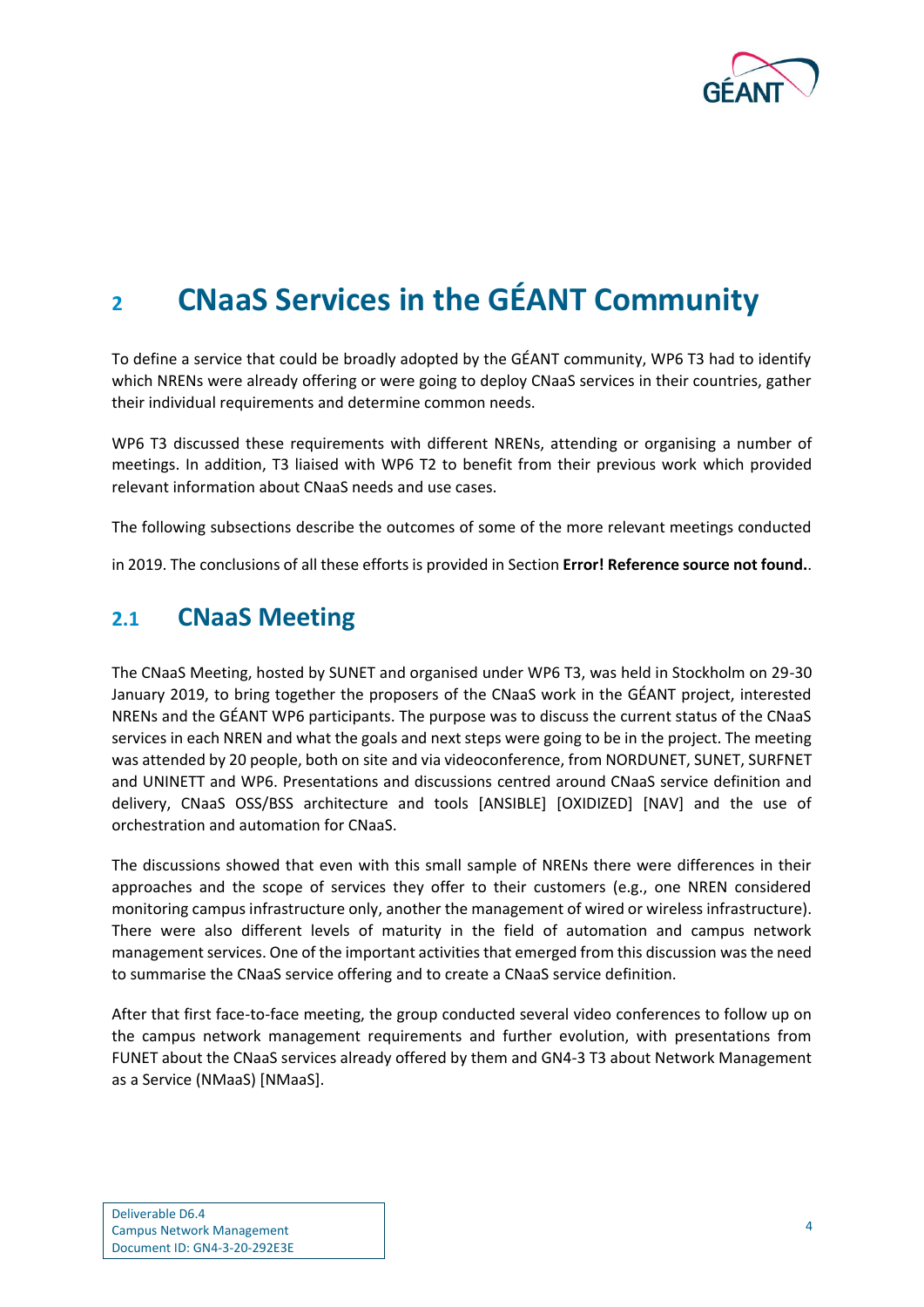#### <span id="page-7-0"></span> $2.2<sup>°</sup>$ **th SIG-NOC Meeting**

The 9th SIG-NOC Meeting [9SIG-NOC] was hosted by ARNES in Ljubljana on 8-9 April 2019, organised by the Special Interest Group - Network Operation Centres (SIG-NOC) and GÉANT under the theme 'NOC challenges: trapped between monitoring and regulation'. It was attended by more than 30 people, both on site and via video conference, and different perspectives around CNaaS were given.

It was especially relevant to learn about the initiatives regarding school network management services by a number of NRENs, driven by their countries' governments and their short and mid-term digitalisation strategies. For instance, ARNES is offering a centrally managed eduroam/WiFi service in Slovenia for every primary and secondary school, managing RADIUS as a Service. CARNET is including the LAN and the interactive equipment for classrooms as well as the WiFi and user devices, and AMRES is managing the LAN and WiFi services for schools, as well as CPEs for all the institutions.

Presentations and debates around CNaaS included school wireless and local area network management [9SN-CARNET], [9SN-ARNES1], and different tools [9SN-SUNET-CSUC], [9SN-ARNES2].

Similar to the CNaaS meeting, the presented use cases showed the differences in approaches and offerings: from a (relatively) small number of devices in the case of universities to several thousand for schools, or from an optional service for universities to a mandatory one for schools. In some cases, in-house developed tools were used to offer the service with automation [9SN-ARNES-AUTOMATOR].

# <span id="page-7-1"></span>**2.3 WP6 Task2 Research: The Survey on OAV and Meetings**

As a part of its work on the possibilities for orchestration, automation and virtualisation (OAV) of network services, WP6 Task 2 conducted a survey on OAV among the GÉANT project partners, to learn more about their current and planned work and strategies. 31 NRENs responded [OAV-SURVEY]. The results were discussed in the GN4-3 Future Service Strategy Workshop, held in Amsterdam in May 2019, at TNC19 in Tallinn in June 2019 and at the  $17<sup>th</sup>$  STF meeting in Dublin in July 2019.

The survey results and the discussions proved relevant to CNaaS, with NRENs reporting the importance of automation, orchestration and virtualisation to their work on campus network management. Specifically, ARNES, CARNET, FUNET, GRNET, HEAnet, LITNET and SUNET mentioned this in their responses. In some cases, such as for HEAnet, the services were different for the schools' network and for the higher education network.

The results of the survey, the discussions during the meetings and the conclusions of the WP6 T2 work can be found in Deliverable D6.2 *Automation and Orchestration of Services in the GÉANT Community* [D6.2].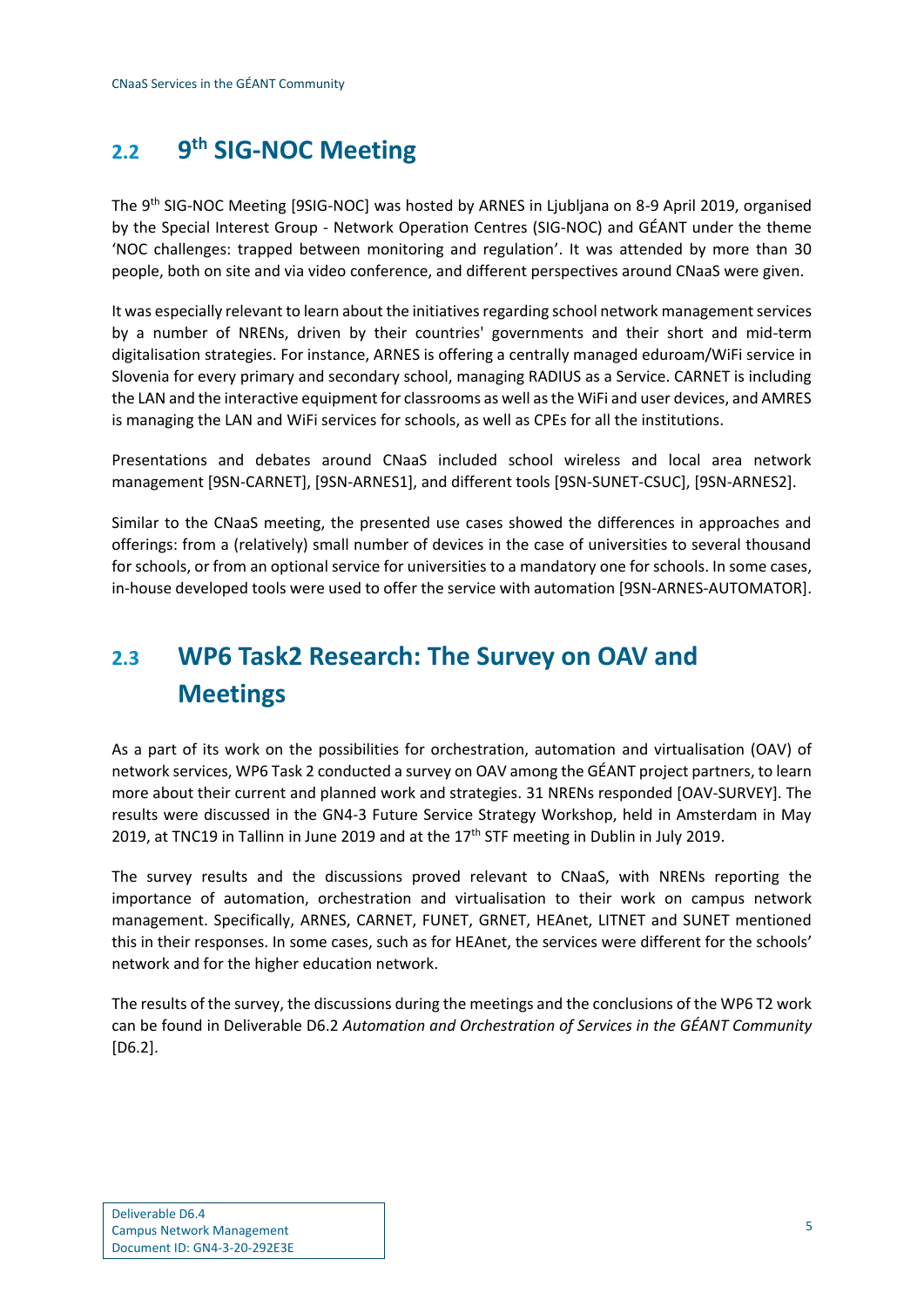# <span id="page-8-0"></span>**2.4 Workshop on Network Management and Monitoring**

The Workshop on Network Management and Monitoring [NEMMO] was hosted by NORDUNET in Copenhagen on 21-22 October 2019, organised by the GÉANT project under WP6 T3. It was attended by more than 50 people from 28 NRENs, both on site and via video conference. It mainly focused on CNaaS services, which judging by the high level of attendance, was a very relevant topic for the community. During the workshop, both the technical and organisational aspects of managing end institution networks were discussed:

- Organising network services management for end institutions: managing the whole network, some part of it, such as WiFi, or specific services, such as email, RADIUS servers etc. [NM-AMRES], [NM-ARNES], [NM-CARNET], [NM-FUNET], [NM-KIFU], [NM-SUNET], [NM-SURFNET], [NM-UNINETT].
- Creating a CNaaS service definition or a Service Level Agreement [NM-CN-SD].
- Outsourcing [NM-SURFNET2], [NM-SUNET2].
- Network management tools [NM-GRENA], [NM-GRNET], [NM-NMAAS], [NM-UNINETT2].
- Monitoring customer networks [NM-GRENA], [NM-NMAAS], [NM-UNINETT2].
- Automating management functions (in the NREN and in end institutions if their infrastructure is managed by the NREN) [NM-FUNET2], [NM-SURFNET2], [NM-WB].
- Using white boxes as small routers to offer campus network management services [NM-WB].

The workshop served as a forum for the NRENs to discuss their main concerns, current status, plans, common points of view and differences regarding campus network management services, including also multiple bi-lateral discussions between NREN members. While a summary of this and the previous workshops is given in Section **Error! Reference source not found.**, one of the main remarks during the f inal debate was that one of the most valued tasks that GÉANT could do for the NRENs was to organise more workshops of a similar nature, covering CNaaS aspects, as sharing knowledge, experiences and processes is very important for the NRENs.

# <span id="page-8-1"></span>**2.5 10th SIG-NOC Meeting**

The 10th SIG-NOC Meeting [10SIG-NOC] was hosted by CESNET in Prague on 13-14 November 2019, organised by the Special Interest Group - Network Operation Centres (SIG-NOC) and GÉANT, under the theme 'Keeping the competitive edge in the NREN community'. It was attended by nearly 40 people from 23 NRENs and institutions, both on site and via video conference. Campus Network Management was one of the main topics, together with OAV.

As this was a NOC meeting, there were also some presentations about NOC tools (for monitoring, automating, etc). The SIG-NOC Tools survey was presented and one of the outcomes was that OAV techniques were mostly used for provisioning, especially at the access networks. This is relevant for campus network management services, where the provisioning is usually done remotely and automatically. During the wrap-up session, the attendees agreed that the problem of automating network services overlaps with the problem of campus network management and the tools to be used are largely the same.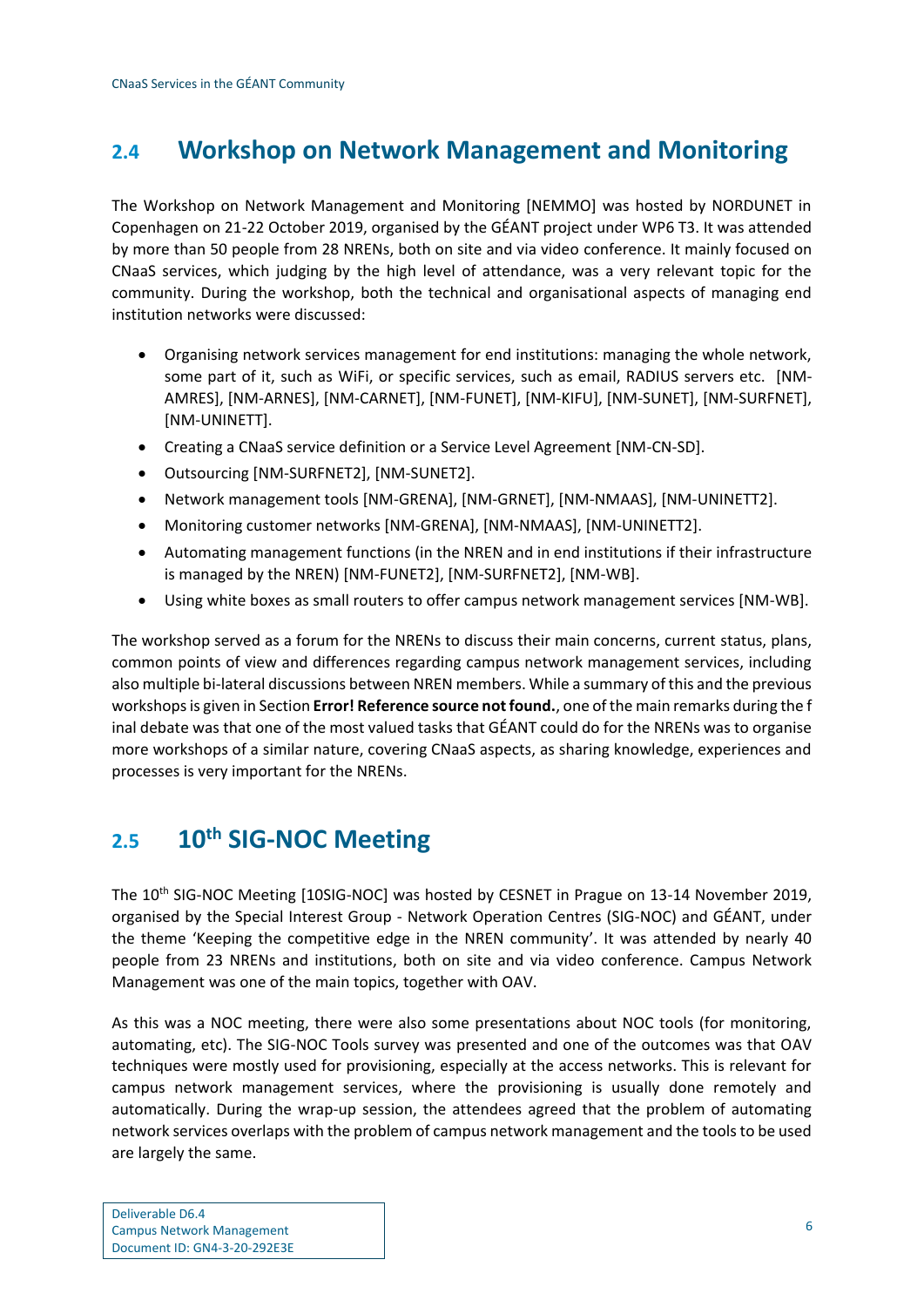

## **2.6 Use Cases**

The meetings and previous work showed that some NREN and Regional Networks are already working on a variety of CNaaS services. Some offer mature services, while others are only just beginning to define their services. The current status is summarised below:

<span id="page-9-0"></span>

| <b>NREN</b>   | Scope                                                                                                                        | Reason                                                                                 | Number of devices                                                                                                                     | Outsourcing?                         | Automated? | <b>Status</b>                                                                                      | References                                                |
|---------------|------------------------------------------------------------------------------------------------------------------------------|----------------------------------------------------------------------------------------|---------------------------------------------------------------------------------------------------------------------------------------|--------------------------------------|------------|----------------------------------------------------------------------------------------------------|-----------------------------------------------------------|
| AMRES         | Several projects:<br><b>CPE</b><br>$\bullet$<br>Wireless for<br>$\bullet$<br>schools<br>LAN infrastructure<br>$\bullet$      | AMRES strategic goals<br>Government mandate                                            | <b>250 CPE</b><br>$\bullet$<br>900 wireless<br>$\bullet$<br>devices<br>24,000 APs in 1,200<br>$\bullet$<br>schools soon               | Partially (initial<br>configuration) | <b>No</b>  | <b>CPE</b> started<br>$\bullet$<br>in 2013<br>3rd project<br>$\bullet$<br>for schools<br>2019-2021 | [NEMMO-AMRES]                                             |
| <b>ARNES</b>  | Several projects:<br><b>CPE</b><br>$\bullet$<br>Wireless for<br>$\bullet$<br>schools (W2020)                                 | Members needs /<br>National project                                                    | 650 routers<br>$\bullet$<br>1,300 switches<br>$\bullet$<br>16,000 APs<br>$\bullet$<br>20 controllers<br>٠<br>300 routers<br>$\bullet$ | Partially (initial<br>configuration) | Yes        |                                                                                                    | [9SN-ARNES]<br>[9SN-ARNES2]<br>[NM-ARNES]                 |
| <b>CARNET</b> | Project including:<br>LAN<br>$\bullet$<br>Wireless for<br>$\bullet$<br>schools<br>Laptops for<br>$\bullet$<br>schools' staff | National project to<br>make IT part of the<br>daily life of the<br>schools (e-schools) | 8,000 switches<br>$\bullet$<br>35,000 APs<br>$\bullet$<br>70,000 end-user<br>$\bullet$<br>devices                                     | No                                   | Yes        | eSchools<br>project:2015-<br>2022                                                                  | [CARNET-E-SKOLE]<br>[9SN-<br>ESKOLECARNET]<br>[NM-CARNET] |
| <b>FUNET</b>  | Campus:<br><b>CPE</b><br>$\bullet$<br>Core equipment<br>$\bullet$                                                            | FUNET product<br>(Kampus Service)                                                      | 9 deployments<br>$\bullet$<br>13 routers<br>$\bullet$<br>22 switches<br>$\bullet$                                                     | <b>No</b>                            | Yes        | 1 year in<br>production                                                                            | [NM-FUNET]                                                |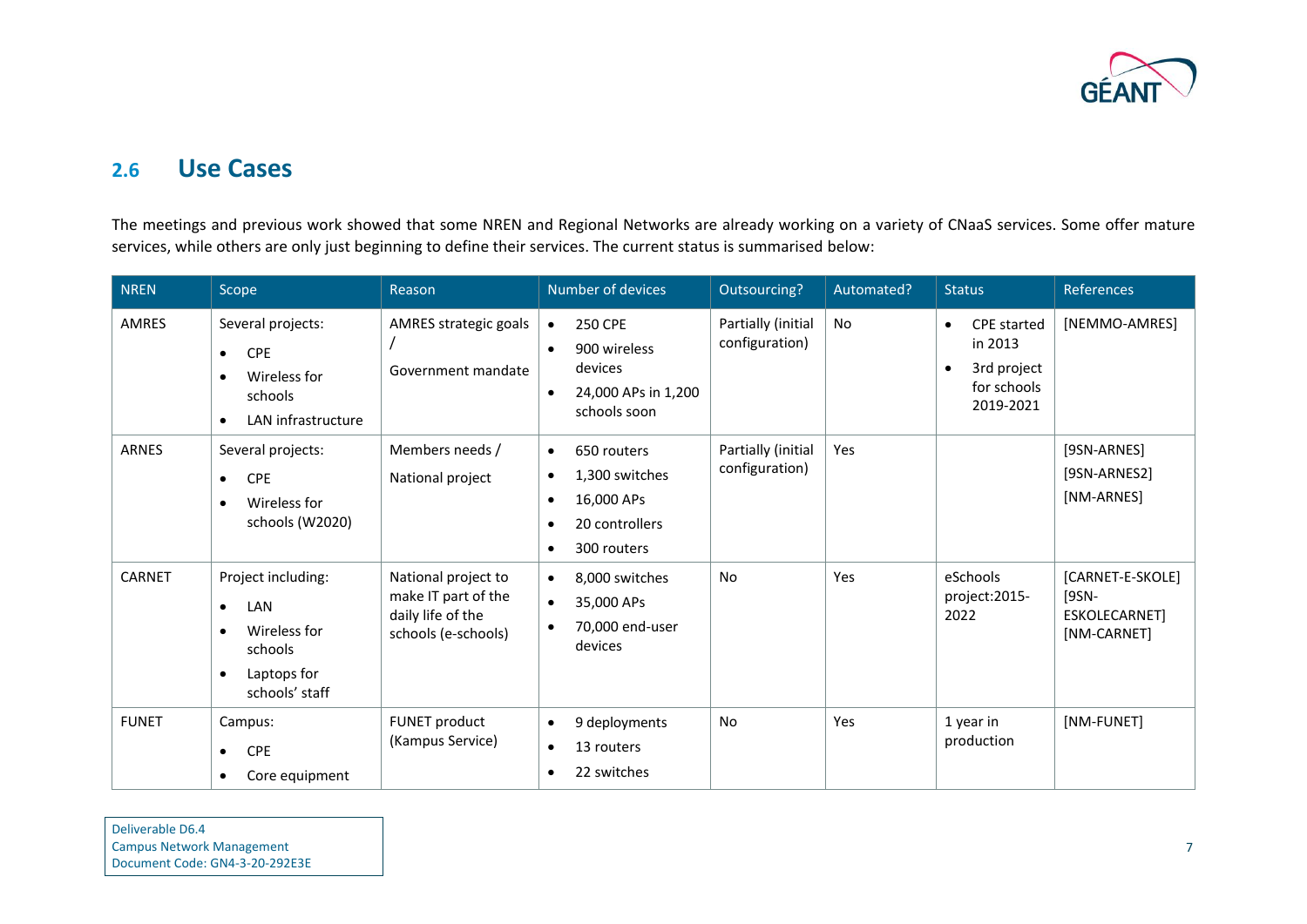#### CNaaS Services in the GÉANT Community



| <b>NREN</b>               | Scope                                         | Reason                                                         | Number of devices                                                                       | Outsourcing?                                                                | Automated?                     | <b>Status</b>                    | <b>References</b>                                |
|---------------------------|-----------------------------------------------|----------------------------------------------------------------|-----------------------------------------------------------------------------------------|-----------------------------------------------------------------------------|--------------------------------|----------------------------------|--------------------------------------------------|
| <b>HEANET</b>             | CPE for schools                               | <b>HEANET</b> service                                          | 4,000 access<br>$\bullet$<br>routers<br>17 core and<br>$\bullet$<br>aggregation routers | No                                                                          | Yes (islands of<br>automation) | 10 years'<br>experience          | <b>[TNC-HEANET-</b><br>OAV]                      |
| KIFÜ/<br><b>HUNGARNET</b> | Core and Endpoints                            | National DIÁKHÁLÓ<br>project (StudentNet)                      | 1000 core devices<br>$\bullet$<br>7000 Access<br>$\bullet$<br>devices                   | Partially (trend<br>to insource)                                            |                                | <b>Starting</b><br>Deployment    | [NM-KIFU]                                        |
| <b>LITNET</b>             | Wireless for schools                          | National project                                               |                                                                                         |                                                                             |                                | Starting the<br>deployment       | [LITNET-WIFI]                                    |
| <b>SUNET</b>              | <b>CNaaS Services for</b><br>Universities     | Demand from users                                              |                                                                                         | No                                                                          | Yes                            | Initial<br>production in<br>2020 | [SUNET-CNAAS]                                    |
| <b>SURFnet</b>            | Wifi for connected<br>entities (SURFwireless) | <b>SURFNET strategy</b>                                        | All the equipment                                                                       | Partially<br>(operations are<br>outsourced,<br>strategy lies on<br>SURFNET) | Yes                            | Fully developed                  | [SURFNET-WIFI]<br>[NM-SURFNET1]<br>[NM-SURFNET2] |
| <b>UNINETT</b>            | CNaaS service for<br>universities             | Demand from users /<br>Governmental<br>Digitalisation Strategy |                                                                                         |                                                                             | Yes                            | Initial<br>production in<br>2020 | [NM-UNINETT]<br>[NAV]                            |

#### <span id="page-10-1"></span>Table 2.1: Use cases

The OAV Community Portal [OAV-COM-PORTAL] in the OAV public WIKI [OAV-WIKI] includes all the use cases about CNaaS using automation and can be used by the NRENs as a (live) reference. As can be seen, NRENs differ in almost every aspect presented in [Table 2.1.](#page-10-1) A summary of these differences, which were explored in the presentations and discussions held in CNaaS-related events, are given in the next section.

<span id="page-10-0"></span>Deliverable D6.4 Campus Network Management Document Code: GN4-3-20-292E3E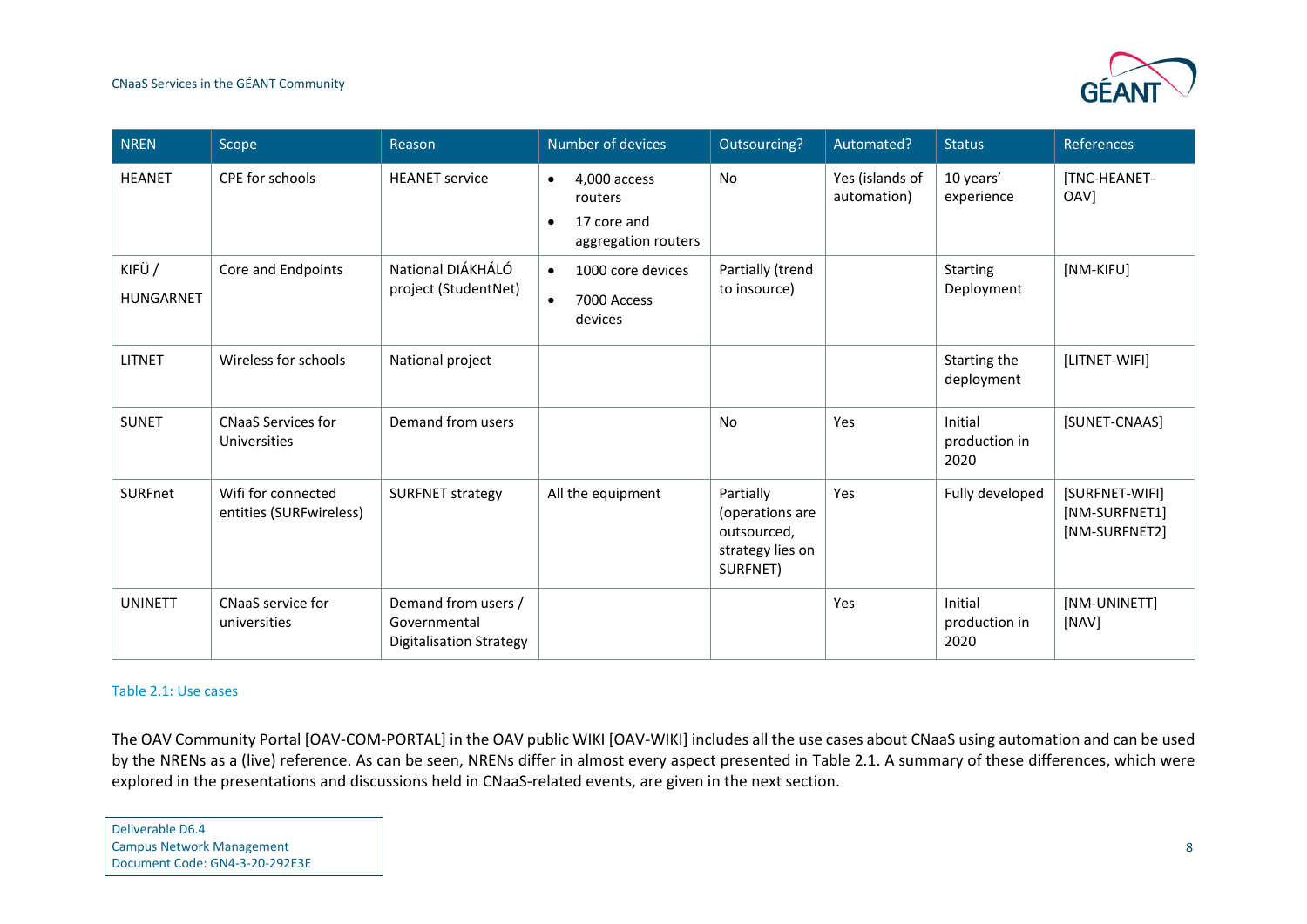

# <span id="page-11-0"></span>**2.7 Summary of Findings**

After studying the presentations and discussions that were conducted during the meetings, the results of the OAV survey [D6.2], the SIG-NOC Tools survey [SIG-NOC-TOOLS], and the current use cases and needs from the NRENs, the following conclusions can be drawn:

- NRENs currently offering or planning to offer CNaaS services differ in maturity stages in terms of service development and use of OAV techniques:
	- $\circ$  Some NRENs have been asked by their end institutions to provide CNaaS services; others are offering them because their government requires them to do so.
	- $\circ$  While some NRENs are managing only edge devices (the CPEs) on the border between the NREN and the institution, others are offering WiFi or LAN services inside the institutions.
	- o While some NRENs are working on OAV techniques, having Zero Touch Provisioning (ZTP) as a goal and managing contributions from multiple people (including students' work) through fully integrated CI/CD, code audits, well-defined and regularly executed tests, others are configuring the devices manually or have a semi-automated approach.
	- o While some NRENs have outsourced their day-to-day operations or first level support, others are managing this first level support themselves or are in-sourcing previously outsourced functions.
	- o While some NRENs have started from scratch by defining an OSS/BSS and/or architecture, others are building upon existing networks and services in order to offer the service.
	- o While campus management services have been assumed by the existing NOCs at some NRENs, others have created a separate team to offer them and the NRENs have created new roles to take care of CNaaS services and automation.
	- o While some NRENs use the same tools for CNaaS as for their own NREN network or have integrated them in their own platforms, others have created separate instances for each managed institution or have developed new in-house tools to help them with the deployment of campus network management services (for configuration management, change management, monitoring, etc).
	- $\circ$  The number of managed devices differs from a few in some cases to several thousand in others.
	- $\circ$  The network skills of the engineers in the end institutions varies depending on the type of institution and its number of employees.
	- $\circ$  The level of engagement in campus network management projects differs. Some of them run their own helpdesk while others are not able or willing to do so and rely fully on the NREN.
	- $\circ$  Even within the same NREN, a service can differ per user group (user groups define the functionalities of a service).
	- $\circ$  While some NRENs charge for each service package in their campus network management offering to the users, others do not charge anything, as the budget comes from their governments.
	- o While some NRENs sign an SLA agreement with their connected institutions and define the responsibilities for each party, others only offer best effort services.

| Deliverable D6.4                 |
|----------------------------------|
| <b>Campus Network Management</b> |
| Document ID: GN4-3-20-292E3E     |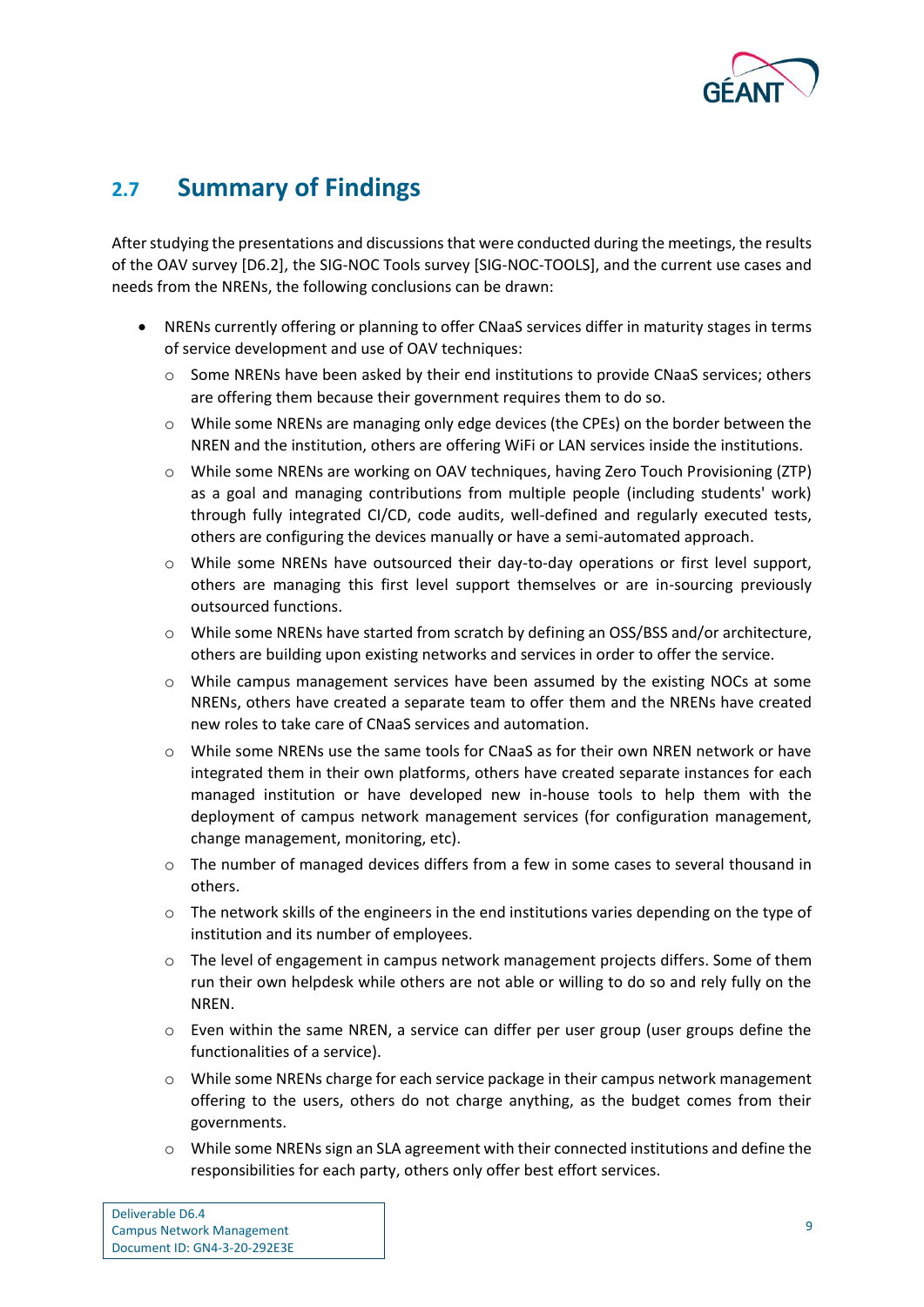

- o While some NRENs offer brownfield services (managing devices that were already in the network), others only offer greenfield services (with newly deployed infrastructure).
- o The tender process is different depending on the NREN and several models are used (buying the equipment for the end-institution, buying it but keeping the devices as property of the NREN, managing existing devices, etc).
- There is not a single model that can fit all the currently existing cases. Several ways to offer CNaaS services are possible, with different approaches regarding architecture, tools, procedures, service delivery, administrative models, etc.
- Given the high level of interest, sharing knowledge, experiences and processes among NRENs offering CNaaS services, is one of the most valued tasks that the GÉANT project can provide to the NRENs.
- Having a set of recommendations to help each NREN create its own Service Definition documents is more useful for the NRENs than having a single monolithic Service Definition document that could only support one approach.
- The GÉANT project can also potentially help with some of the existing services:
	- o Kubernetes/Docker based multi-tenant app provisioning seems to be a promising way forward (NMaaS) [NMaaS].
	- $\circ$  A very lightweight perfSONAR (on raspberryPi) for monitoring boxes could be useful, perhaps integrated with WiFiMon [WIFIMON] in the same device.
- Even if some NRENs are not using OAV techniques, they all understand that automation is an important part of the way forward, as documented in [D6.2].

Following the users' requirements, WP6 created a CNaaS Service Definition Template/Checklist to help the NRENs with a list of relevant topics to consider when writing their own documents (service definitions, SLAs, contracts, etc.). The Service Definition can be easily adapted for any approaches and strategies for offering network management functions. It includes suggestions for service delivery, and the service policy and recommendations to handle administrative questions and data privacy topics.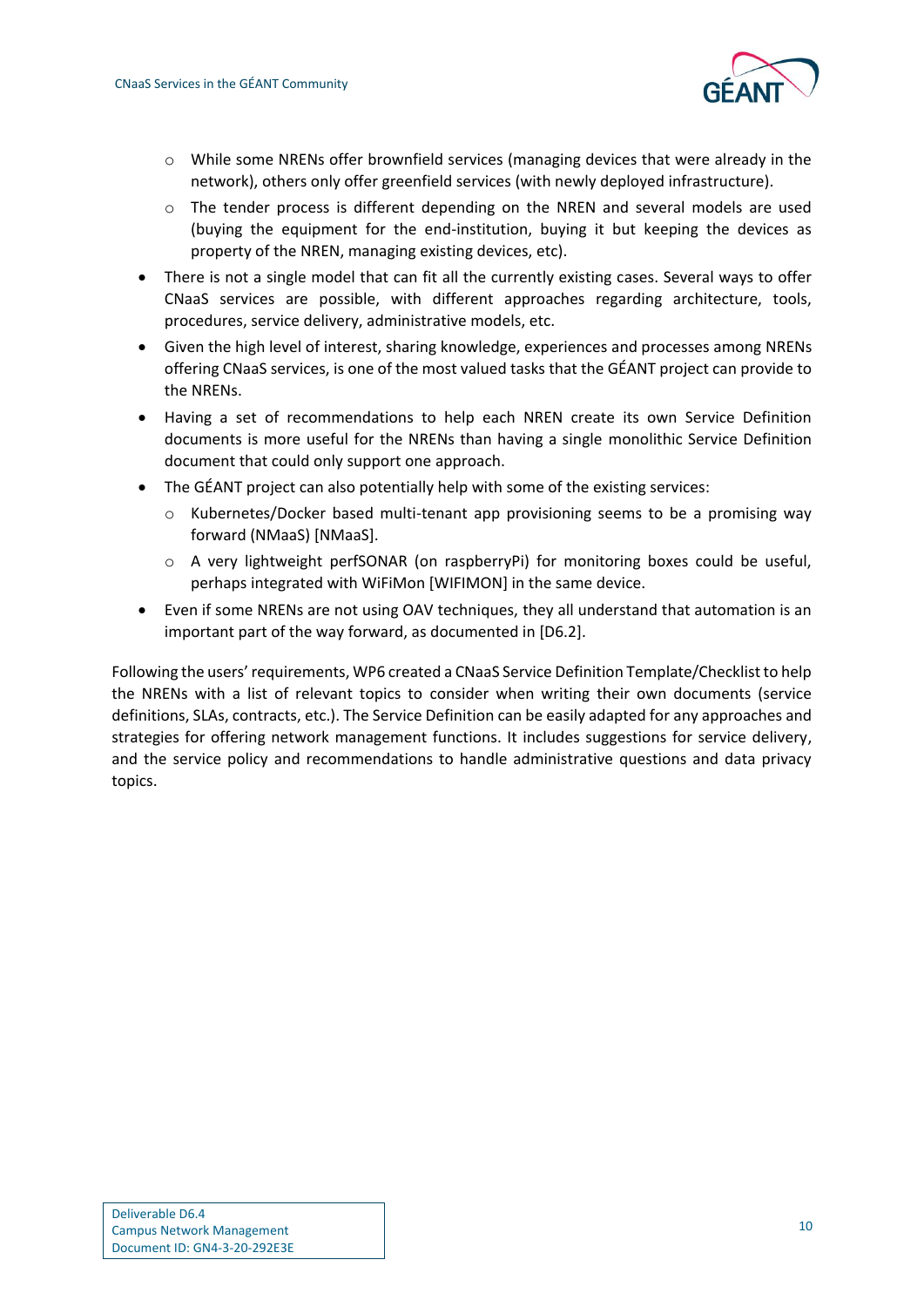

# <span id="page-13-0"></span>**<sup>3</sup> CNaaS Service Definition Template/Checklist**

# <span id="page-13-1"></span>**3.1 CNaaS Service Definition**

As the CNaaS service can be offered in different ways, the NREN, regional network or institution offering CNaaS services (the 'provider') and the end-institution (the 'customer') must agree on the exact definition and scope of the service:

- What is included in the service in the basic package.
- What is added as an extended or supported package.
- Define any demarcation points between the provider and the customer.

It is very important to define and agree all details before going into production. The provider and customer can sign a contract or Service Level Agreement (SLA) that will contain particular aspects of the CNaaS service – quality, availability, responsibilities – agreed between them.

This section provides a service definition, based on ITILv3<sup>1</sup> processes and functions [ITILv3], that is easy to adapt and replicate for different providers. It can also be used as a reference when writing the contract or Service Level Agreement. When writing its own Service Definition Document, the provider can modify the text to fit its needs and adapt the examples. It is up to the provider to include as many technical details as desired, although where many details are given, they are more likely to change in the future. The provider should reserve the right to change the architecture, software, configuration mechanisms or monitoring infrastructure in the future according to the needs of the service, the evolution of the technology, the tools and the network.

# <span id="page-13-2"></span>**3.2 Terminology**

There are several important terms for the CNaaS Service Definition, whose meaning, as used in this document, is provided below:

• **Provider** -The organisation that is providing the CNaaS service (NREN, Regional network, institution or service provider).

 $^1$  A new version of ITIL, ITILv4, appeared by the end of 2019, although not all the books were released by the time of writing this document. According to AXELOS [AXELOS], ITILv4 does not invalidate earlier versions of ITIL, therefore the ITIL v3 approach is still valid.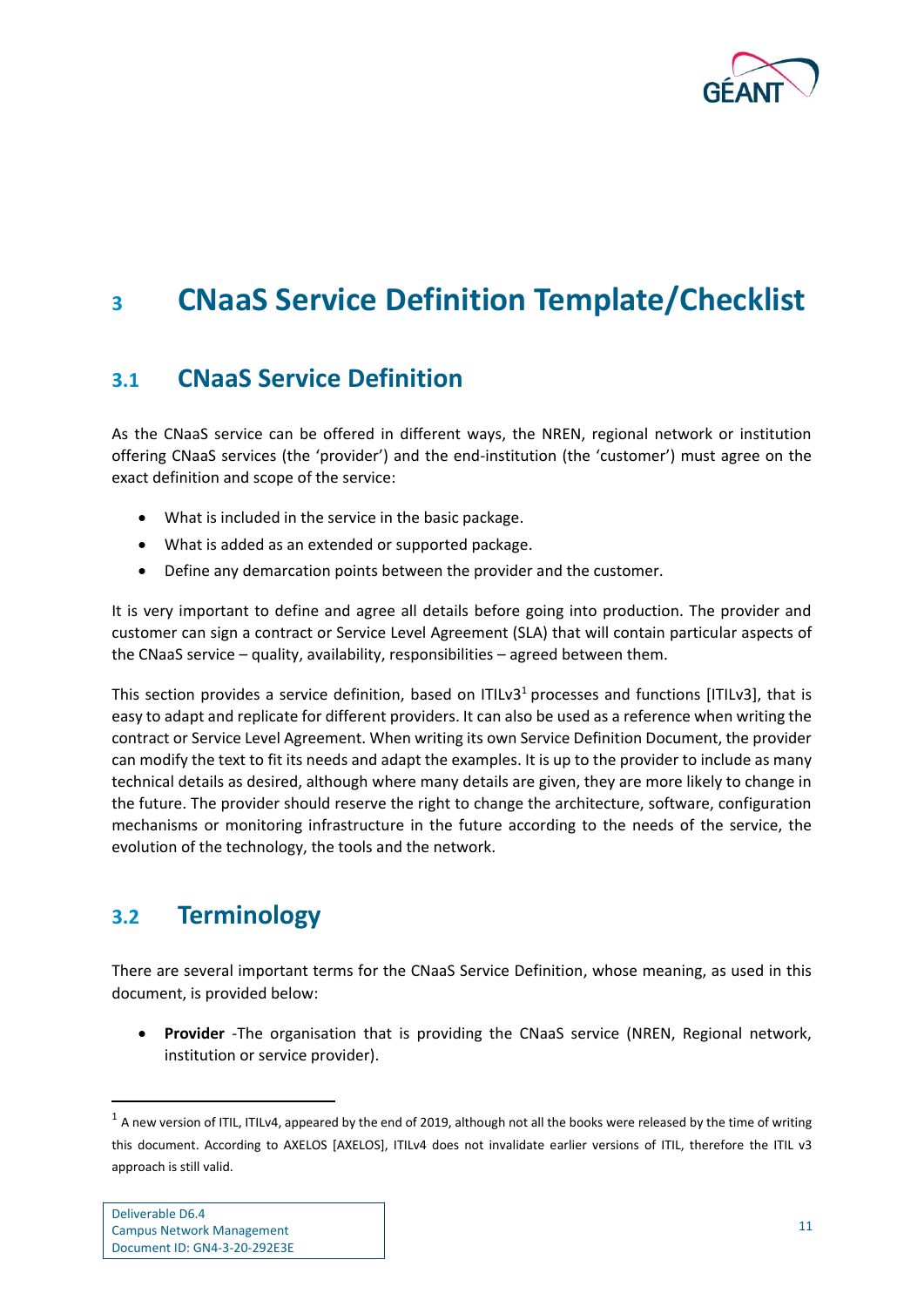

- **Customer** The end-institution contracting the CNaaS service (University campus, school or some other organisation that plans to outsource the network monitoring, network configuration and management or some of its functions).
- **Supported Service Package** Set of activities, that form a service that the provider offers to the customer as a part of the CNaaS service. One or more service packages can be offered by the provider and contracted between the provider and the customer.
- **Supported Network Items and Services** Network Items and Services which are under the scope of the contract.
- **Additional Network services** Services that are related to the network but not specifically a part of the wired or wireless network. Some examples would be DHCP, DNS, VPN, RADIUS, LDAP, NTP, VoIP or other network-related services that must be agreed upon beforehand between the provider and the customer.
- **Network Management and Monitoring System** System used by network administrators to manage the network components and constantly observe and measure parameters to check the health of the network (software, hardware and environmental parameters) and for notifying the network administrator in case of trouble.

# <span id="page-14-0"></span>**3.3 Contacts/Roles**

The contact details for all the roles must be exchanged between the provider and the customer and updated promptly if it changes. More than one person can be associated with a role. Likewise, depending on the case, more than one role can be assigned to a single person.

The provider should define a person or a group for each one of their defined roles. Some suggested roles are:

- **Product Manager**: the main person responsible for continuously developing and managing the CNaaS service as a whole and for handling its commercial aspects.
- **Service Manager**: a person that will follow all the stages of the CNaaS service and will be the liaison between the customer and the CNaaS team at the provider. This person will also try to resolve any complaints received about the service and make any adjustments or further development that may be needed, referring to the Product Manager or the DevOps team if necessary.
- **Technical Advisor**: a person that provides technical knowledge and advice to support the customer during the Design and Transition stages.
- **NOC Team**: Network Operation Centre that assists the customer during the Operation stage, providing 2nd (and depending on the agreement, 3rd) level support.

The customer should define a person or a group for each one of their defined roles. Some suggested roles are:

• **Service Coordinator:** the customer's main point of contact with the provider will be the main person responsible for continuously following the evolution of the service, attending meetings, asking for incident reports, suggesting service improvements and passing on any complaints to the provider.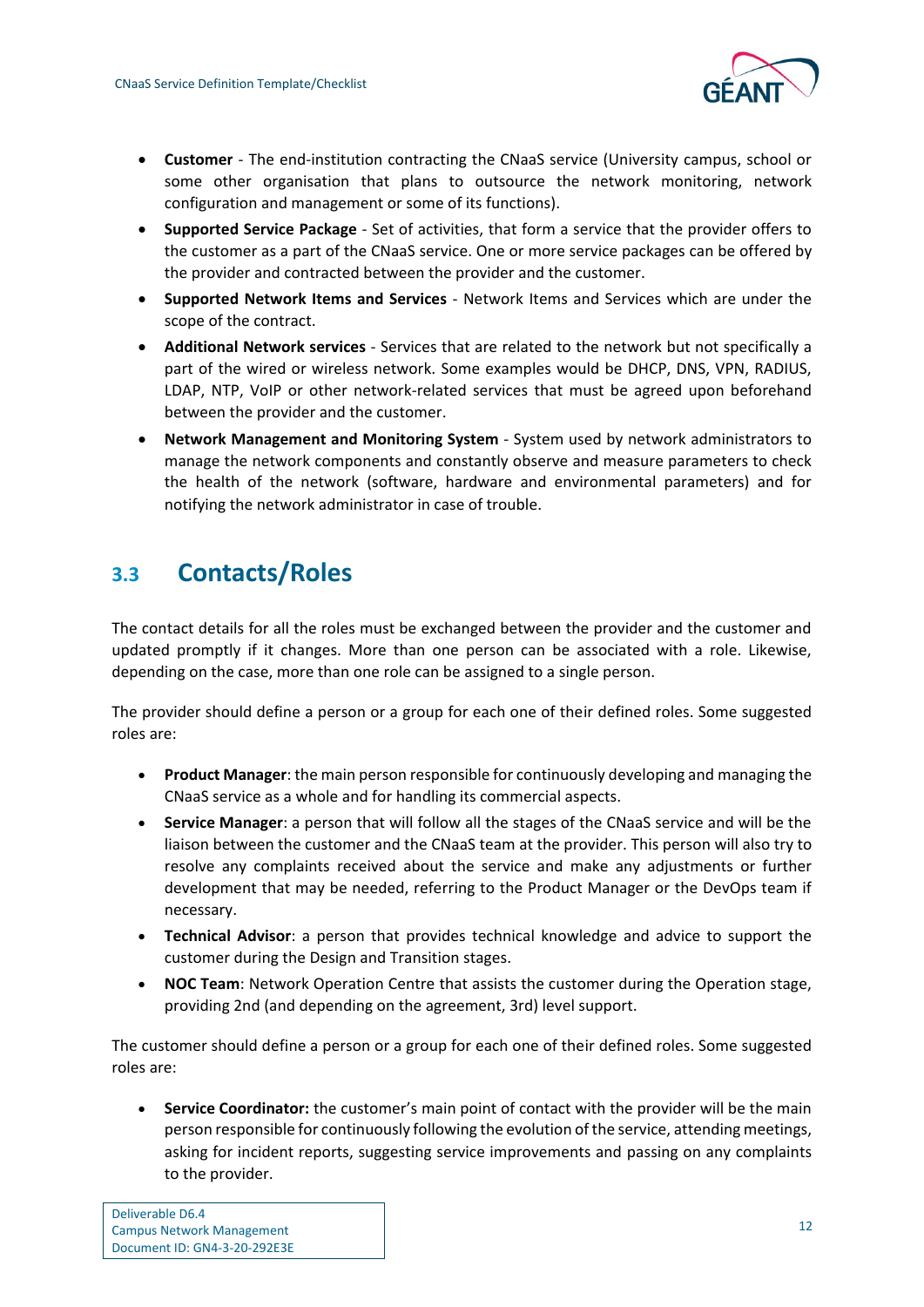

• **Helpdesk Team:** the team responsible for supporting end users in using the CNaaS service on site and provide the main point of contact in case of any issues.

During the Service Design stage, at least the Service Manager, the Technical Advisor and the Service Coordinator should meet face-to-face and exchange information to define the exact scope, involved packages, architecture, expected timeline, SLAs and any other relevant parameters to define the service.

If necessary, the provider and the customer can also specify some roles to be used for the Transition stage of the CNaaS service and for Change Management for the entire service lifecycle. For instance:

- The members of the Change Advisory Board (CAB), responsible for oversight of all changes in the production environment.
- The members of the Emergency Change Advisory Board (ECAB), responsible for oversight of all emergency changes in the production environment (for example, to resolve a major incident or implement a security patch).

# <span id="page-15-0"></span>**3.4 Service Delivery Model**

As the CNaaS service will be offered by each provider to its customers, the Service Delivery may differ from one provider to another. Therefore, the provider and the customer must agree on the offered packages, related parameters and prices, if applicable, before offering the service. The next sections suggest possible supported packages as well as service elements to be agreed beforehand for each customer and service package.

## <span id="page-15-1"></span>**3.4.1 Supported Service Packages**

The service can be offered in separated standardised packages by the provider. A basic package can be defined with the minimum requirements and offerings of a CNaaS service (for example, monitoring of the infrastructure). Subsequent packages (like configuration and management of the wired/wireless network or additional services) can be added to the basic package, depending on the customer's needs and the provider's offerings. The following subsections show some suggested packages to be offered by the provider to the customer in CNaaS as an orientation, although each provider can define other service packages for its customers.

### <span id="page-15-2"></span>**3.4.1.1** *Monitoring of the Infrastructure*

The scope of the monitoring should be defined in this package and the level of detail given in the Service Definition may vary depending on the case. For instance, it may indicate that the provider will install all the necessary software tools for the correct monitoring of the infrastructure, without listing the specific software tools.

The following list shows examples of items that can be included in the Service Definition. The same list can be used as a reference for the monitoring of additional services:

• What will be monitored (included pieces of equipment):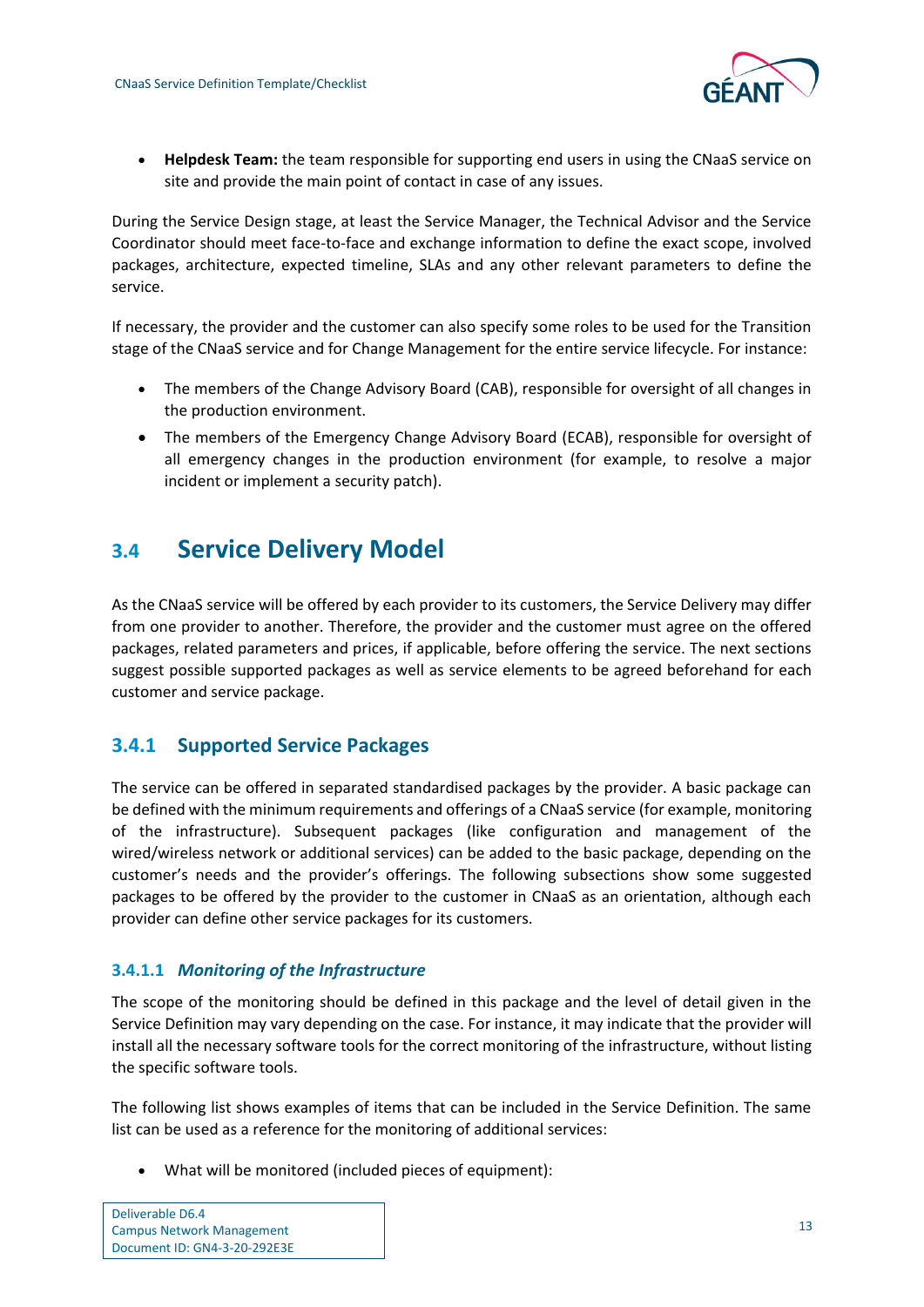

- o Routers
- o Switches
- o Firewalls
- o Access-points
- o Network links
- o Intrusion Detection Systems
- Radio links
- What will the monitoring system do:
	- o Trigger alarms when defined thresholds are reached (send to the Campus HelpDesk/the NOC/an alarm console, etc..).
	- o Generate graphs (Daily/Weekly/Monthly/Yearly, on-demand, etc.)
	- o Automatically generate tickets when defined thresholds are reached (supported platforms).
	- o Monitor certain Key Performance Indicators agreed with the customer.
	- o Generate automatic reports.
	- Store monitoring data.
- Parameters to be monitored:
	- o CPU usage
	- o Memory usage
	- o Interface input/output traffic
	- o Interface input/output errors
	- $\circ$  Tx/Rx optical power (where possible)
	- o Specific log entries like up/down interfaces
	- o General availability
	- o Latency in pre-defined links
	- o Module up/down (for chassis based or stacked equipment)
	- o Power up/down (for redundant power)
	- o Fan out
	- Environmental parameters (like temperature, humidity, etc.)
- How will the monitoring be done:
	- o Remotely (from the provider, from a central point in the campus, etc.)
	- o Locally (on site, per building, etc.)
	- o Centralised
	- Distributed (per campus, building, etc.)
- What mechanisms will be used (the specific software tools do not need to be included; if they are specified, the provider should reserve the right to change them in the future):
	- o SNMP
	- o Syslog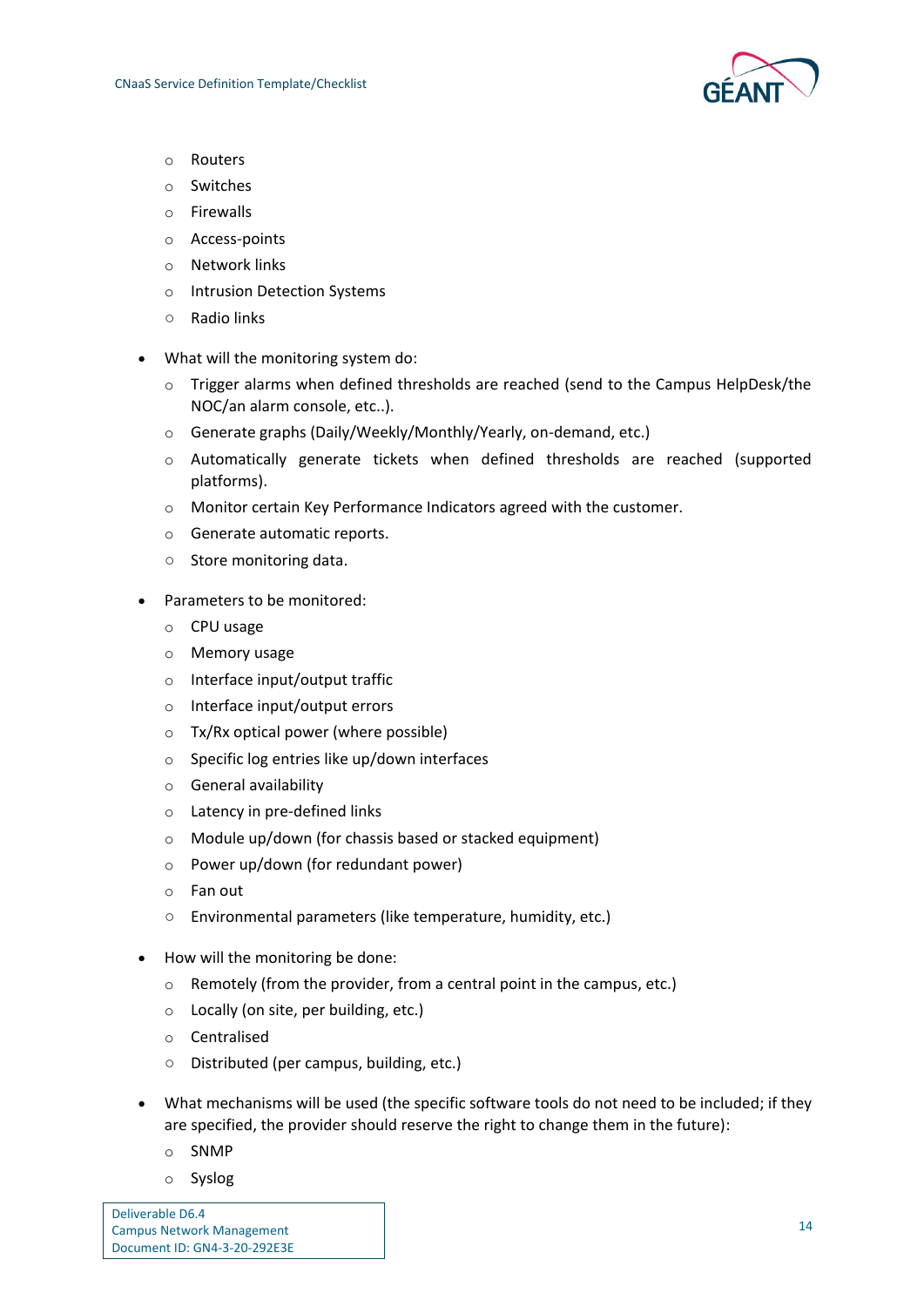

- o Flow Monitoring
- o Streaming Telemetry
- Active probes
- Where will the monitoring system/infrastructure be installed:
	- o Physical platform
	- o Virtual platform (VM)
	- Hybrid Physical and virtual platform
- How will the provider manage the Network Management System (NMS) required for CNaaS:
	- o From the provider
	- Through external services
- How will the customer be able to access the monitoring system (if applicable):
	- o Certificate
	- o Federation
	- o Login/password
	- A combination of the above
- Who will install all the necessary software tools for the correct monitoring of the infrastructure:
	- o The provider
	- The customer
- Set of reports that the provider will send to the customer (see Section [3.5.3\)](#page-29-0).
- Needs of the monitoring system that may involve actions from the customer. For instance, the monitoring system should be:
	- $\circ$  Accessible to the provider (appropriate access for the provider e.g. SNMP access, flow monitoring access, etc. – this has to be configured).
	- $\circ$  Able to send alerts to the providers' servers for monitoring, alerting and ticket generation (filtering at the customer may be involved).
	- o Able to send emails.
	- o Able to open tickets to a previously defined list of recipients.
	- o Able to send alerts to the alarm console.
	- Have access through firewalls that depend on the customer.

#### **3.4.1.2** *Monitoring of Additional Services*

The provider may offer the customer the monitoring of services that are not specific pieces of equipment or links on the network but are network-related services. As for Monitoring of the infrastructure (see Section 3.4.1.1), the level of detail given in the service definition may vary depending on the case. For instance, it may indicate that the provider will install all the necessary software tools for the correct monitoring of the infrastructure, without listing the specific software tools.

| Deliverable D6.4                 |  |
|----------------------------------|--|
| <b>Campus Network Management</b> |  |
| Document ID: GN4-3-20-292E3E     |  |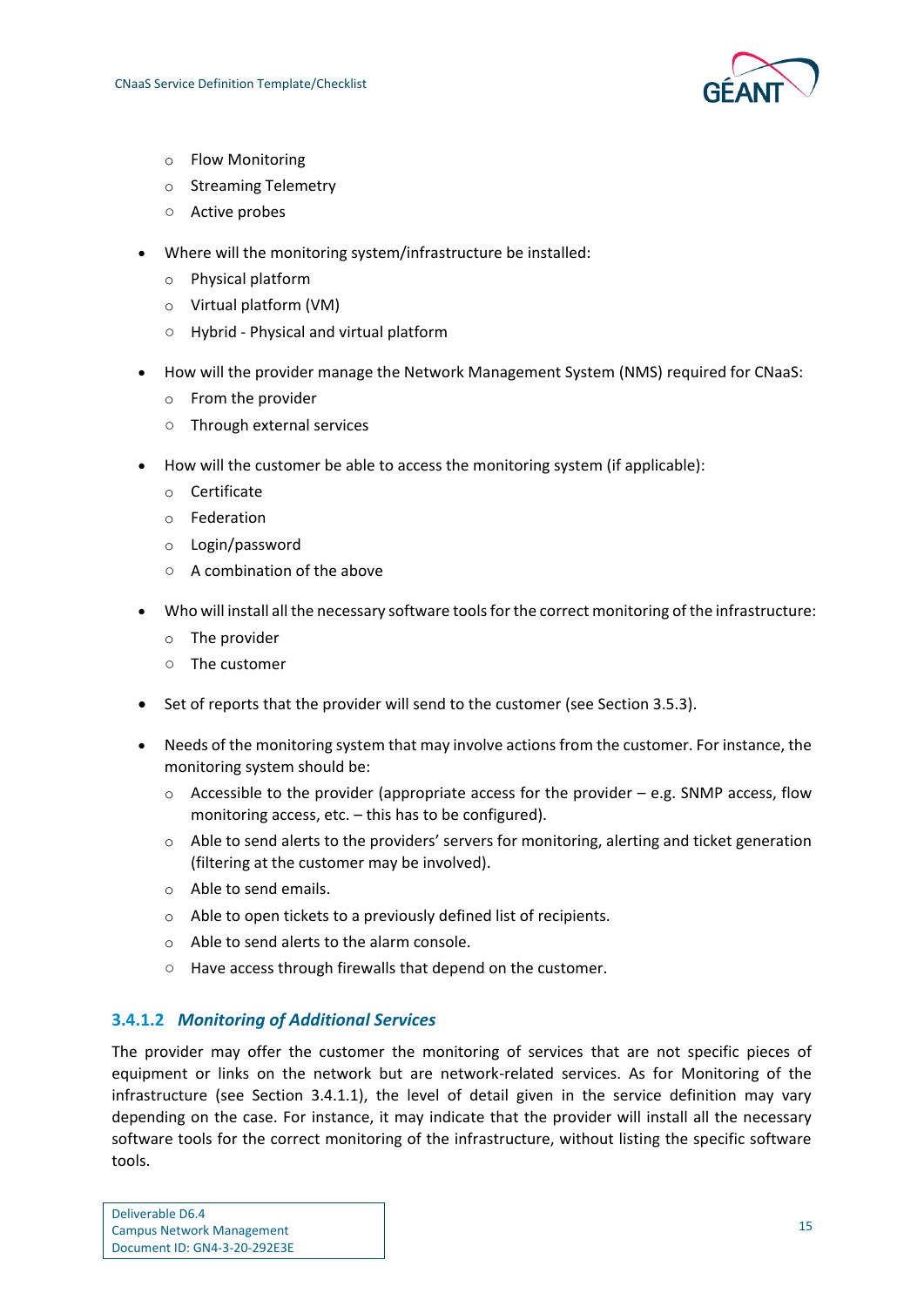

The following lists show examples of items to be included in the service definition for the monitoring of additional services:

- List of supported additional services (other ICT services such as email, web, directory service or other servers can be out of the scope of the service):
	- o DHCP
	- o DNS
	- o VPN
	- o RADIUS
	- o LDAP
	- o NTP
	- VoIP
- List of parameters to be monitored for each additional service (see the list in Section [3.4.1.1](#page-15-2) for more examples):
	- o General availability.
	- o Disk usage.
	- Service-specific parameters (like number of requests/s for DNS, number of authentications in Radius, number of requests in NTP, time-to-respond, etc).

The list in Section [3.4.1.1](#page-15-2) may also be used for the monitoring of additional services.

#### **3.4.1.3** *Configuration and Management of the Wired Network*

The provider can offer greenfield services (with new infrastructure) and brownfield services (using existing infrastructure at the customer's premises). It is very important that the provider and the customer agree on th[e](https://wiki.geant.org/display/gn43wp6/CNaaS+Service+Definition+Template#CNaaSServiceDefinitionTemplate-ServiceElements) Service Elements covered by this service package in CNaaS.

The campus architecture design typically has three layers - core, distribution and access, although the network on each campus may vary and the exact scope of the service should be defined.

As in the previous sections, the level of details given in the service definition depend on the case. For instance, it may indicate that the provider will configure the equipment, without specifying how this configuration will be done.

The following list shows examples text that can be included in the service definition for the configuration and management of the wired network:

- The network architecture, that can be designed as a part of CNaaS can:
	- o Consist of three layers: core, distribution and access (for big campuses), or
	- o Consist of two layers: core and access (for small campuses), or
	- Follow a two-layer Spine/Leaf topology.

The provider may reserve the right to further develop the architecture and network design. The customer should undertake to follow such changes.

| Deliverable D6.4                 |
|----------------------------------|
| <b>Campus Network Management</b> |
| Document ID: GN4-3-20-292E3E     |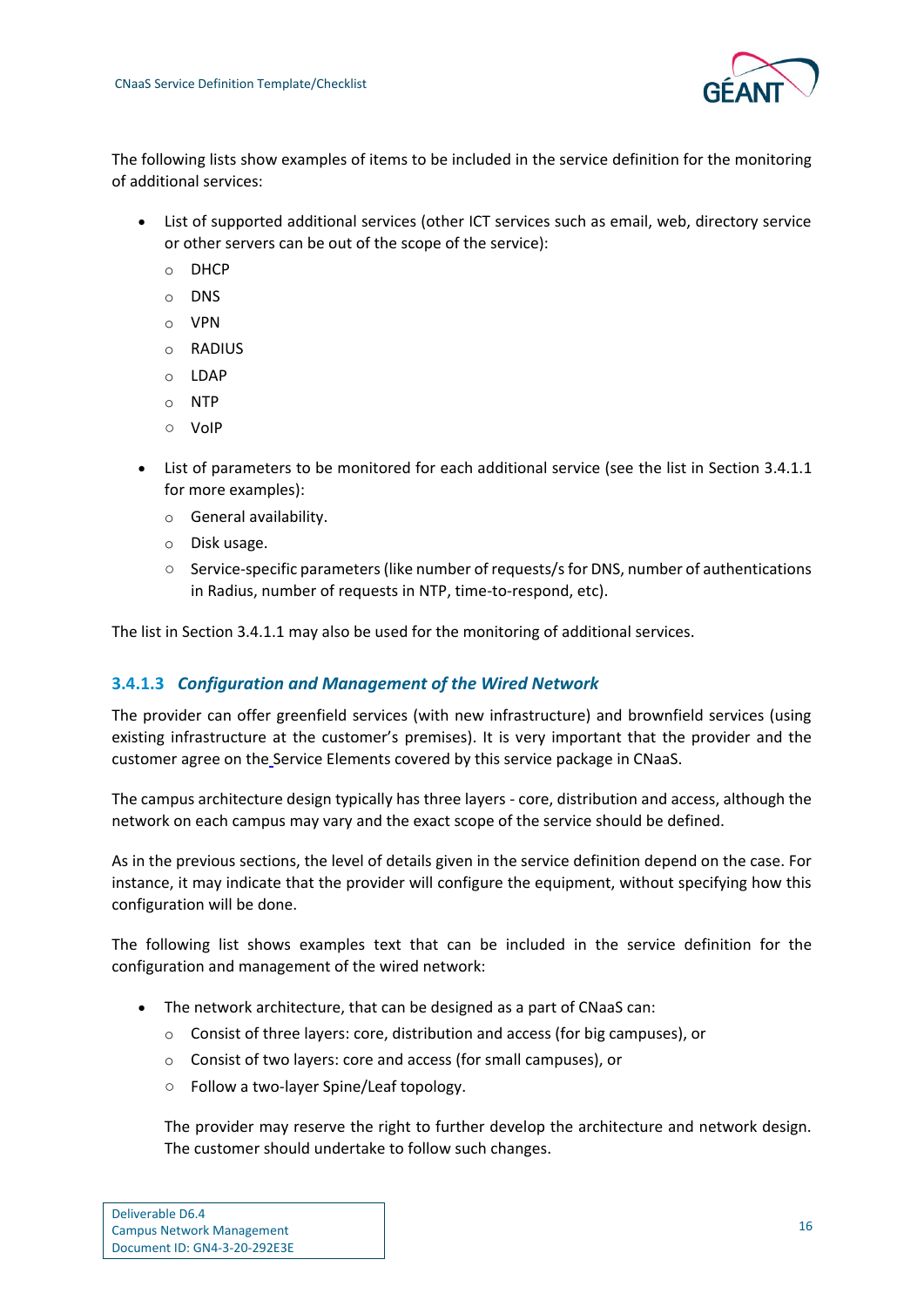

- Network services that can be offered as a part of CNaaS:
	- $\circ$  The core will be IP-based (IPv4/IPv6 access will be provided to all end users).
	- o Layer 2 connectivity will be possible between any two ports in the network.
	- $\circ$  IP over layer 2 can be terminated in the core using separate routing policies (VRF).
	- $\circ$  Layer 2 connectivity over the core will be implemented using overlay techniques (VXLAN or MPLS).
	- IP can, when necessary, terminate in a firewall.
- The configuration and management:
	- $\circ$  For core routers, the configuration will be manually done via CLI, locally in the customer premises.
	- o For all the equipment, the setup will be automated.
	- $\circ$  For access switches, the setup will be automated, making the network devices acquire a temporary DHCP address through which automated scripts will configure the initial setup based on data from a centrally maintained configuration database, that can be managed by the provider or by the customer (this must be agreed in the contract between the provider and the customer).
	- $\circ$  For firewalls, the traffic-filtering and rate-limiting rules must be defined by the provider and the customer.
	- Standard changes in the network equipment will be automated. See [S](https://wiki.geant.org/display/gn43wp6/CNaaS+Service+Definition+Template#CNaaSServiceDefinitionTemplate-ChangeManagement)ection [3.4.3.](#page-23-0)
- The bandwidth delivered to each point in the access network (depending on the ability of the customer to provide the wiring that complies with quality standards and length).

#### **3.4.1.4** *Configuration and Management of the Wireless Network*

The provider can offer greenfield services (with new infrastructure) and/or brownfield services (using existing infrastructure at the customer's premises). It is very important that the provider and the customer agree on th[e](https://wiki.geant.org/display/gn43wp6/CNaaS+Service+Definition+Template#CNaaSServiceDefinitionTemplate-ServiceElements) Service Elements covered by this service package in CNaaS.

As in the previous sections, the level of details given in the service definition may vary depending on the case. For instance, it may indicate that the provider will configure the equipment, without specifying how this configuration will be done.

The following list shows examples of items that can be included in the Service Definition for the configuration and management of the wireless network:

- Architecture:
	- o Centralised/Distributed/Standalone or adhoc (all the devices communicating peer-to-peer without controller or APs).
	- $\circ$  One/Several wireless controllers (for redundancy, due to the size of the network, etc.).
	- One/Several wireless access points.
- CNaaS can offer the customer, for instance:
	- $\circ$  The wireless network design will consist of a minimum of one access point.

| Deliverable D6.4                 |  |
|----------------------------------|--|
| <b>Campus Network Management</b> |  |
| Document ID: GN4-3-20-292E3E     |  |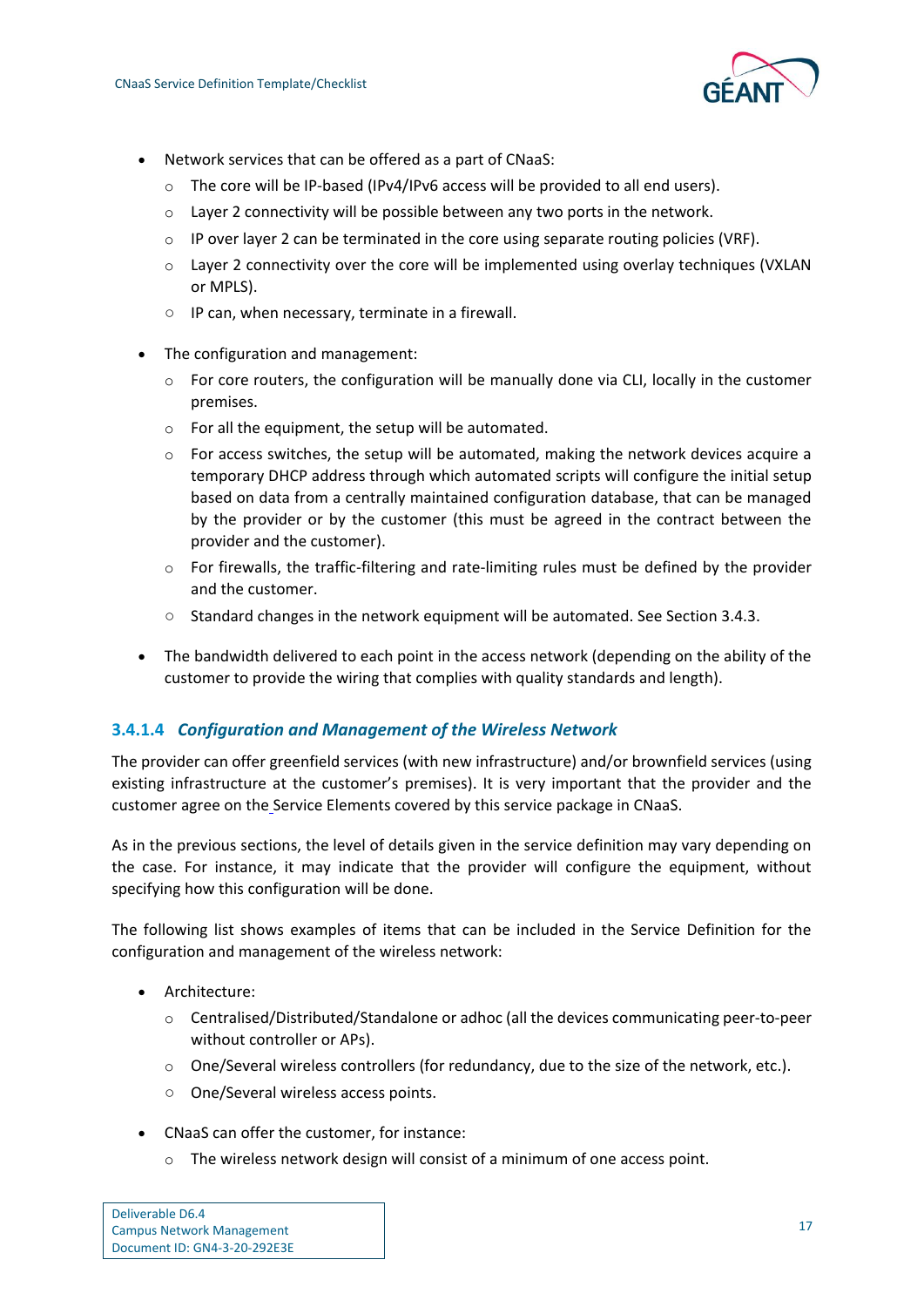

- o The wireless network design will consist of a minimum of one controller and access point.
- $\circ$  The exact number of access points and their location will be jointly reviewed by the provider and the customer.
- $\circ$  The service will cover a minimum of two SSIDs: eduroam and a guest network, although more SSIDs can be defined.
- $\circ$  For eduroam, differentiated access will be provided for the customer's employees and eduroam guests.
- The provider will assist with the setup of the customer's profile on [cat.eduroam.org,](http://cat.eduroam.org/) so that each user can download their own installation.

#### **3.4.1.5** *Configuration and Management of Additional Network Services*

The provider may offer the customer the configuration and management of services that are not specific pieces of equipment or links on the network but are network-related services. As in the previous sections, the level of detail given in the service definition may vary depending on the case. For instance, it may indicate that the provider will configure the additional service, without specifying how this configuration will be done.

The following list shows examples of items to be included in the service definition for the configuration and management of additional network services:

- List of supported additional network services (other ICT services such as email, web, directory service or other servers can be out of the scope of the service):
	- o DHCP
	- o DNS
	- o VPN
	- o RADIUS
	- o LDAP
	- o NTP
	- VoIP
- Additional network services:
	- $\circ$  The primary and secondary DNS servers will be managed by the provider. The resolver service will not be included.
	- $\circ$  The customer will be provided with a graphical user interface to interact with the service (to add DNS entries/NTP servers...).
	- o The service configuration will be automated.
	- o The provider will offer its own IPv4 and IPv6 address blocks for DHCP and/or SLAAC.
	- IP addresses assigned via VPN will not be on the same ranges as on the local network.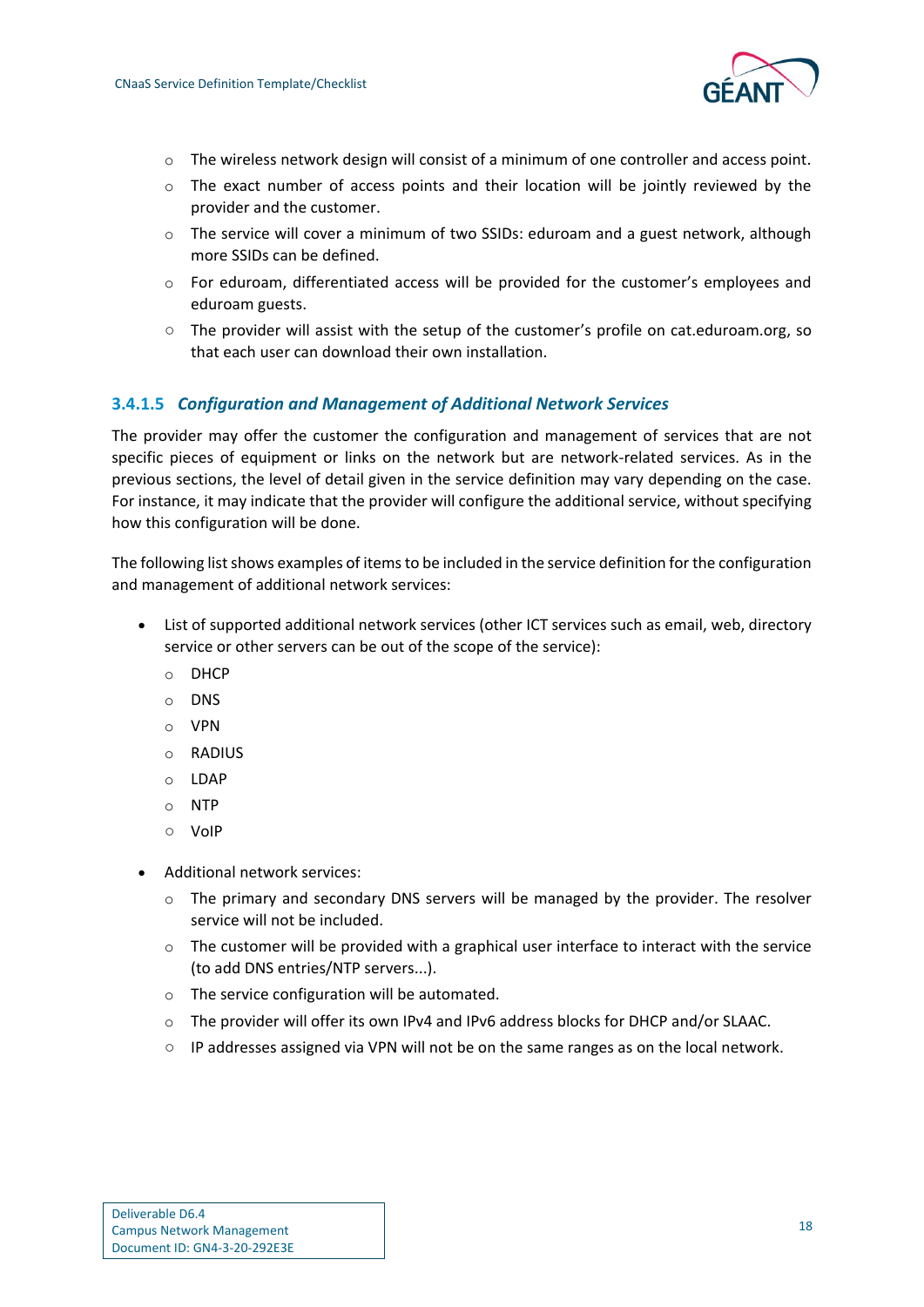

## <span id="page-21-0"></span>**3.4.2 Service Elements**

The following subsections show the items that should be agreed between the provider and the customer beforehand for each service package and can be changed to fit the needs of each provider, customer and service.

#### **3.4.2.1** *Supported Network Items or Servers*

The provider, through the CNaaS service, should define, update and maintain a list of CNaaSsupported network items and servers from different vendors for each one of the network layers and services, including minimum supported software and hardware versions. This list should include the support of standard protocols, agreed by the provider and the customer during the Design Stage. The list of supported network items or servers should include, for instance:

- Switches
- Routers
- Firewalls
- Wireless controllers
- Servers
- Network Attached Storage systems
- Radio links

It is recommended that the provider offers the service using automation tools that facilitate the replication of the configuration in the network items and servers and has a configuration management system (CMS) with the databases and tools to manage the configuration data for all of them. Thus, for instance, every time a new device is included in the CNaaS service, it can be registered in the system through the mechanism provided by the provider, which should automatically generate the monitoring configuration.

The network equipment or servers of brownfield services also needs to be included in the Supported Network Items or Servers list.

### **3.4.2.2** *Equipment Procurement*

There are four possibilities for a model that the provider and the customer can agree related to the equipment procurement, depending on who is making the specification and who is running the procurement and owns the bought equipment:

- The provider makes the equipment specification and runs the procurement.
- The customer makes the equipment specification and runs the procurement.
- The provider makes the equipment specification and the customer runs the procurement.
- The customer makes the equipment specification and the provider runs the procurement.

As an equipment specification made only by the customer might lead to incompatibilities between the procured equipment and the provider's expertise, the provider and the customer may also need to jointly work on the equipment specification.

| Deliverable D6.4                 |
|----------------------------------|
| <b>Campus Network Management</b> |
| Document ID: GN4-3-20-292E3E     |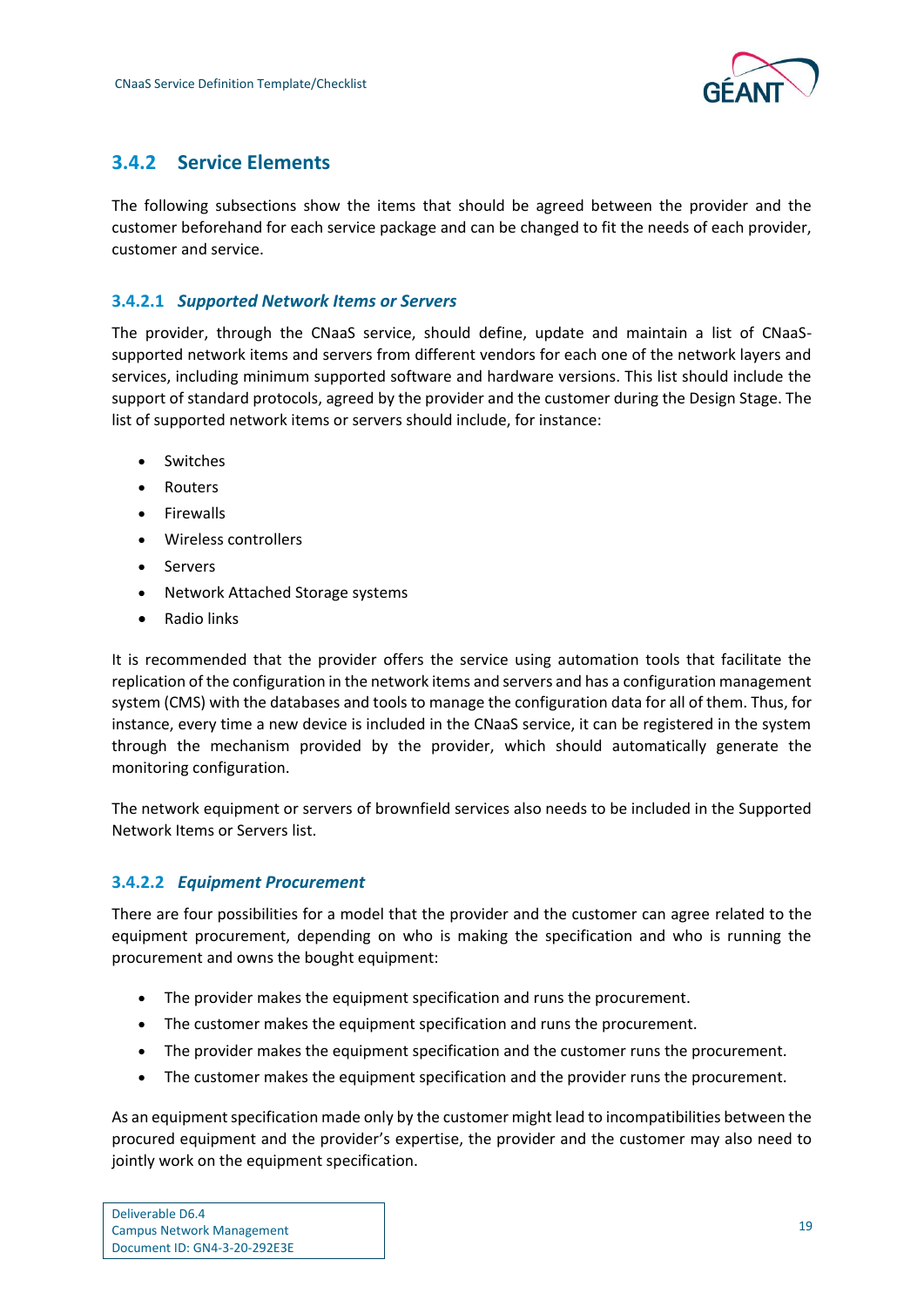

#### **3.4.2.3** *Equipment Ownership*

There are two possibilities, once the procurement is done:

- The provider owns the equipment
- The customer owns the equipment

The ownership of the equipment must be agreed beforehand.

#### **3.4.2.4** *Physical Installation of the Equipment*

There are two main options related to the physical installation of the equipment:

- The provider will be responsible for the physical execution of the work, including but not limited to assembly and connection of equipment, restart of power on equipment etc.
- The customer will be responsible for the physical execution of the work, including but not limited to assembly and connection of equipment, restart of power on equipment etc.

A third scenario with shared responsibility is also possible. For instance, the initial installation is done by the provider, but later smaller changes, cable patching and so on is done by the customer or a third party under the customer's responsibility. For any of the options, it is exceptionally important to clearly define the responsibilities of both sides to avoid misunderstandings.

#### **3.4.2.5** *Level of Redundancy*

The level of redundancy must be specified for each supported package, layer and service. For instance, there can be some redundant elements in a layer that are not redundant in another layer. Some examples can be:

- Redundant/non-redundant core layer (redundancy is highly recommended for the core network).
- Redundant/non-redundant distribution.
- Redundant/non-redundant access.
- All core equipment will have redundant power supplies, fans, supervisors, etc.
- All the core links will be redundant.
- The redundant architecture will include network elements and links at all levels except access ports.
- The architecture is partially redundant, with redundancy in some network elements or links (that need to be specified).
- The wireless network service will have redundant controllers.

#### **3.4.2.6** *Software Tools*

CNaaS will use a set of tools that will be defined by the provider and does not need to be included in the Service Definition, although it is up to the provider to include them if desired.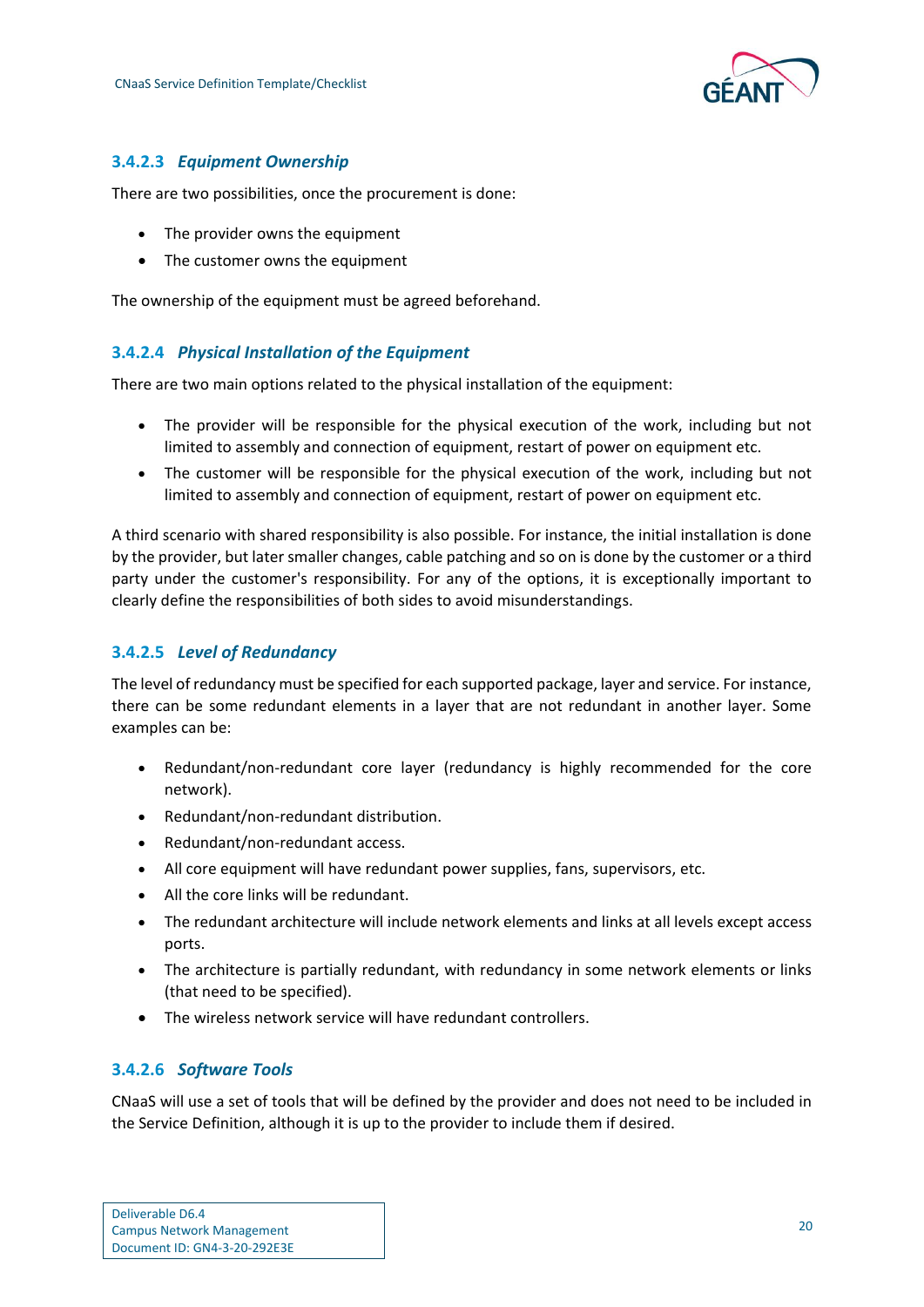

Different tools may be used for:

- Customer Relationship Management (CRM)
- Monitoring
- Ticketing
- Inventory
- Configuration management and Backup
- Billing

The integration between the different tools can be defined.

Due to the nature of the CNaaS service, it may be necessary to have a database tool for the location of buildings, room numbers, locally specific information, rack access keys, etc.

### <span id="page-23-0"></span>**3.4.3 Change Management**

The exact scope of the required changes related to any part of the CNaaS service should be defined in advance. It is suggested to follow the ITIL recommendations and processes for Change Management [ITIL-CM]. What will be considered a standard change (pre-authorised, with an accepted and established procedure, possibly automated), a normal change (requires a Request For Change (RFC) and/or the CAB approval) or an emergency change (must be introduced as soon as possible, requires ECAB approval) should be identified. Once identified, different changes can be included in the service (for instance, those changes that can be automated), while others can be excluded (like manual or complex changes). Some examples of the type of changes that could be included or excluded are given below.

The service can include the following standard changes:

- Software upgrades.
- Changing common global configuration parameters like NTP server, console password, etc.
- Adding new VLANs with attributes.
- Adding or changing routed IP prefixes.
- Provisioning security measures.
- The VLAN for any port in the wired network.
- The SSID for the wireless network.
- The access-lists rules for core equipment.
- Security rules in the firewalls.
- DNS modifications.
- Other type of change agreed between the provider and the customer.

The service does not include the following changes:

- The core architecture routing design.
- The wireless setup on the individual client.

| Deliverable D6.4                 |  |
|----------------------------------|--|
| <b>Campus Network Management</b> |  |
| Document ID: GN4-3-20-292E3E     |  |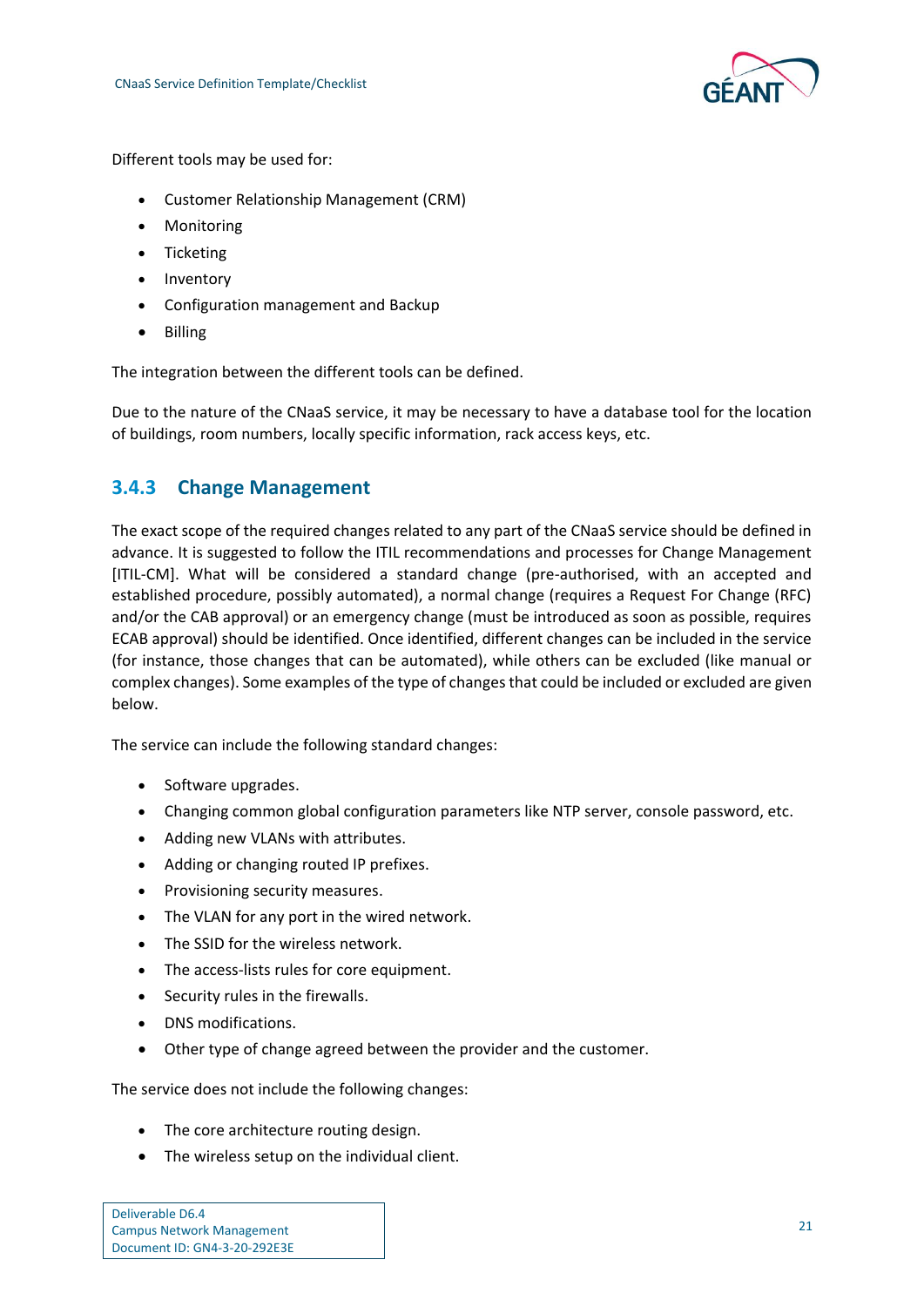

The list of changes should be regularly reviewed, re-negotiated and updated as appropriate.

### <span id="page-24-0"></span>**3.4.4 Incident Management**

An incident is defined as an unplanned interruption of the service, or the failure of a service component that has not yet impacted the service. A problem is a cause of one or more incidents. The aim of incident management [ITIL-IM] is to restore the service to normal service operation as quickly as possible through a workaround or a permanent solution to the problem. A definition of what normal service operation means is desirable (for instance, whether any packet loss or jitter in the service is acceptable).

#### **3.4.4.1** *Types of Incident*

The incidents are usually classified in categories according to their impact and urgency, and given priority levels. The provider must offer a way to classify incidents to the customer. Common ways to classify incidents are:

- Non-critical/Critical
- Low/Medium/High
- Very Low/Low/Medium/High/Critical

For instance, an incident can be considered Critical if the service is not reachable at all or degraded by more than <n%> packet loss, has more than a specified jitter or latency between two fixed points or affects certain critical customers.

A special type of high priority incident is a Major incident. Major incidents have a direct impact on the business (they typically affect a lot of customers at a time / affect VIP customers / affect the customer's reputation) and should trigger a specific process to handle them.

## <span id="page-24-1"></span>**3.4.5 Support Service**

The provider and the customer should agree the level of the support service that will be provided, including clear steps to take for each type of incident. The list of elements that such agreement might include:

- Number of hours per day
- Service support over weekends and holidays
- Calendar (holidays should be taken into account and they may be local to a city or a region)
- Response time
- Resolution time

Some common options are:

• 24x7: The support service will be offered 24 hours a day, 7 days a week, with a response time of 1 hour and a resolution time of 4 hours from the registration of the incident.

| Deliverable D6.4                 |  |
|----------------------------------|--|
| <b>Campus Network Management</b> |  |
| Document ID: GN4-3-20-292E3E     |  |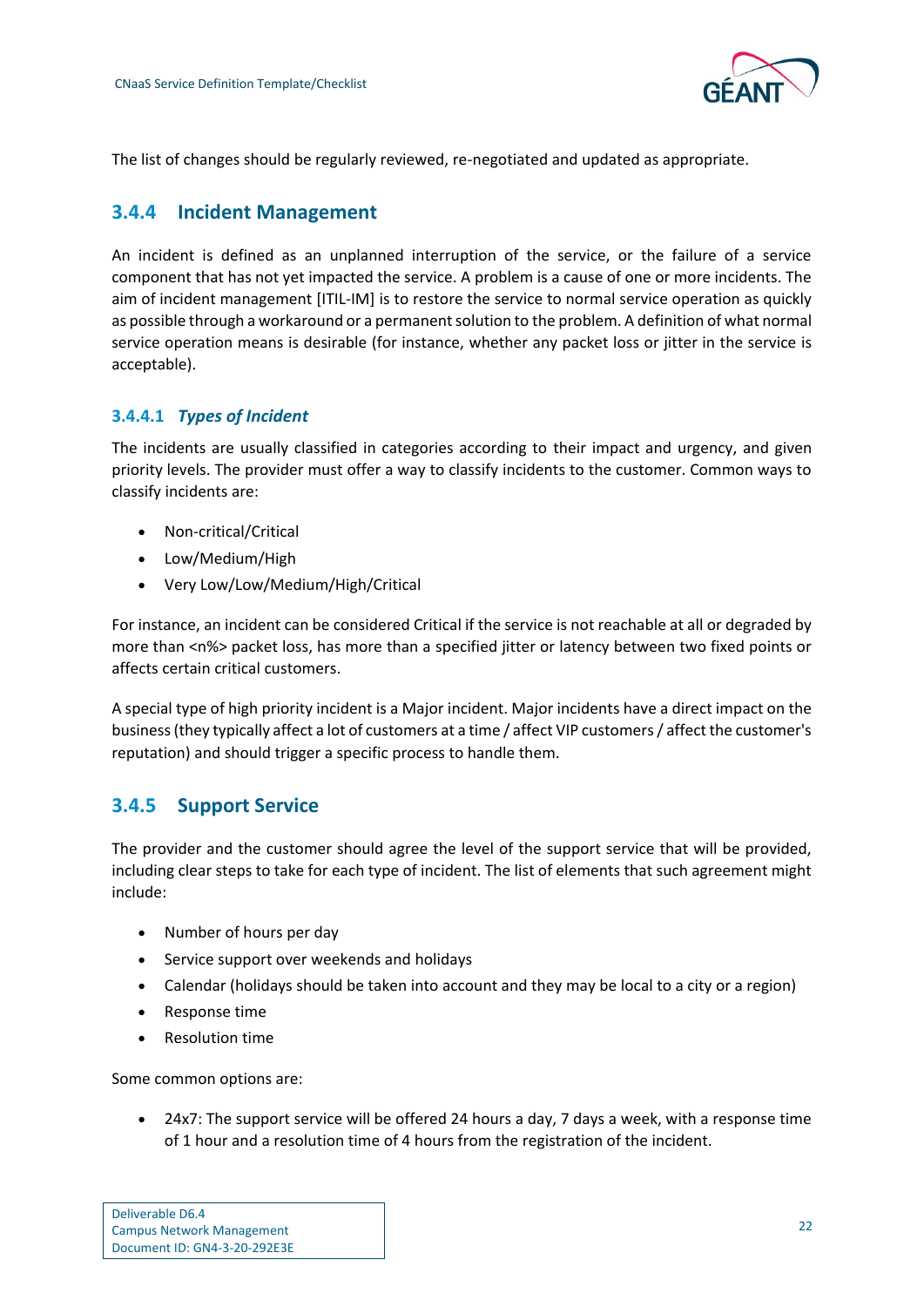

• 8x5 next business day (NBD): The support service will be offered 8 hours a day (from XX:XX to YY:YY), 5 business days a week, except holidays, with a response time of 1 hour and a resolution time of 4 working hours from the registration of the incident.

The provider and the customer should agree the different levels of the support service that will be provided. For instance:

- The helpdesk will be run by the customer and will provide a single point of contact for all trouble ticket reports.
- The provider will offer second- and third-line operations and it must be operated in collaboration with the IT staff/helpdesk at the institution, which will provide the first-line support.
- During the operation stage, the NOC, in coordination with the customer helpdesk, will follow the daily operations of the networks (events, incidents, problems) on a 24x7 basis.

## <span id="page-25-0"></span>**3.5 Service Policy**

It is important to define the Key Performance Indicators (KPI) that will be used to measure the quality of the service and the expected Service Level Targets (SLT). The following subsections show some examples of parameters and paragraphs that can be included in the Service Definition regarding Service Level Management [ITIL-SLM], provider/customer responsibilities and communication flows.

## <span id="page-25-1"></span>**3.5.1 Service Level Management and Service Availability**

To measure the quality and the performance of the service, relevant objective parameters and expected scheduled downtimes need to be agreed beforehand.

### **3.5.1.1** *Key Performance Indicators (KPI)*

Key Performance Indicators (KPI) need to be defined per time period for Service Level Management. Some examples are:

- Number of incidents
- Number of problems
- Number of implemented standard changes (not approved by the CAB)
- Number of implemented normal changes
- Number of implemented emergency changes
- % of changes that caused incidents
- Average change closure duration (between Request For Change (RFC) is raised and closed)
- Average time to respond to an RFC
- Average time to solve critical incidents
- Average time to solve non-critical incidents
- Average time to close request tickets (information, documentation)

| Deliverable D6.4                 |  |
|----------------------------------|--|
| <b>Campus Network Management</b> |  |
| Document ID: GN4-3-20-292E3E     |  |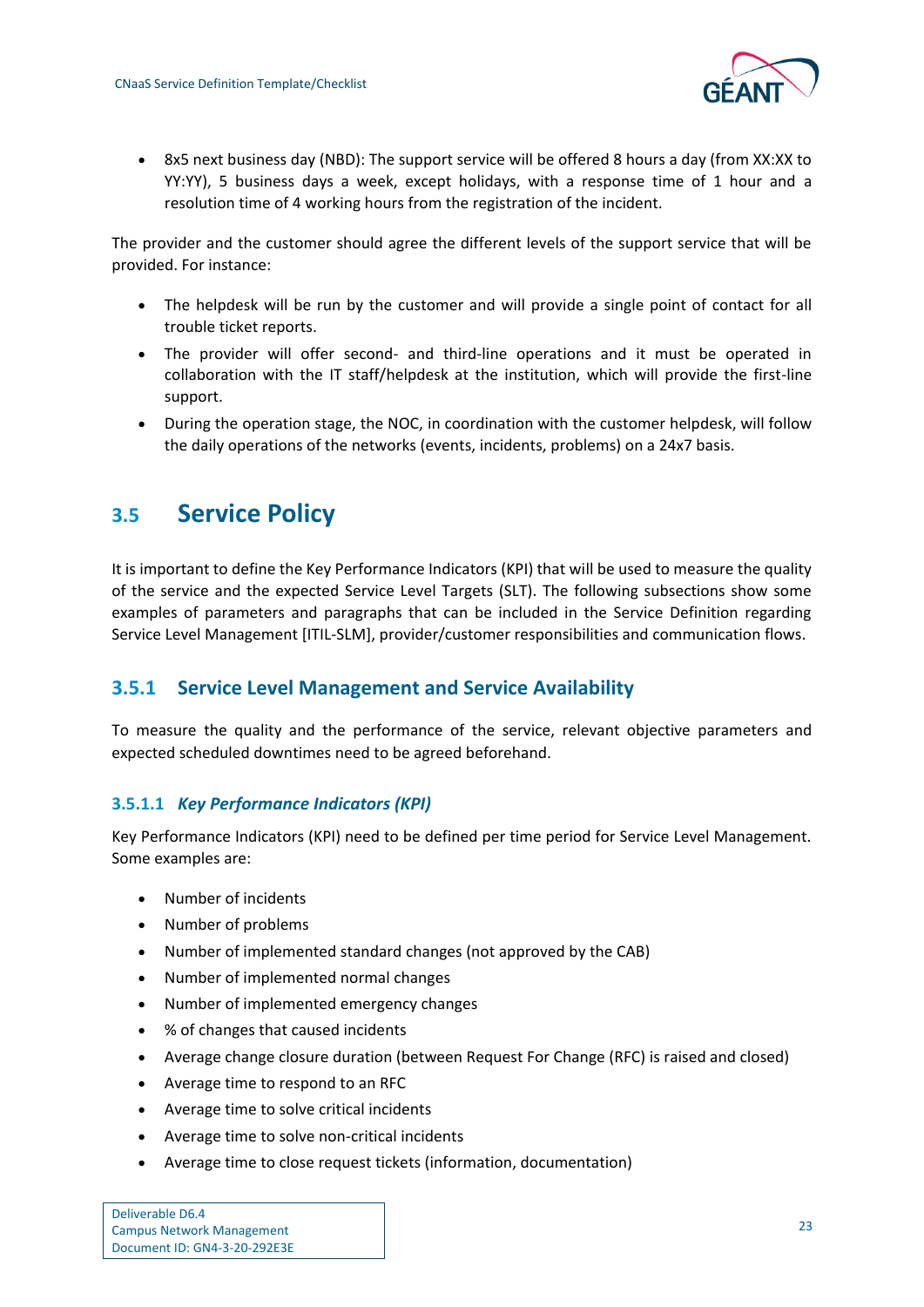

• Average time to solve problems

The exact list of KPIs and the time period must be agreed between the provider and the customer. It can be reviewed and re-negotiated as needed and the contract should be updated accordingly.

### **3.5.1.2** *Service Level Targets (SLT)*

For each service package, availability is defined as the total number of minutes in a calendar month during which the service is available, divided by the total number of minutes in a calendar month and represented as a percentage.

The Service Level Target (SLT) for CNaaS availability for a certain period should be agreed (for instance, <n%> monthly availability) [ITIL-SLM], ignoring planned maintenance windows.

If there are any constraints, they should also be stated in the contract. For instance, if the helpdesk is responsible for opening incidents and escalating them to the second level when needed, the expected SLA times for incidents will begin once the incident is escalated to the second level (for instance, via the ticketing system).

The following examples of Service Level Targets can be defined:

- The Time to Respond to a critical incident ticket target (for instance, 30 minutes).
- The Time to Respond to a non-critical incident target (for instance, 24 hours).
- The Time to Respond to a request target (for instance, 24 working hours).
- The Time to Fix a critical incident target (for instance, 4 hours).
- The Time to Fix a non-critical incident target (for instance, 48 hours).
- The Time to make a Change; target times are (RFC required):
	- o For standard changes (for instance, 48 hours).
	- $\circ$  For normal changes (for instance, 2 weeks, after the CAB has accepted the change).
	- For emergency changes (for instance, 2 hours, after the ECAB has accepted the change).

The exact list of SLTs and the time period must be agreed between the provider and the customer. It can be reviewed and re-negotiated as needed and the contract should be updated accordingly.

#### **3.5.1.3** *Scheduled Downtimes*

The provider should inform the customer how scheduled downtimes will be handled. For instance:

- Scheduled downtimes or planned maintenance windows will be accepted by the CAB, except for emergency changes, that will be accepted by the ECAB.
- Once agreed, downtimes will be announced by the provider via email at least <n> days before they happen, except for emergency changes, which will be announced as soon as possible. They will include the reasons for the scheduled maintenance and the expected downtime.
- Upgrades and replacements in the core and distribution layers can be done during working hours (for instance, if all architecture components are redundant). The access layer maintenance tasks will need to be agreed with the customer (as access ports are not usually redundant).

| Deliverable D6.4                 |  |
|----------------------------------|--|
| <b>Campus Network Management</b> |  |
| Document ID: GN4-3-20-292E3E     |  |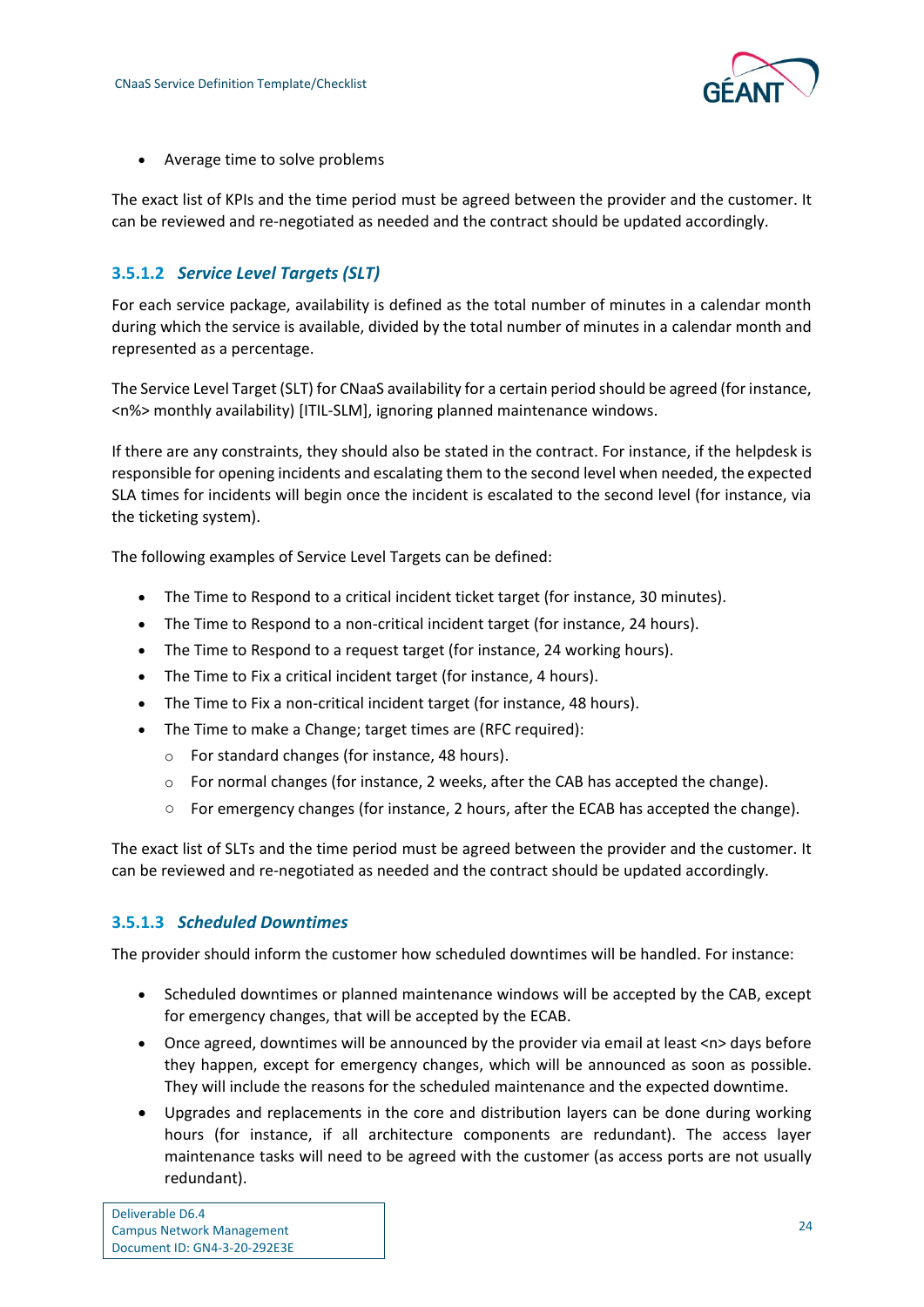

A specific maintenance window can be agreed for some tasks. Pre-agreed weekly or monthly windows can be defined during the Design Stage, so that maintenance tasks are always performed during this time slot. Then, the provider will only have to inform the customer of the task, date and duration of the task.

## <span id="page-27-0"></span>**3.5.2 Responsibilities**

The responsibility demarcation point between the provider and the customer should be defined. For instance, for the wired network it can be the port on the managed equipment towards the infrastructure managed by the customer.

The Service Definition should clearly reflect the provider and the customer responsibilities.

#### **3.5.2.1** *Service Provider Responsibility*

The provider can be responsible, for instance:

- For at least one on-site visit to get to know the network before starting to offer CNaaS services.
- For managing the equipment and services specified in the service description within the boundaries of KPI defined for the service.
- For the correct patching update of the network items managed by the provider, in order to avoid security leaks. If an upgrade on a CNaaS-covered device triggers an update on a customer managed device, the provider and the customer should collaborate and coordinate the actions to prevent the service from being affected.
- For providing and maintaining the issue tracking system (trouble-ticketing system) for the second and third level support that the provider is responsible for.
- For providing procedures for Requests For Changes, issue and problem reports.
- For responding within the KPI boundaries to the justified Requests For Changes on the managed equipment from the service customer.
- For responding within the KPI boundaries to the reports about the problems and incidents from the service customer.
- For providing and maintaining the tools required for providing this service and manage automation.
- For providing second and third line support for the issues reported by the service customer.
- For maintaining the technical logs with the information about the network items, services and servers and ensure appropriate information security for these logs.
- For maintaining a central CMDB (Configuration Management Database) for all network equipment and services.

The service provider will not be responsible, for instance:

- For the performance or incidents on external links or pieces of equipment not covered by the CNaaS agreement (like cloud services, multi-tier structures, testbeds, etc.).
- For the information security of the end-user devices.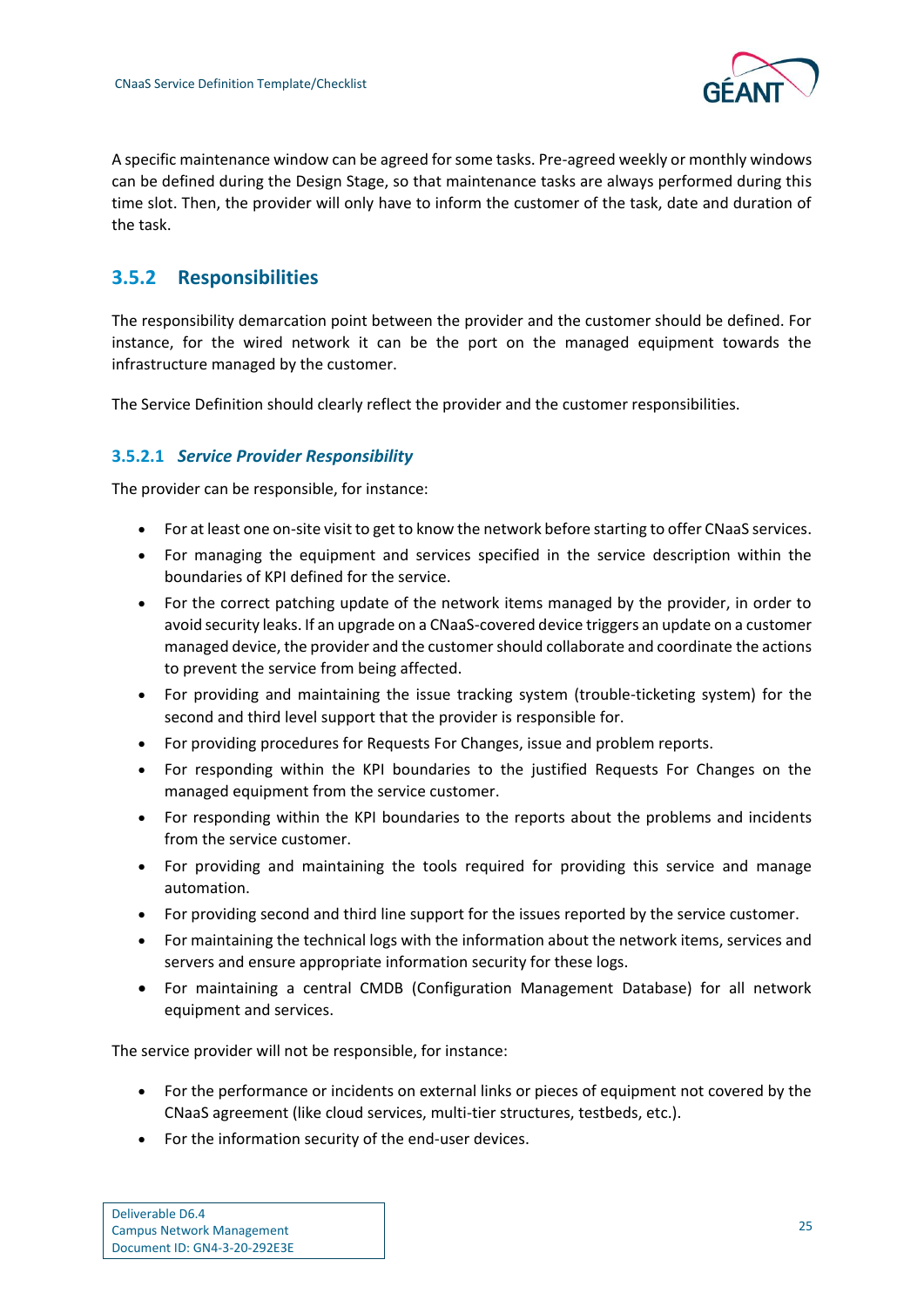

- For small changes to the customers physical infrastructure (e.g. patch cables, power supplies and cabling).
- For establishing appropriate environmental conditions for the equipment stored on customer premises (temperature humidity).
- For providing fire-protecting infrastructure and policies at the customer site.
- For the configuration setup and management of the local customer devices not included in the service.

### **3.5.2.2** *Service Customer Responsibility*

The customer can be responsible, for instance:

- For the entire passive network infrastructure within the campus (cabling, patch-panels, racks and the like).
- For the proper operation and up-to-date configuration of all the ICT equipment (e.g. switches, routers, computers, laptops, servers, IP telephones, access points, etc.) in the campus which is not explicitly mentioned as being managed by the service provider.
- For the information security of all the ICT equipment in the campus mentioned in the previous bullet (e.g. patching software, applying antimalware software and similar).
- For controlling physical access to the equipment managed by the provider. Access can be allowed only to authorised persons from the provider, customer and equipment vendor. The list of authorised persons will be agreed between the customer and the provider. The procedure for the physical access should also be agreed, including:
	- o Authorisation procedure.
	- o Changing the list of authorised persons.
	- o Access logging.
	- $\circ$  Information sharing about physical access who should receive / acknowledge / approve the physical access to the devices.
- For allowing service provider personnel physical access to the managed equipment.
- For maintaining the environmental conditions (e.g. temperature, humidity, power consumption) of all the ICT equipment at the customer's facilities managed by the service provider within the boundaries defined by equipment manufacturer.
- For following fire safety guidelines (e.g. having enough gas for fire suppression in the data centre or assistance for fire extinction).
- For planning the location of Wi-Fi access-points appropriately, according to building and fire regulations guidelines.
- For executing simple operations on managed equipment (e.g. power cycle, changing the patch cable, and similar) only upon the request or with the permission of the service provider.
- For actively participating in debugging and problem-solving activities on managed ICT equipment by timely providing relevant information to the service provider, especially upon the request from service provider and executing previously mentioned simple operations.
- For following the Requests For Changes and issue reporting procedures and to use the tools for reporting the problems and issues specified by the service provider.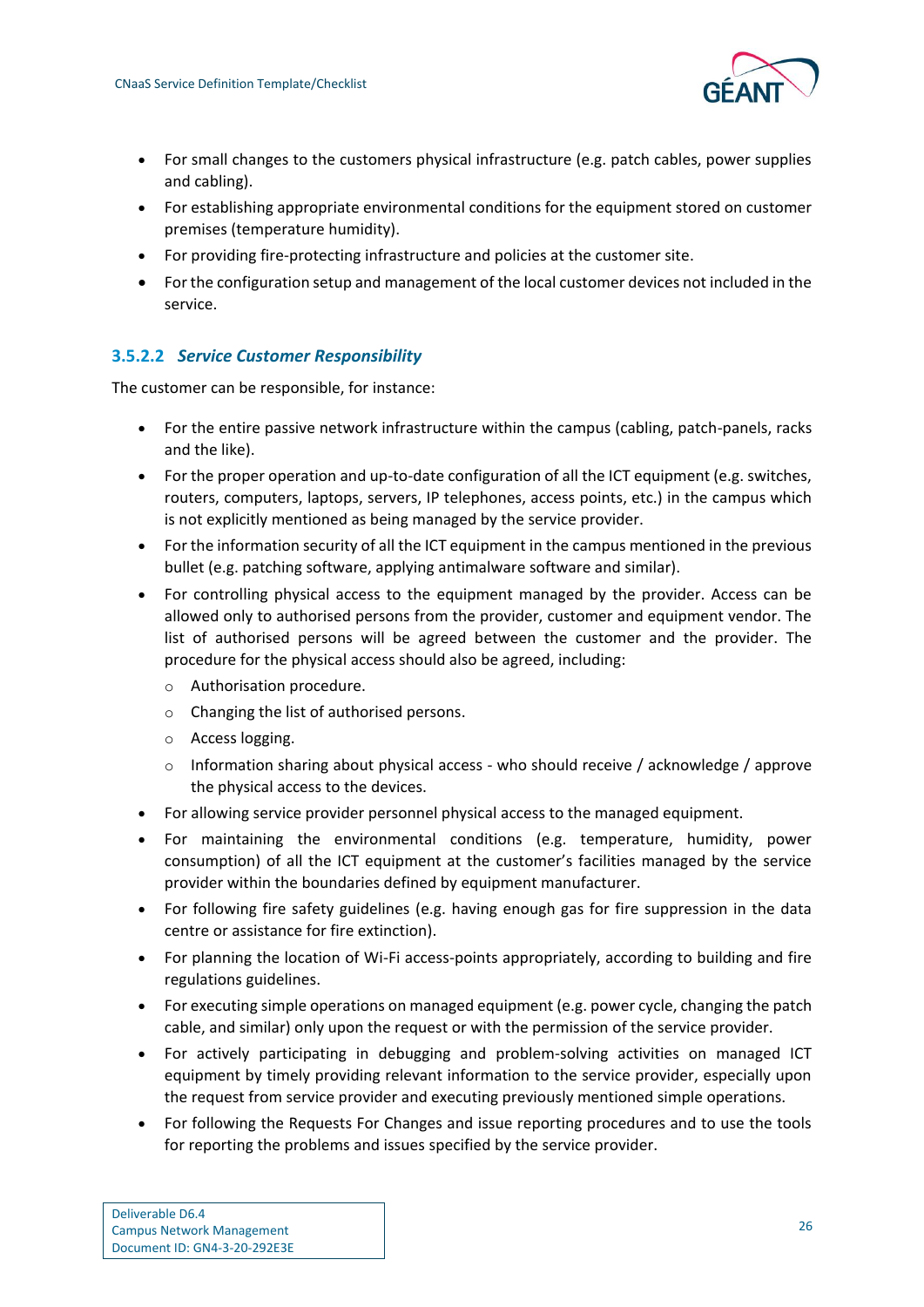

- For providing the first line of support to the users of the campus network. The provider will not react to calls from the end users from the campus network. The customer should designate persons authorised to communicate with the provider.
- For any potentially malicious end user activities.
- For informing their users of all relevant procedures and policies, of how the network and the resources should be used, including - if appropriate - relevant elements of the contract between the provider and the customer.
- For supporting the CNaaS service on-site and providing a point of contact for all trouble ticket reports (if the helpdesk is run by the customer).

The customer will not be responsible, for instance:

• For the configuration and management of the equipment under the CNaaS agreement.

## <span id="page-29-0"></span>**3.5.3 Communication Flows**

The provider and the customer should agree the different communication channels between the previously defined roles as well as the expected communication flows and define them in the contract. The following subsections show some examples that can be used when defining the service.

#### **3.5.3.1** *Communication Flows for Service Level Management*

The provider and the customer should specifically agree on the communication flows for Service Level Management, to review the quality of the service.

The following list gives some examples:

- Regular/On-demand meetings:
	- $\circ$  The Service Manager from the provider CNaaS team and the Service Coordinator from the customer team should regularly meet (face-to-face or remotely via VC) to follow-up on the needs of the service and possible improvements.
	- The Service Coordinator or the Service Managers can require adhoc meetings when needed, with a maximum of <n> meetings per month.
- Regular/On-demand reports:
	- $\circ$  Based on the monitoring and the logs, the Service Manager will periodically (or at customer request, if preferred) provide customer with the following reports, which can be automatically generated where possible:
		- ⎯ Availability statistics.
		- ⎯ SLT and KPI review results, including SLA violations, if any.
		- Service improvement plan.
		- Incident report.
	- $\circ$  The customer can ask for special incident reports in relevant cases, with a maximum of  $\langle n \rangle$ incident reports per month.
- Complaints or special cases:

| Deliverable D6.4                 |  |
|----------------------------------|--|
| <b>Campus Network Management</b> |  |
| Document ID: GN4-3-20-292E3E     |  |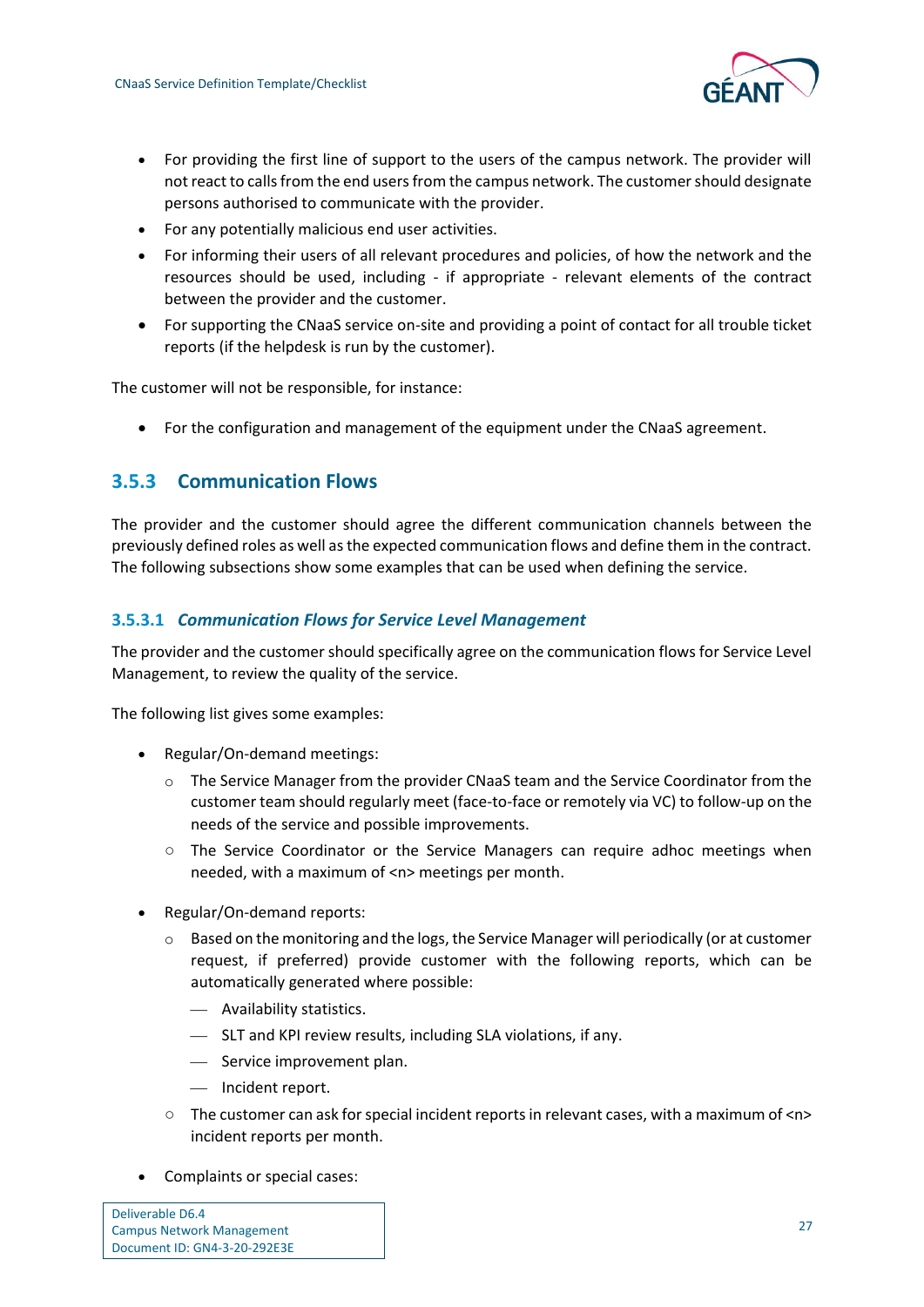

- $\circ$  Complaints will be sent to the Service Manager and discussed during regular meetings, unless an urgent incident requires a special meeting.
- $\circ$  In case of relevant critical incidents, any side can require special meetings with a representative of the other side.

#### **3.5.3.2** *Communication Flows for Incident Management*

The provider and the customer should agree the alarm and ticket recipients and escalation procedures, which will depend on the resolution times (see Section [3.4.5\)](#page-24-1).

#### **Alarm Recipients**

Several options can be considered:

- Alarms triggered on the monitoring system will be sent to the alarm console at the helpdesk and open a ticket in the helpdesk system.
- Alarms triggered on the monitoring system will be sent to the alarm console at the provider's NOC.
- Alarms triggered on the monitoring system will be sent to the alarm console at the provider's NOC and the helpdesk, and open a ticket in the helpdesk system.

Notifications can be automatically sent to the customer helpdesk by the monitoring system and while the monitoring system cannot monitor itself, the central monitoring system at the provider can issue notifications if the monitoring system has a failure itself.

The provider and the customer may agree on different recipients depending on the nature of the alarms (for instance, when major incidents are detected). Alarms can also trigger automatic calls or send text messages.

#### **Ticket Recipients**

There are several options:

- The helpdesk receives the alarms.
- The provider's NOC receives the alarms.
- Both the helpdesk and the NOC receive the alarms.

#### **Escalation Procedures**

The escalation procedures between the provider and the customer in case of an incident should be defined and agreed by both parties. For instance:

- The Service Coordinator at the customer may escalate the incident to the Service Manager or the Product Manager at the provider when an incident is not solved in the agreed resolution time or when there is a major incident. Some common options are:
	- o Service Manager if the incident is not solved in the agreed resolution time.
	- $\circ$  Service Manager when the Service Level Target (SLT) is reached for an incident.
	- $\circ$  Product Manager if the incident is not solved in the agreed resolution time plus  $\langle n \rangle$  hours.

| Deliverable D6.4                 |
|----------------------------------|
| <b>Campus Network Management</b> |
| Document ID: GN4-3-20-292E3E     |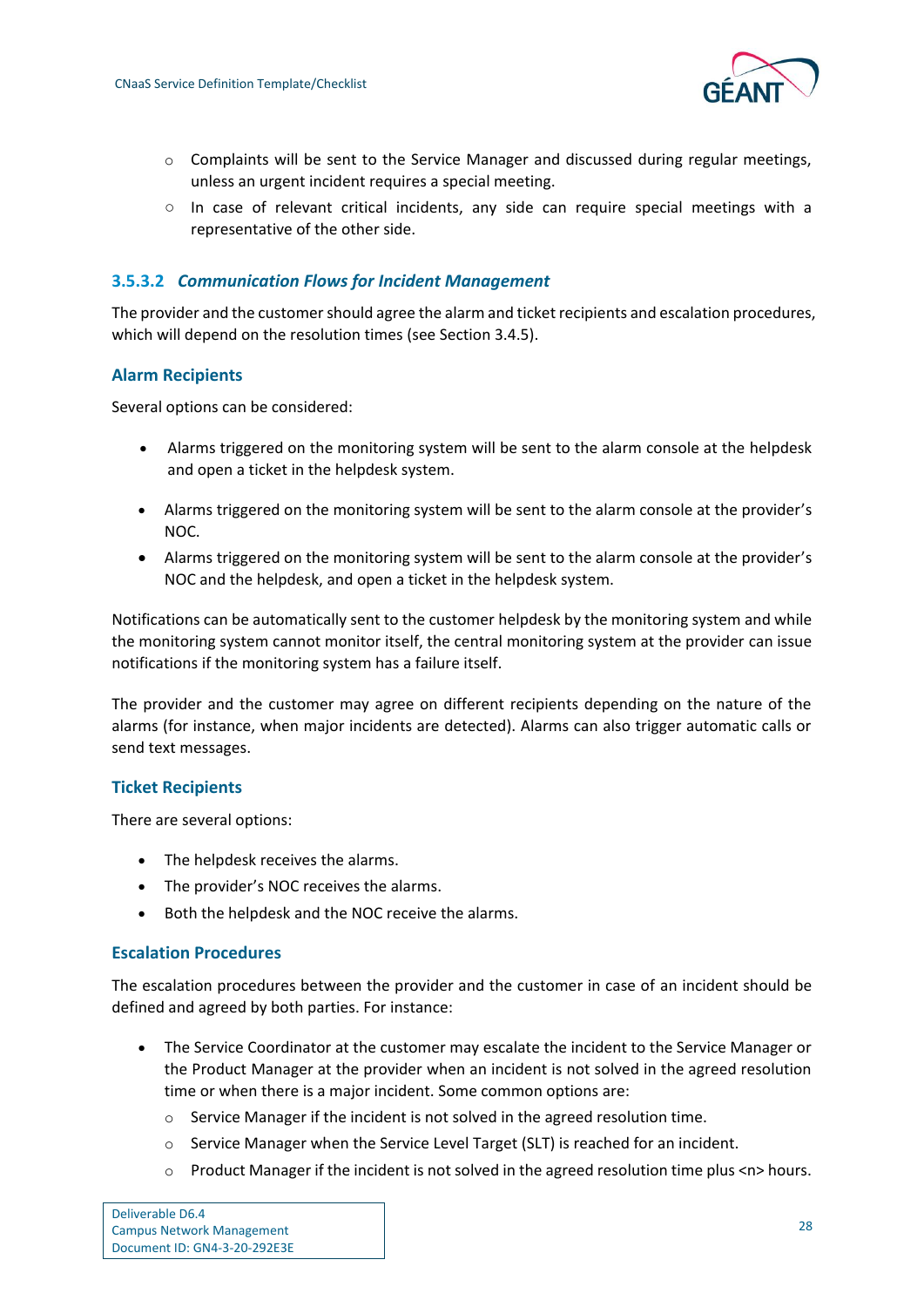

- o Product Manager when 2 times the SLT is reached for an incident.
- o Product Manager if there is a major incident.
- Provider Chief Technical Officer (CTO, Management) when 3 times the SLT is reached for an incident.
- If an issue is escalated, the incident must be sent to the provider's NOC (for instance, via the Trouble Ticketing System).

# <span id="page-31-0"></span>**3.6 Duration, Changes and Termination**

The contract should include information about the service's duration, the scope for the provider and customer making changes to the service during the contract period and causes for termination. Both parties could request advice from their legal specialists.

Some examples are:

- Duration of the service:
	- $\circ$  The service will begin when the agreement is signed and will remain in effect for an initial term of <n> months / years.
	- This service only applies to the pilot period in the project CNaaS (if it is a project) for the duration of <n> months / years.
- Possibilities to change the service:
	- The agreement may not be modified, amended, changed or discharged, in whole or in part, except by an agreement in writing signed by the provider and the customer.
- Renewals:
	- The agreement will automatically renew for successive <n> years unless the provider or the customer provide at least <n> days prior written notice to the other party of their desire not to renew the agreement.
- Causes for termination:
	- The provider or the customer may terminate the agreement immediately should the other party admit in writing its inability to pay its debts as they become due.
- Notice period for termination:
	- In the event either party desires to terminate this agreement or any of the associated services, the party shall provide at least <n> days written notice of the termination date to the other party, unless the receiving party agrees, in writing, to a shorter notice period.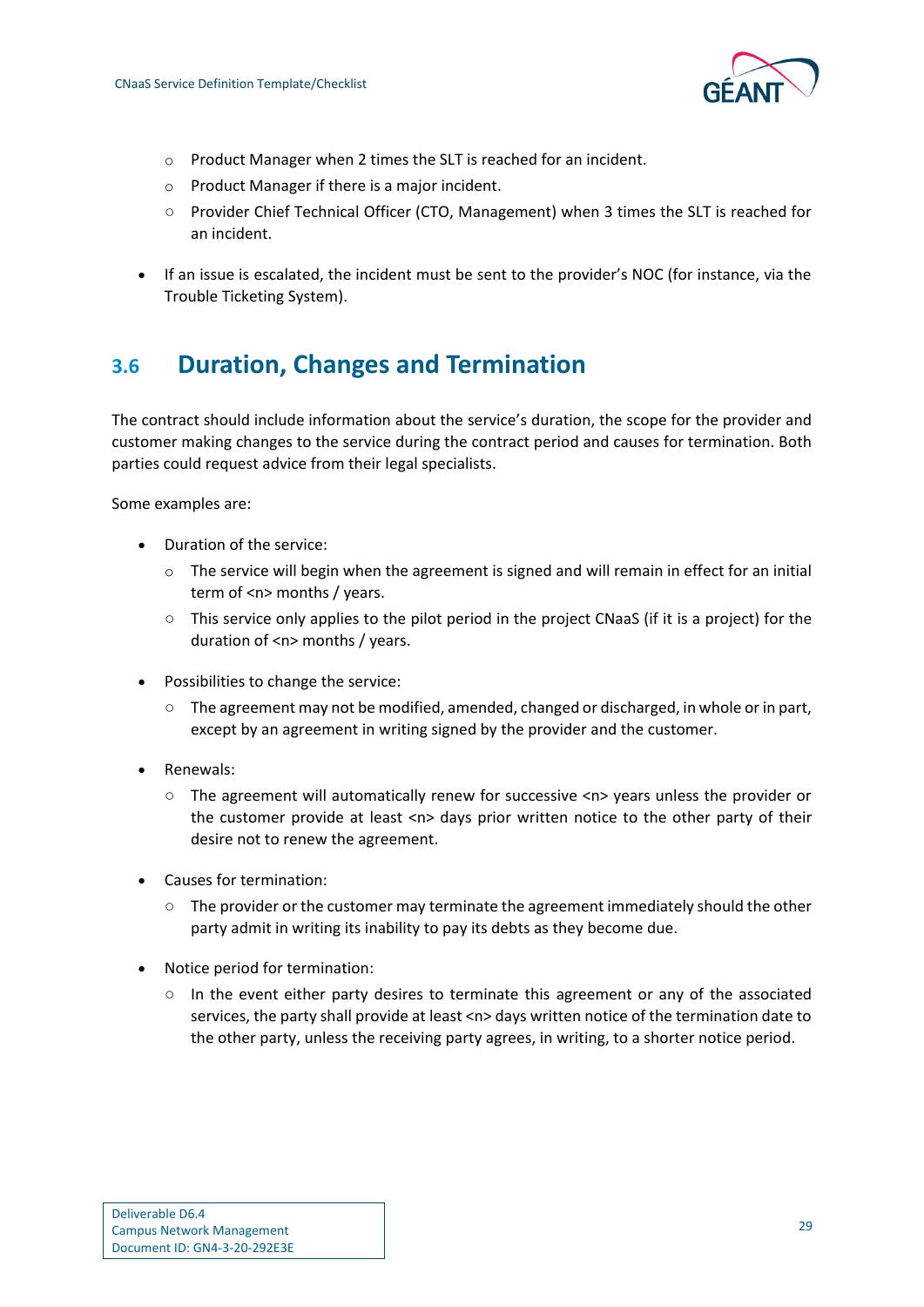

# <span id="page-32-0"></span>**3.7 Prices and Billing**

Several charging model options are possible and can be added or combined according to the offered services. Some examples are:

- Fixed fee (one-off, monthly, annual, etc.).
- Variable charging (depending on the number of tickets, requests, number of users, number of students, connected buildings, etc.).
- Free of cost (included in the basic connectivity quota, paid by the government, etc.).
- Part of the connection fee to the NREN.
- Specific quota for each service package.
- Specific quota for each managed device, additional service, building, users, etc.

The provider can generate a price list of the different options offered to the customers.

The billing periods, if applicable, also must be defined. For instance:

- Monthly
- Quarterly
- Yearly

## <span id="page-32-1"></span>**3.8 GDPR Privacy Note**

Depending on where sensitive data is stored and whether the provider has access to it, different policy notes may be used. In the process of the GDPR assessment, the usage of the <service\_name> data inventory Template [Template] and GDPR Templates [GDPRtemplate] from the GÉANT wiki might be considered to determine what data the GDPR applies to is processed. Both the provider and the customer obtain the advice of their GDPR specialists.

In some cases, a separate contract that regulates the relationship between the controller (who determines the purposes of the processing of personal data) and the processor (who processes the data) might be needed, especially if the provider has some subcontractors (e.g. a company that maintains servers or storage where customer's monitoring data is stored) which could obtain access to the customer's private data. The following paragraphs are an example of what should be defined for each service package.

## <span id="page-32-2"></span>**3.8.1 What Data is Processed?**

The provider and the customer should agree who is keeping CNaaS-related logs of events in the network items, servers, services and monitoring system(s), and who is able to access the logs for troubleshooting. These logs should contain at least the following data:

- The network item, server or service involved.
- The date and time of the event.

| Deliverable D6.4                 |
|----------------------------------|
| <b>Campus Network Management</b> |
| Document ID: GN4-3-20-292E3E     |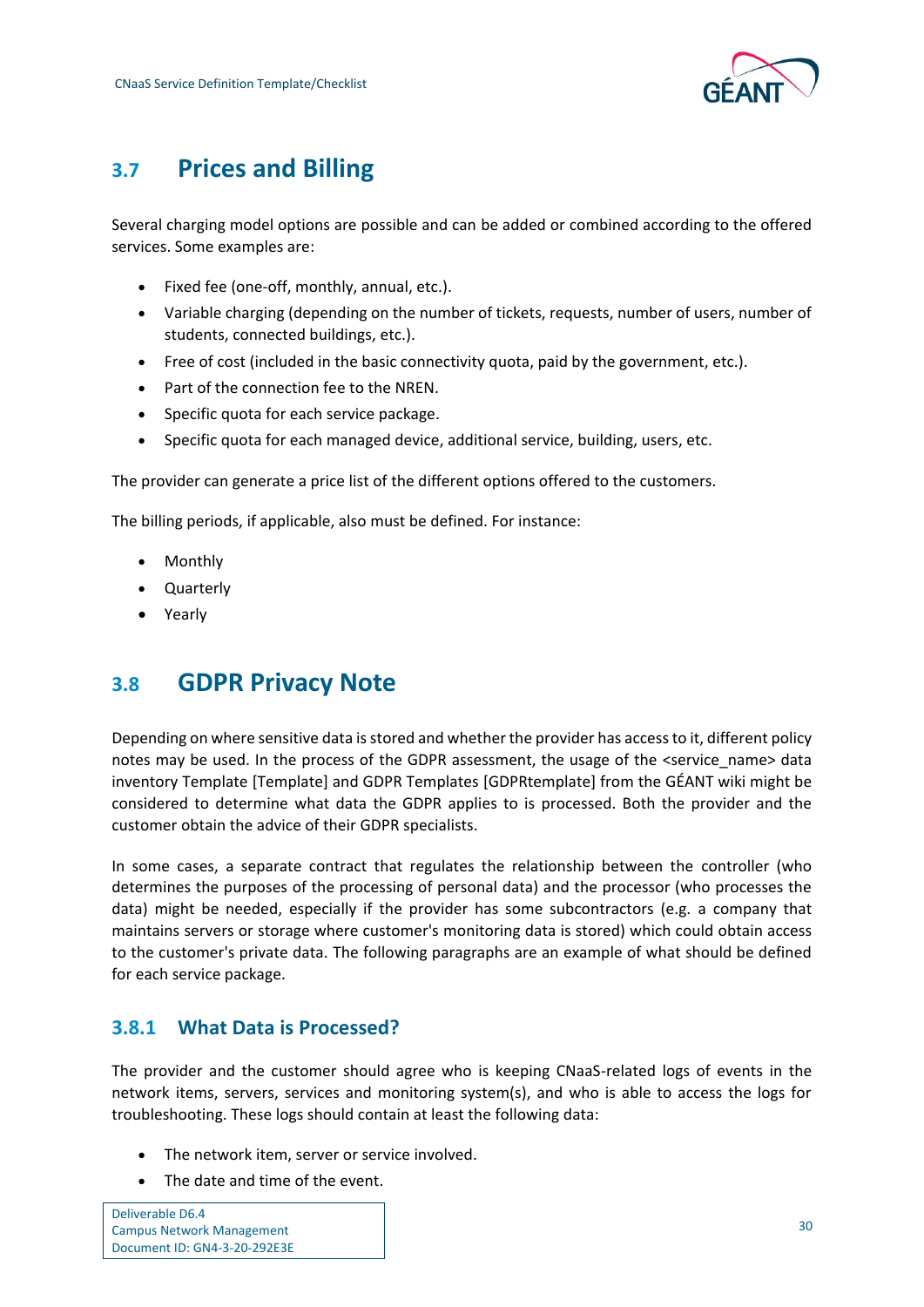

• The IP address of the user.

The data controller of this data should also be specified.

### <span id="page-33-0"></span>**3.8.2 Purposes of the Processing**

Logs are kept to investigate and solve network problems and incidents, open tickets and collect aggregate statistics about the services.

The CNaaS provider has no means to correlate technical log data with personal data. The provider will not provide technical log data to anyone, unless ordered to do so by law, for example as part of a criminal investigation.

The legal basis for processing personal data is the customer's consent.

### <span id="page-33-1"></span>**3.8.3 Consent**

The customer consents to have the data listed above logged by the provider.

### <span id="page-33-2"></span>**3.8.4 Data Storage**

All the data is stored within the EEA (European Economic Area).

### <span id="page-33-3"></span>**3.8.5 Retention Period**

The provider and the customer should agree on the retention period for which a technical log of the transactions will be stored. For instance, a period of 6 months or 1 year from the date of the event.

### <span id="page-33-4"></span>**3.8.6 Security of Data**

Access to the technical logs data is restricted and can only be accessed in a secure way by CNaaS staff. To prevent unauthorised access or disclosure, the provider has put in place technical and organisational procedures to secure the data collected.

### <span id="page-33-5"></span>**3.8.7 Customer Rights**

The customer may request a copy of the technical log data the provider is storing of the events as described in Sections 3.8.4 and 3.8.5.

### <span id="page-33-6"></span>**3.8.8 Changes to this Notice**

This privacy statement may be changed at the provider's discretion at any time. If the provider makes changes to this notice, the last modified date is updated, and the customer notified.

| Deliverable D6.4                 |  |
|----------------------------------|--|
| <b>Campus Network Management</b> |  |
| Document ID: GN4-3-20-292E3E     |  |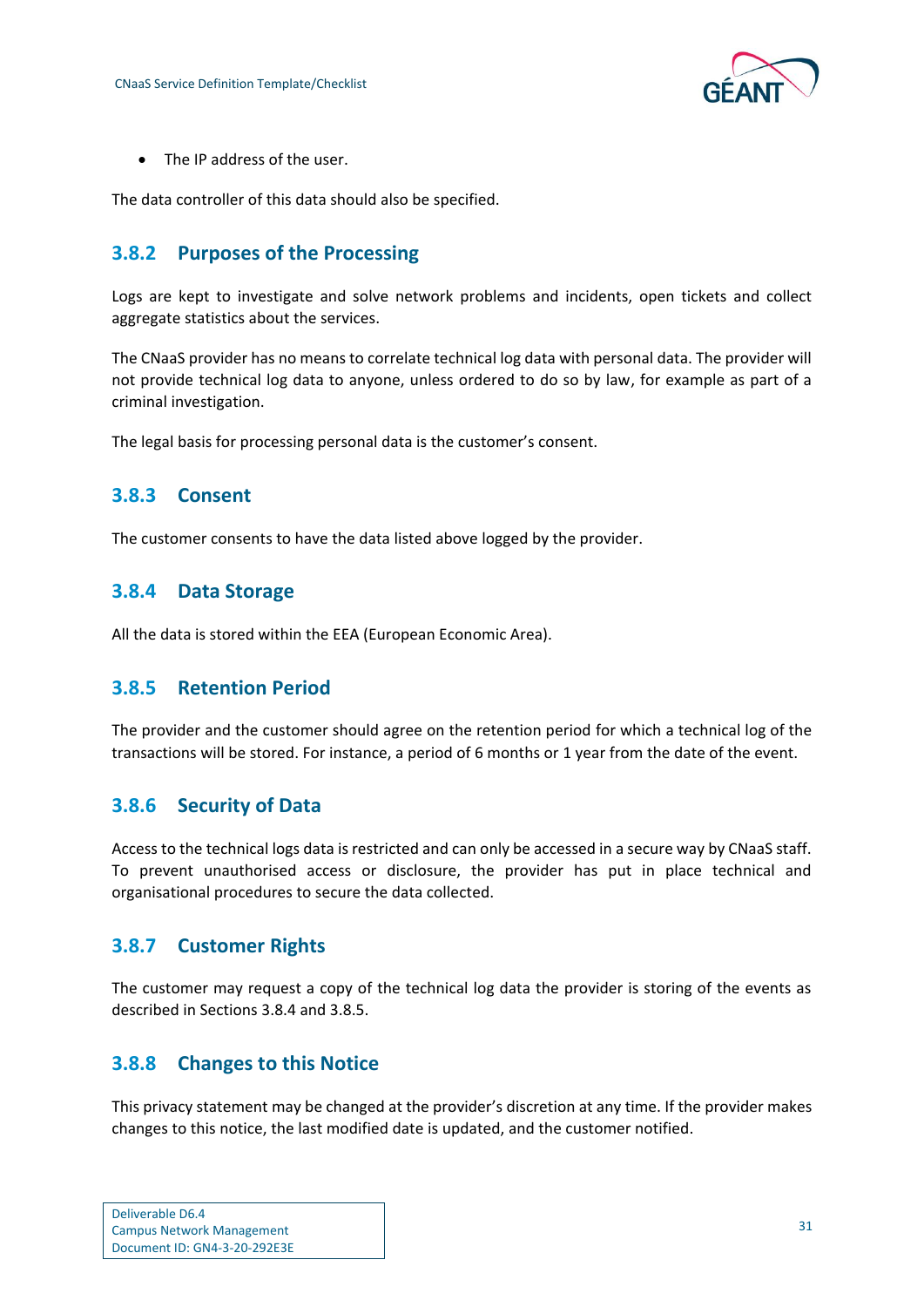

# <span id="page-34-0"></span>**<sup>4</sup> Conclusions**

Several European NRENs are facing the challenge of offering campus network management services to their connected institutions. These are either their end institutions, which have difficulties recruiting qualified network technicians, or their governments, as part of the development of their digitalisation strategies.

The *Monitoring and Management* Task (Task 3) and the *Network Services Evolution and Development* Task (Task 2) in the *Network Technologies and Services Development* Work Package (WP6) of the GN4- 3 project have worked together to gather requirements from the NRENs on offering campus management services and then determine how the project might offer some common organisational, administrative and technical approaches and strategies.

After several discussions with the NRENs that are currently offering or planning to offer these services, it can be concluded that there is no single, common approach. However, the GÉANT project is providing help in several ways.

One way is by providing them with a Service Definition Template/Checklist where they can find all the relevant topics to consider when writing their own documents such as service definitions, SLAs, contracts, etc. This document can be adapted to the various needs and strategies of the NRENs for offering network management functions. As the Service Definition Template is based on ITILv3 processes and functions, a future step might be to align the document to ITILv4 principles, concepts and practices once all the ITILv4 documentation is available.

Another way for the GÉANT project to help the NRENs is through organising events and infoshares to allow NRENs with different levels of maturity to share their knowledge, experiences and ideas. WP6 T3 has already started working in this area by participating in several meetings, organising the NEMMO workshop and planning further events.

As orchestration, automation and virtualisation (OAV) techniques are already commonly used by NRENs that offer campus network management services, the work on CNaaS in WP6 T3 is naturally linked to the work on OAV under WP6 T2. The current work on the definition of a reference architecture and framework for OAV, the OAV terminology and the creation of a public regularly updated wiki can also be used as a reference for campus network management services. A focus group under WP6 T2 has been created to explore and support CNaaS, not just from the perspective of network infrastructure and services management and operations, but also in the area of methodology, community and user engagement.

The GÉANT project can also work on promoting the usage of WP6 tools and services such as NMaaS, which can be helpful for service provisioning, as well as perfSONAR and WiFiMon for monitoring campus networks.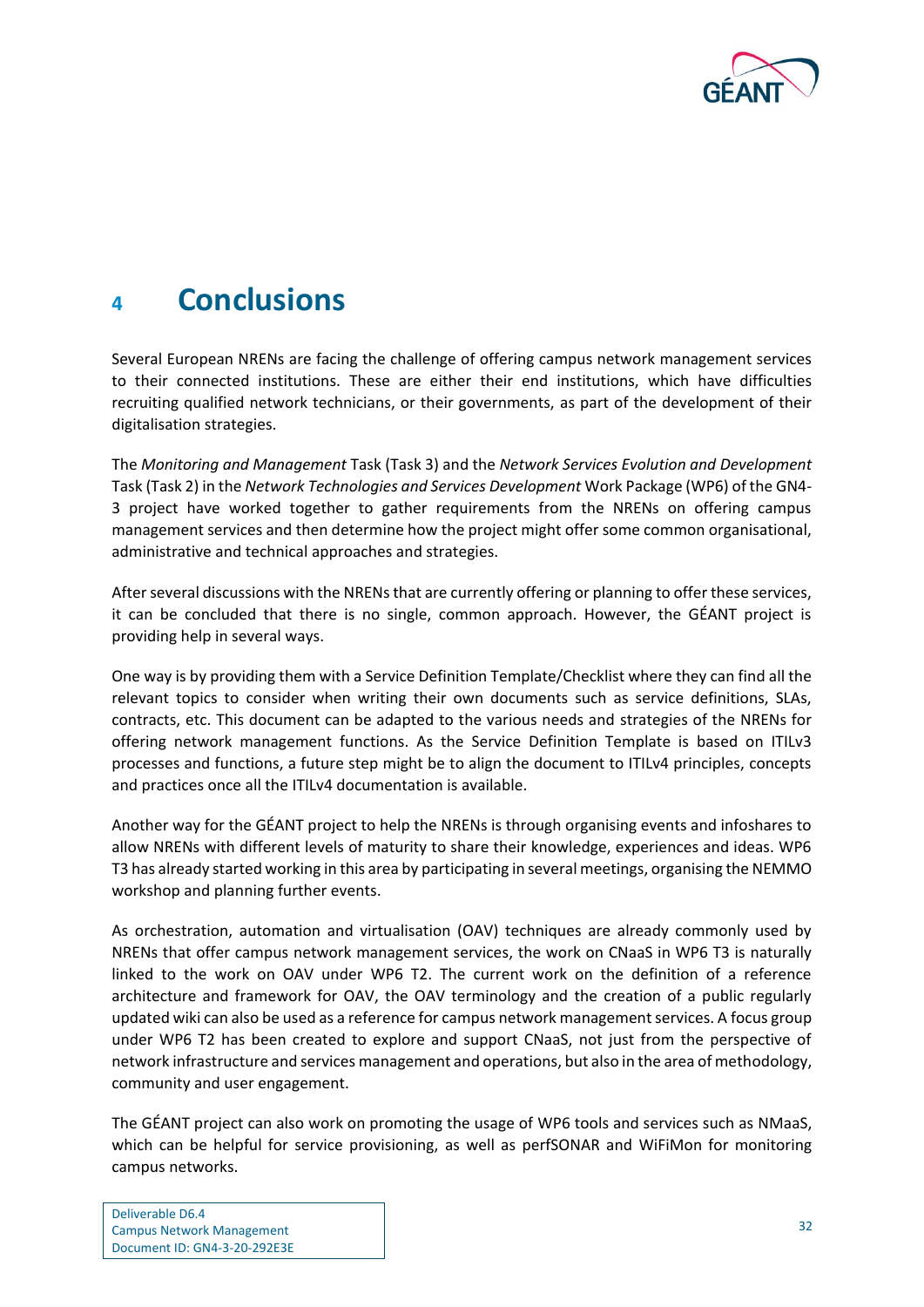

# <span id="page-35-0"></span>**References**

| [9SIG-NOC]        | 9 <sup>th</sup> SIG-NOC Meeting                                                          |
|-------------------|------------------------------------------------------------------------------------------|
|                   | https://wiki.geant.org/display/SIGNOC/9th+SIG-NOC+meeting                                |
| [9SN-ARNES]       | https://geant.app.box.com/s/68pzsqbkbcx9683j8qybgoi5zlu7jhtz                             |
| [9SN-ARNES2]      | https://geant.app.box.com/s/0fvbk4tcjvekjd40ehvf55oud4gnthan                             |
| [9SN-CARNET]      | https://geant.app.box.com/s/fji5tdbv2dhxlfed137kl7mj806mmi16                             |
| [9SN-SUNET-CSUC]  | https://geant.app.box.com/s/n7f4km3yktx4e6jy96dba2ly66ceb5h4                             |
| $[10SIG-NOC]$     | 10 <sup>th</sup> SIG-NOC Meeting                                                         |
|                   | https://wiki.geant.org/display/SIGNOC/10th+SIG-NOC+meeting                               |
| [10SN-GEANT]      | https://geant.app.box.com/s/ff3qjlax4d68aznf1zmmovsd6bh54vhg                             |
| [ANSIBLE]         | https://www.ansible.com/                                                                 |
| [AXELOS]          | https://www.axelos.com/                                                                  |
| [CARNET-E-SKOLE]  | https://www.e-skole.hr/en/results/adequate-ict-infrastructure-in-pilot-                  |
|                   | schools/                                                                                 |
| $[D6.2]$          | Deliverable D6.2 Automation and Orchestration of Services in the GÉANT                   |
|                   | Community                                                                                |
|                   | https://www.geant.org/Projects/GEANT_Project_GN4-                                        |
|                   | 3/GN43 deliverables/D6-2 Automation-and-Orchestration-of-Services-in-                    |
|                   | the-GEANT-Community.pdf                                                                  |
| [GDPR]            | https://gdpr-info.eu/                                                                    |
| [GDPRtemplate]    | https://wiki.geant.org/display/gn43wp6/GDPR+Templates (Note that                         |
|                   | eduGAIn credentials are required to access this page)                                    |
| [ TILV3]          | ITIL <sup>®</sup> Service Lifecycle Publication Suite, 2011 Edition, ISBN: 9780113313235 |
| [ T Lv4]          | https://wiki.en.it-processmaps.com/index.php/ITIL_4                                      |
| $[ITIL-CM]$       | ITIL <sup>®</sup> Service Transition, 2011 Edition, ISBN: 9780113313068                  |
| $[ITIL-IM]$       | ITIL <sup>®</sup> Service Operation, 2011 Edition, ISBN: 9780113313075                   |
| [ITIL-SLM]        | ITIL <sup>®</sup> Service Design, 2011 Edition, ISBN: 9780113313051                      |
| [LITNET-WIFI]     | https://www.litnet.lt/lt/vykdomi-projektai/rezultatai                                    |
| [NAV]             | https://nav.uninett.no/#download, https://github.com/Uninett/nav                         |
| [NEMMO]           | Workshop on Network Management and Monitoring                                            |
|                   | https://wiki.geant.org/display/PUB/Workshop+on+Network+Management                        |
|                   | +and+Monitoring                                                                          |
| <b>INM-AMRESI</b> |                                                                                          |
|                   | https://wiki.geant.org/display/PUB/Workshop+on+Network+Manag                             |
|                   | ement+and+Monitoring?preview=/131629403/131635136/Inside%20camp                          |
|                   | us%20networks%20-%20AMRES%20UCs%20-%20Copenhgen%202019%20-                               |
|                   | %20final.pdf                                                                             |
| [NM-AMRES]        |                                                                                          |
|                   |                                                                                          |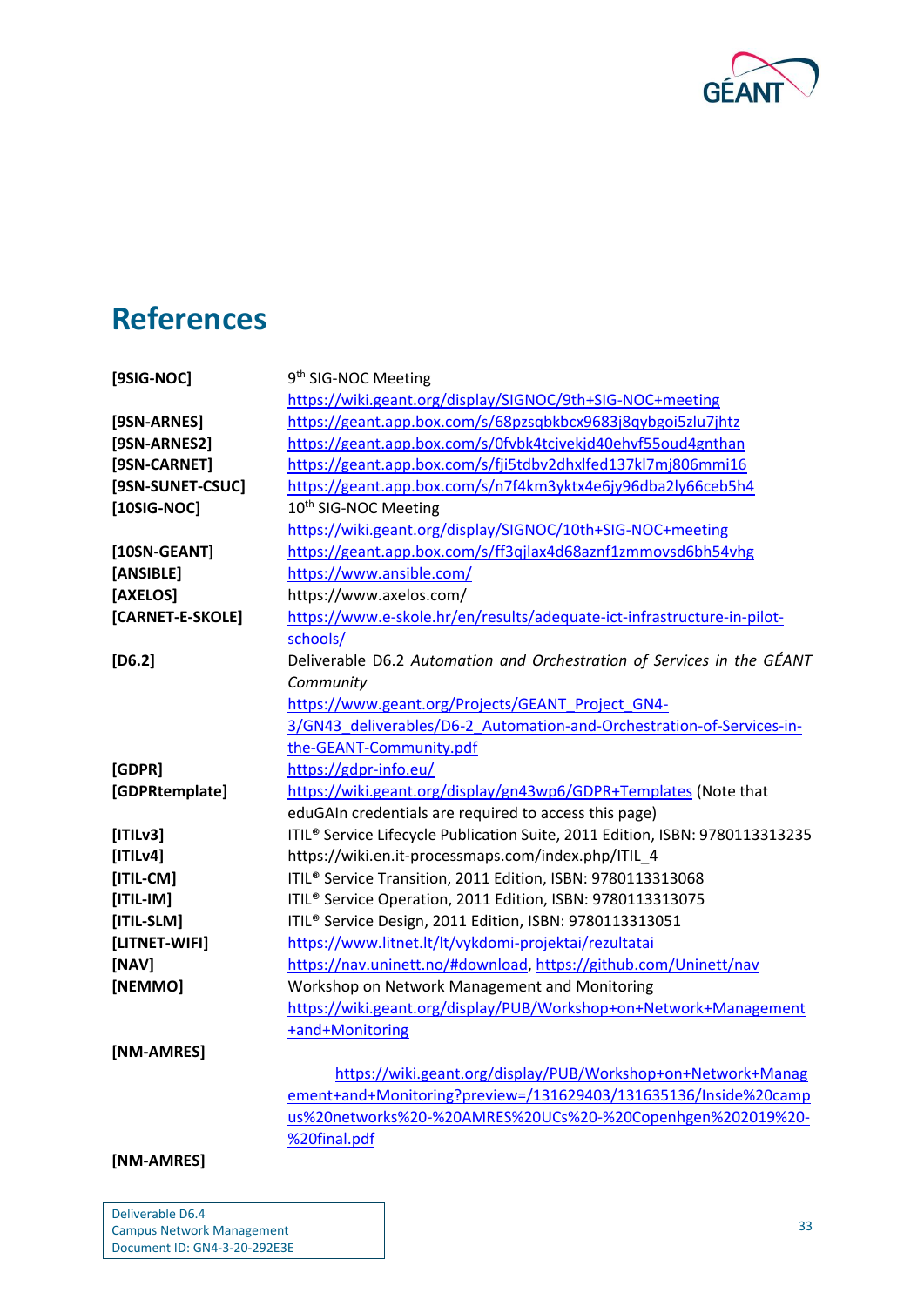References



| [NM-ARNES]  |                                                                    |
|-------------|--------------------------------------------------------------------|
|             | https://wiki.geant.org/display/PUB/Workshop+on+Network+Manag       |
|             | ement+and+Monitoring?preview=/131629403/131635132/arnes_nms_wo     |
|             | rkshop_cop_2019_oct.pdf                                            |
| [NM-CARNET] |                                                                    |
|             | https://wiki.geant.org/display/PUB/Workshop+on+Network+Manag       |
|             | ement+and+Monitoring?preview=/131629403/131635133/lightning_talks- |
|             | 1.pdf                                                              |
| [NM-CN-SD]  |                                                                    |
|             | https://wiki.geant.org/display/PUB/Workshop+on+Network+Manag       |
|             | ement+and+Monitoring?preview=/131629403/131635142/CNaaSServiceD    |
|             | efinition-NEMMO-WS-MIG-GN4-3-WP6-T3.pdf                            |
| [NM-FINAL]  |                                                                    |
|             | https://wiki.geant.org/display/PUB/Workshop+on+Network+Manag       |
|             | ement+and+Monitoring?preview=/131629403/133759224/2019-10-22-      |
|             | MandM%20summary.pdf                                                |
| [NM-FUNET]  |                                                                    |
|             | https://wiki.geant.org/display/PUB/Workshop+on+Network+Manag       |
|             | ement+and+Monitoring?preview=/131629403/131633379/Funet%20Kamp     |
|             | us%20Service.pdf                                                   |
| [NM-FUNET2] |                                                                    |
|             | https://wiki.geant.org/display/PUB/Workshop+on+Network+Manag       |
|             | ement+and+Monitoring?preview=/131629403/131633380/Funet%20Kamp     |
|             | us%20Configuration%20Automation.pdf                                |
| [NM-GRENA]  |                                                                    |
|             | https://wiki.geant.org/display/PUB/Workshop+on+Network+Manag       |
|             | ement+and+Monitoring?preview=/131629403/131635030/Perfsonar Gren   |
|             | a.pptx                                                             |
| [NM-GRNET]  |                                                                    |
|             | https://wiki.geant.org/display/PUB/Workshop+on+Network+Manag       |
|             | ement+and+Monitoring?preview=/131629403/131634938/Copenhagen n     |
|             | kostopoulos.pdf                                                    |
| [NM-KIFU]   |                                                                    |
|             | https://wiki.geant.org/display/PUB/Workshop+on+Network+Manag       |
|             | ement+and+Monitoring?preview=/131629403/131635135/Network Mana     |
|             | gement KIFU%CC%88 20191022 1.1.pptx                                |
| [NM-NMAAS]  |                                                                    |
|             |                                                                    |
|             | https://wiki.geant.org/display/PUB/Workshop+on+Network+Manag       |
|             | ement+and+Monitoring?preview=/131629403/133759028/WoNM%26M%        |
|             | 20Copenhagen%20October%202019%20NMaaS%20as%20a%20platform%         |
|             | 20for%20management%20service%20outsourcing%20v1.0.pdf              |
| [NM-SUNET]  |                                                                    |
|             | https://wiki.geant.org/display/PUB/Workshop+on+Network+Manag       |
|             | ement+and+Monitoring?preview=/131629403/131635130/CNaaS%20-%20     |
|             | GE%CC%81ANT%20workshop%20Dennis.pdf                                |
| [NM-SUNET2] |                                                                    |
|             | https://wiki.geant.org/display/PUB/Workshop+on+Network+Manag       |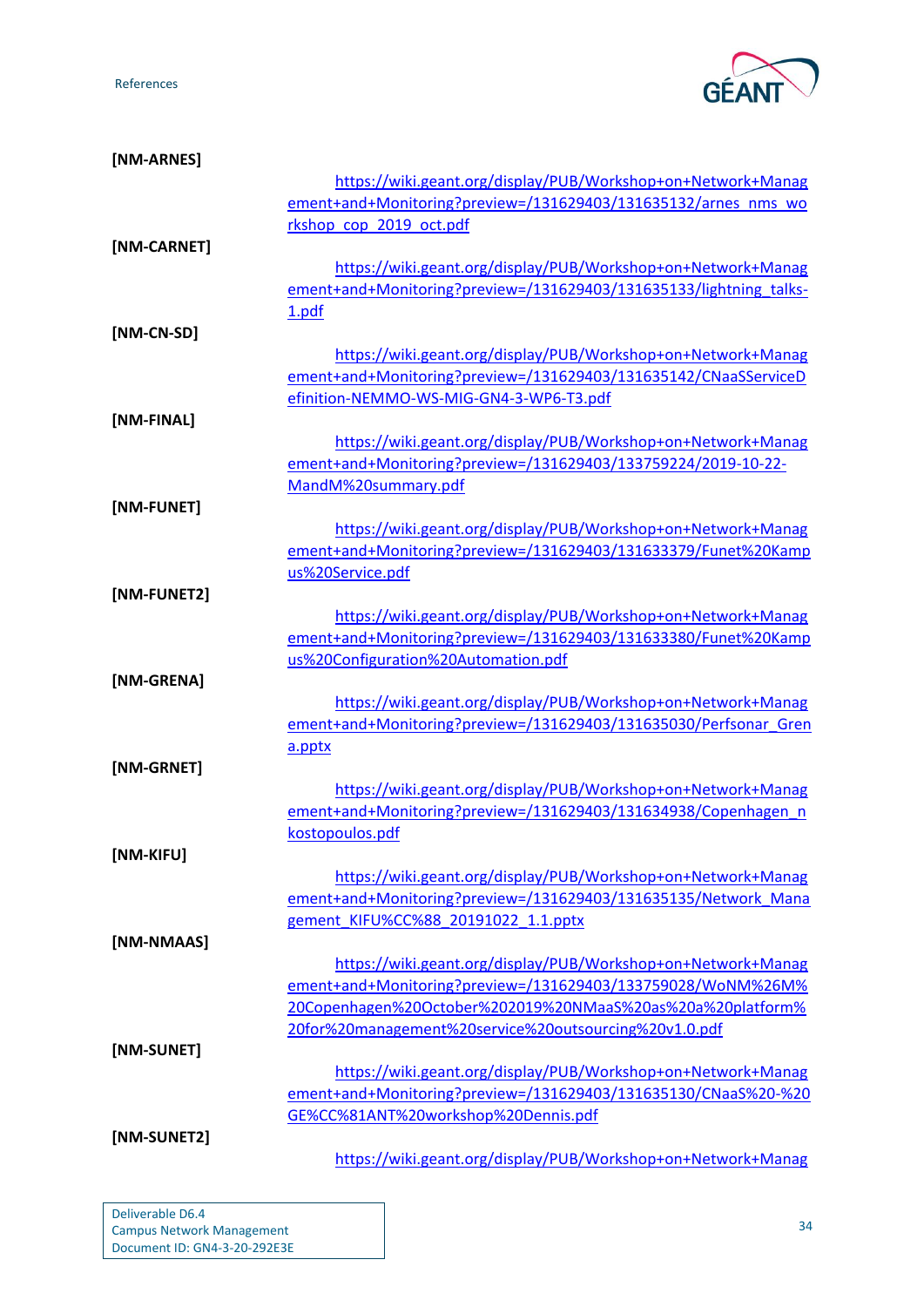References



|                  | ement+and+Monitoring?preview=/131629403/131635139/CNaaS%20soft           |
|------------------|--------------------------------------------------------------------------|
|                  | ware%20architecture%20GeantMnMworkshopOkt2019.pdf                        |
| [NM-SURFNET]     |                                                                          |
|                  | https://wiki.geant.org/display/PUB/Workshop+on+Network+Manag             |
|                  | ement+and+Monitoring?preview=/131629403/131634984/session1-              |
|                  | monitoring-management-surfnet.pdf                                        |
| [NM-SURFNET2]    |                                                                          |
|                  | https://wiki.geant.org/display/PUB/Workshop+on+Network+Manag             |
|                  | ement+and+Monitoring?preview=/131629403/131635051/session2-              |
|                  | monitoring-and-networkmanagement.pdf                                     |
| [NM-UNINETT]     |                                                                          |
|                  | https://wiki.geant.org/display/PUB/Workshop+on+Network+Manag             |
|                  | ement+and+Monitoring?preview=/131629403/131635129/cnaas%20in%2           |
|                  | 0Noreway%20gn4.3%20workshop%20Oct%202019-Uninett-3222.pdf                |
| [NM-UNINETT2]    |                                                                          |
|                  | https://wiki.geant.org/display/PUB/Workshop+on+Network+Manag             |
|                  | ement+and+Monitoring?preview=/131629403/133759056/2019-10-               |
|                  | 22%20Monitoring%20and%20alert%20aggregation.pdf                          |
| $[NM-WB]$        |                                                                          |
|                  | https://wiki.geant.org/display/PUB/Workshop+on+Network+Manag             |
|                  | ement+and+Monitoring?preview=/131629403/133759303/Workshop%20o           |
|                  | n%20Network%20Management%20and%20Monitoring_Copenhagen%2C-               |
|                  | Nov.2019-v10.pdf                                                         |
| [NMAAS]          | https://www.geant.org/Services/Connectivity_and_network/NMaaS            |
| [OXIDIZED]       | https://github.com/ytti/oxidized                                         |
| [OAV-WIKI]       | https://wiki.geant.org/pages/viewpage.action?pageId=123792049            |
| [OAV-COM-PORTAL] | https://wiki.geant.org/display/OAV/OAV+COMMUNITY+PORTAL                  |
| [OAV-SURVEY]     | https://wiki.geant.org/display/gn43wp3/GN4-                              |
|                  | 3+Future+Service+Strategy+Workshop?preview=/120492175/122756591/2        |
|                  | 019-05-09-OAV-Survey-Results-by-Topic.pdf (Note that eduGAIn credentials |
|                  | are required to access this page)                                        |
| [SIG-NOC-TOOLS]  | 3r SIG-NOC Tools Survey Report                                           |
|                  | https://wiki.geant.org/display/SIGNOC/SIG-NOC+Tools+Survey+2019          |
| [SUNET-CNAAS]    | https://wiki.sunet.se/pages/viewpage.action?pageId=30441624              |
| [SURFNET-WIFI]   | https://www.surf.nl/en/surfwireless-wifi-as-a-service                    |
| [Template]       |                                                                          |
|                  | https://wiki.geant.org/display/gn43wp6/%3Cservice name%3E+dat            |
|                  | a+inventory+Template (Note that eduGAIn credentials are required to      |
|                  | access this page)                                                        |
| [TNC-HEANET-OAV] | Automation and Orchestration, TNC BoF session presentation               |
|                  | https://wiki.geant.org/download/attachments/123793644/TNC19-OAV-         |
|                  | HEANet-v1.pdf?version=1&modificationDate=1561006298421&api=v2            |
| [WIFIMON]        | https://www.geant.org/wifimon                                            |
|                  |                                                                          |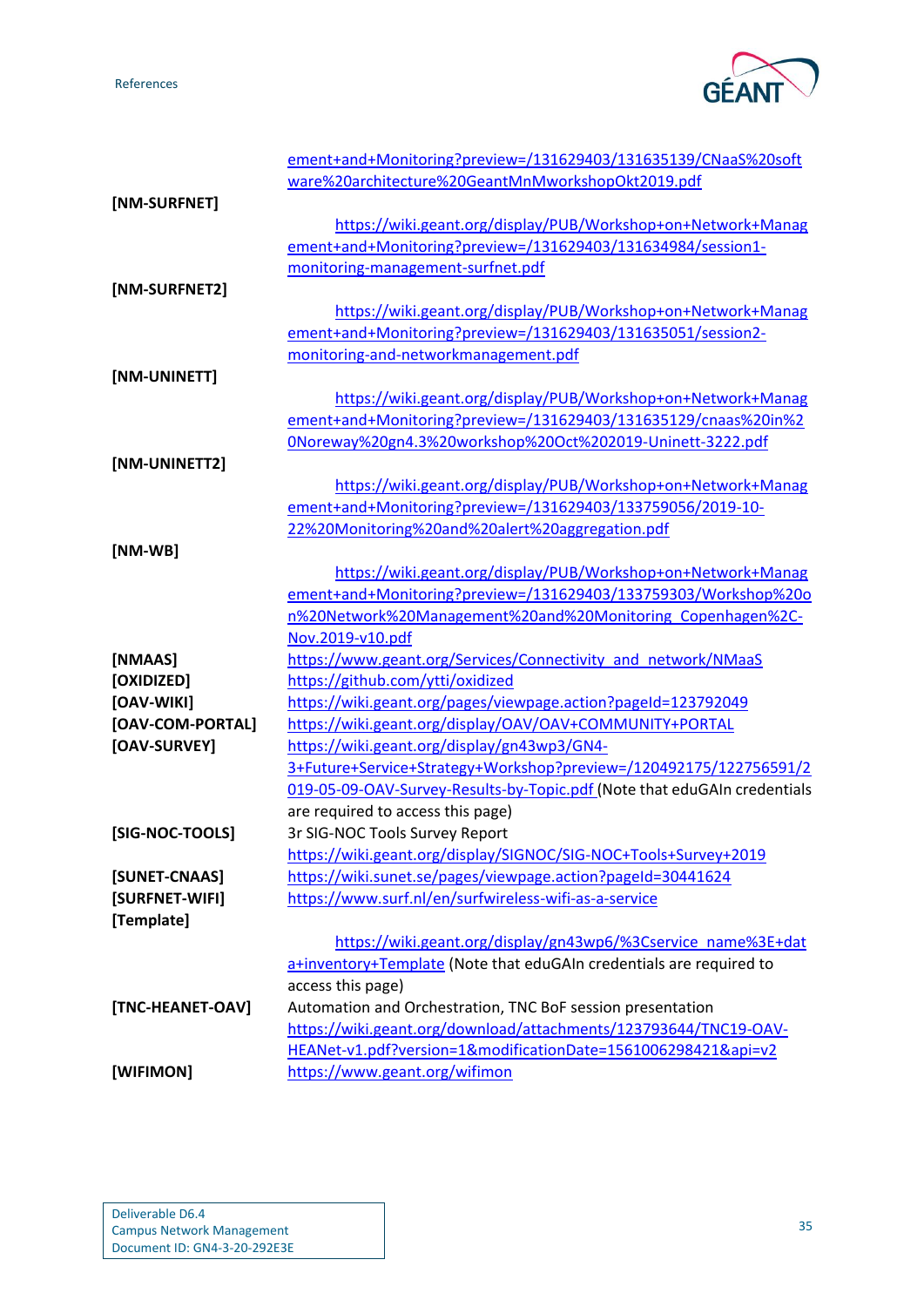

# <span id="page-38-0"></span>**Glossary**

| <b>CAB</b>        | <b>Change Advisory Board</b>                                         |
|-------------------|----------------------------------------------------------------------|
| CI/CD             | Continuous Integration/Continuous Delivery                           |
| <b>CLI</b>        | Command-Line Interface                                               |
| <b>CMDB</b>       | <b>Configuration Management Database</b>                             |
| <b>CNaaS</b>      | Campus Network Management as a Service                               |
| <b>CRM</b>        | <b>Customer Relationship Management</b>                              |
| <b>CTO</b>        | <b>Chief Technical Officer</b>                                       |
| <b>DHCP</b>       | <b>Dynamic Host Configuration Protocol</b>                           |
| <b>DNS</b>        | Domain Name System                                                   |
| <b>ECAB</b>       | <b>Emergency Change Advisory Board</b>                               |
| <b>GDPR</b>       | <b>General Data Protection Regulation</b>                            |
| <b>ICT</b>        | Information and Communications Technology                            |
| <b>IEEE</b>       | Institute of Electrical and Electronics Engineers                    |
| IP <sub>v</sub> 4 | Internet Protocol version 4                                          |
| IP <sub>v6</sub>  | Internet Protocol version 6                                          |
| <b>ITIL</b>       | Information Technology Infrastructure Library                        |
| <b>KPI</b>        | Key Performance Indicator                                            |
| <b>LAN</b>        | Local Area Network                                                   |
| <b>LDAP</b>       | Lightweight Directory Access Protocol                                |
| <b>MPLS</b>       | Multiprotocol Label Switching                                        |
| <b>NMaaS</b>      | Network Management as a Service                                      |
| <b>NOC</b>        | <b>Network Operations Centre</b>                                     |
| <b>NTP</b>        | <b>Network Time Protocol</b>                                         |
| <b>NREN</b>       | National Research and Education Network                              |
| <b>OAV</b>        | Orchestration, Automation and Virtualisation                         |
| perfSONAR         | Performance focused Service Oriented Network monitoring ARchitecture |
| <b>PMP</b>        | Performance Measurement Platform                                     |
| <b>RADIUS</b>     | Remote Authentication Dial-In User Service                           |
| <b>RFC</b>        | <b>Request for Change</b>                                            |
| <b>SIG</b>        | Special Interest Group                                               |
| <b>SIG-NOC</b>    | Special Interest Group - Network Operation Centres                   |
| <b>SLA</b>        | Service Level Agreement                                              |
| <b>SLT</b>        | Service Level Target                                                 |
| <b>SNaaS</b>      | School Network Management as a Service                               |
| <b>SNMP</b>       | Simple Network Management Protocol                                   |
| <b>SSID</b>       | Service Set Identifier                                               |
| VC                | Video Conference                                                     |
| <b>VLAN</b>       | Virtual Local Area Network                                           |

Deliverable D6.4 Campus Network Management Document ID: GN4-3-20-292E3E